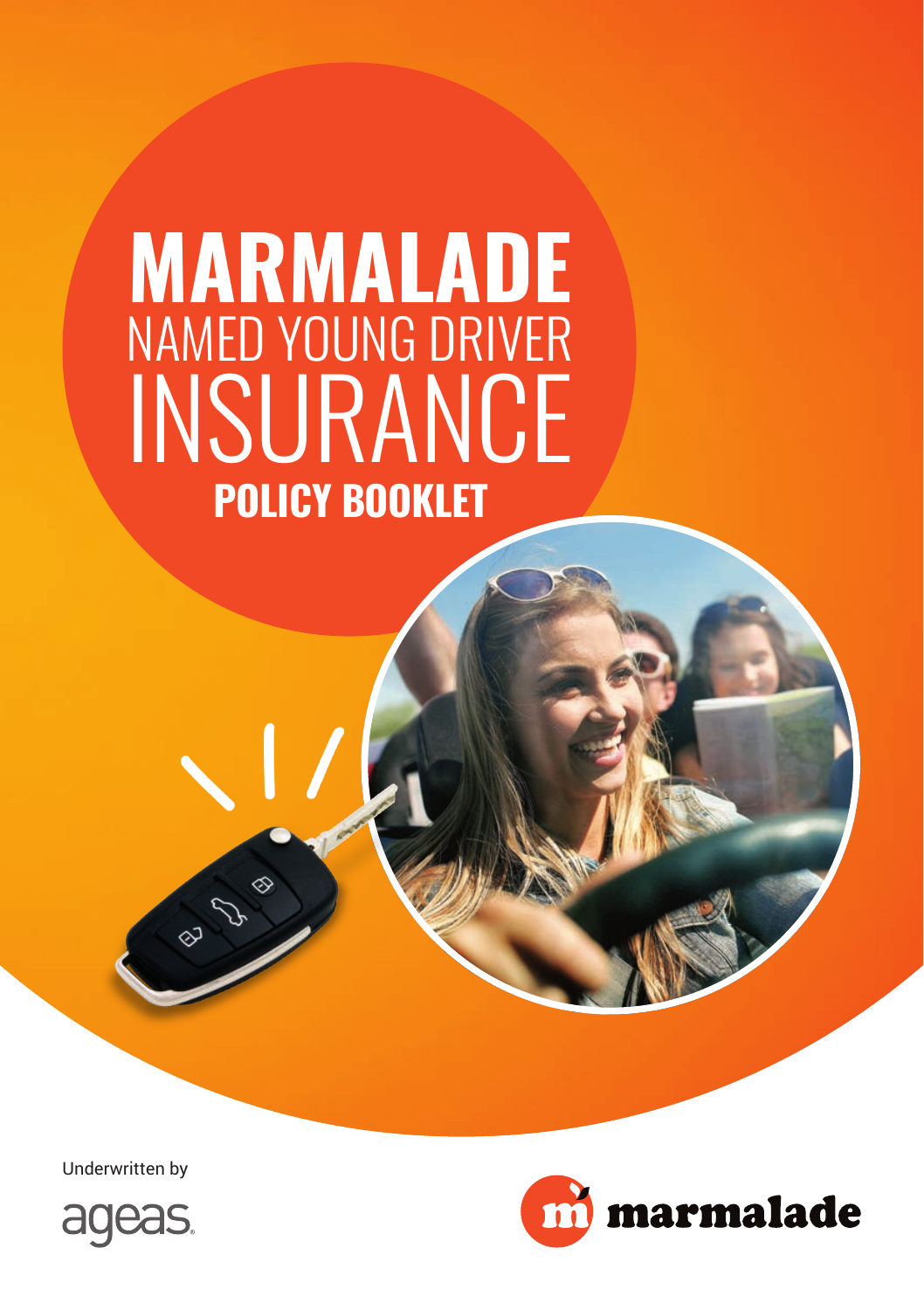### **USEFUL TELEPHONE NUMBERS**

To make a claim, call **0333 358 0258**

Please add this number to **your** mobile phone.

The claims helpline is open 24 hours a day, 365 days a year.

If **you** have any questions about this policy booklet or any documentation **you** have or **you** wish to make a change to **your** policy, please call **your insurance adviser**, **you** will find their details on **your schedule**. **We** may record or monitor calls for training purposes, to improve the quality of **our** service and to prevent and detect fraud.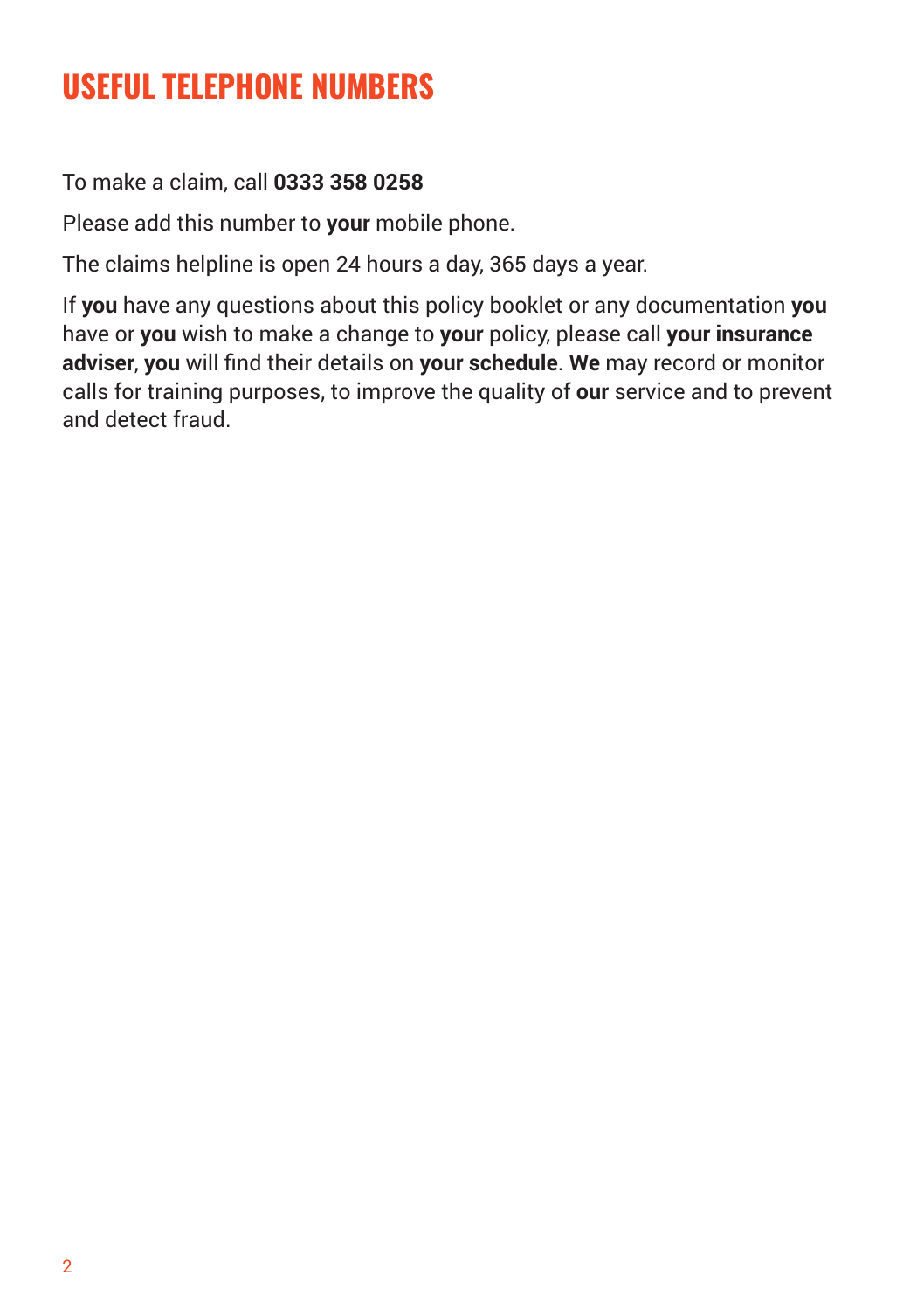## **CONTENTS**

| Useful telephone numbers                           |                                                | 3  |
|----------------------------------------------------|------------------------------------------------|----|
| <b>Protection against fraud</b>                    |                                                | 4  |
| <b>Stay insured, stay legal</b>                    |                                                | 5  |
| What to do if you have an accident                 |                                                | 6  |
| What to do if you need to make a claim             |                                                | 8  |
| <b>Definitions</b>                                 |                                                | 10 |
| <b>Contract of insurance</b>                       |                                                | 14 |
| <b>Your cover</b>                                  |                                                | 15 |
|                                                    | Section A: Loss of damage                      | 17 |
|                                                    | Section B: Fire and theft                      | 19 |
| How we will settle your claim Under section A or B |                                                | 21 |
|                                                    | <b>Your cover</b> Section C: Personal accident | 24 |
|                                                    | Section D: Medical expenses                    | 25 |
|                                                    | Section E: Personal belongings                 | 26 |
|                                                    | Section F. Liabilities to third parties        | 27 |
|                                                    | Section G: No claim discount                   | 29 |
| <b>Policy exclusions</b>                           |                                                | 31 |
| <b>Policy conditions</b>                           |                                                | 33 |
| <b>Privacy notice</b>                              |                                                | 46 |
| What to do if you have a complaint                 |                                                | 48 |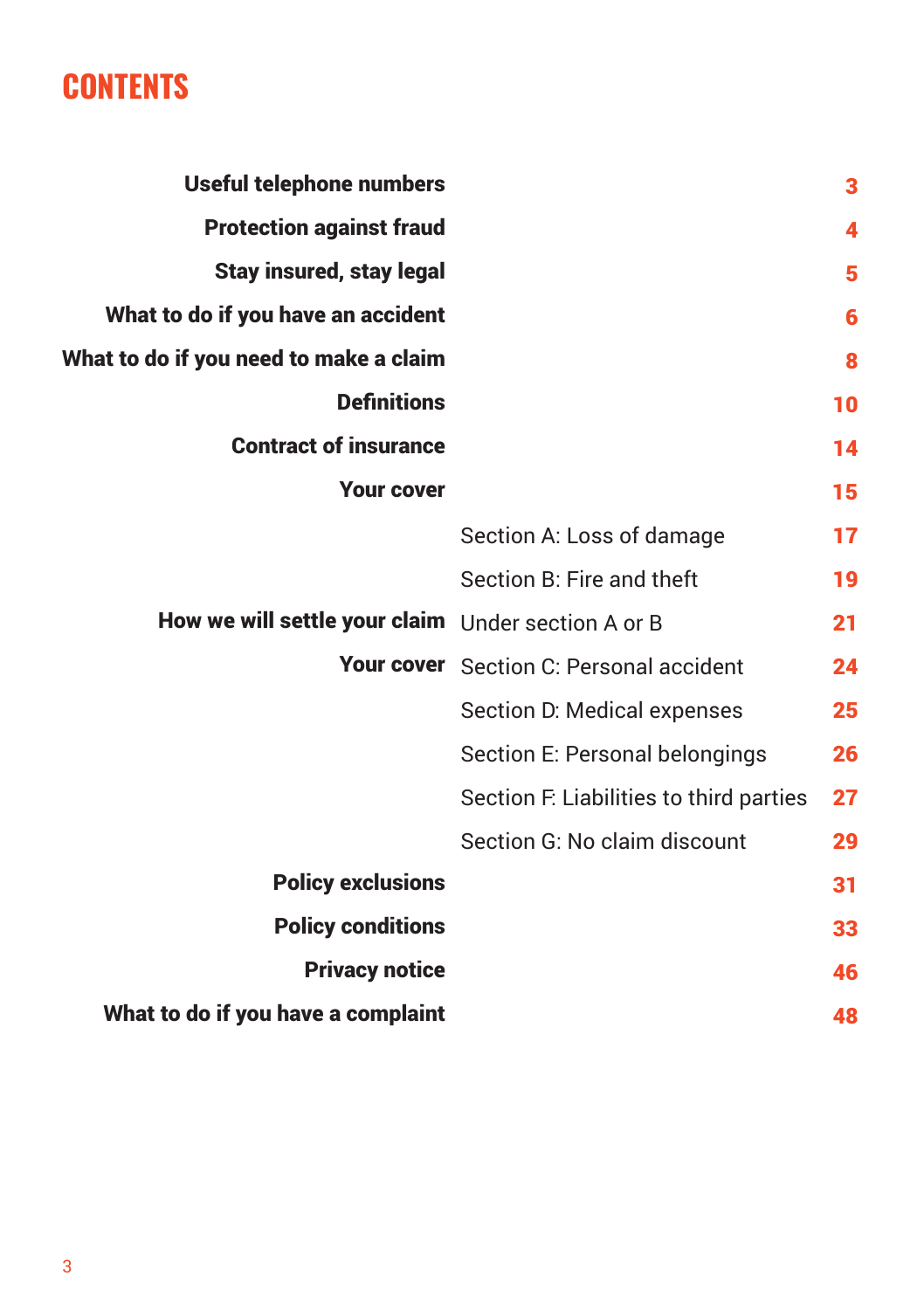### **PROTECTION AGAINST FRAUD**

Insurance fraud has an impact on both us and our customers, so we take certain measures to prevent it.

A person is committing fraud if they or anyone else insured by this policy or acting on their behalf knowingly:

- **•** Provide answers to **our** questions which are dishonest, inaccurate or misleadingly incomplete
- **•** Mislead **us** in any way for the purpose of obtaining insurance, or more favourable insurance terms, or a reduced premium or to influence **us** to accept a claim
- **•** Make a fraudulent or false claim in full or in part:
	- By providing false information in order to influence **us** to accept a claim;
	- By exaggerating the amount of the claim; or
	- By supplying false or invalid documents in support of a claim.

If **we** find that fraud has been committed **we** will have the right to:

- **•** Void the policy and may not refund any premium
- **•** Refuse to pay the whole of a claim if any part is in any way fraudulent, false or exaggerated
- **•** Recover any costs incurred by **us**, including investigation and legal costs
- **•** Recover the cost of any previously paid claims

#### In addition, **we** may:

- **•** Inform the police, which could result in prosecution
- **•** Inform other organisations as well as anti-fraud databases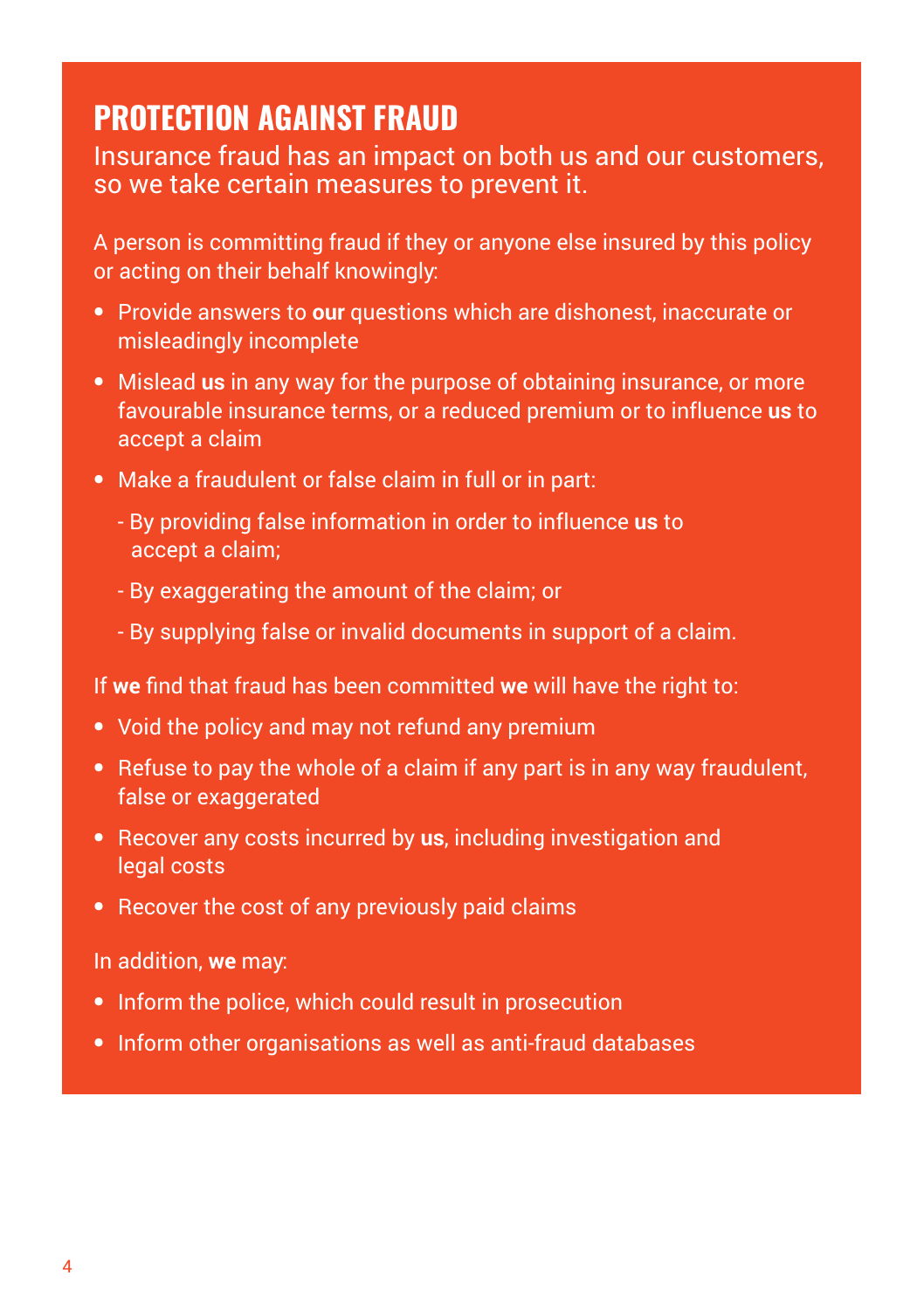### **STAY INSURED, STAY LEGAL**

### Check your registration details

It is vital that the registration mark of **the car** is correctly shown on **your** policy. If this is incorrect, **the car** may not appear on the Motor Insurance Database (MID) and this could lead to **the car** being seized by the authorities. Please let **us** know immediately if **your** registration mark is showing incorrectly on **your** documents. It is a legal requirement in Great Britain to have continuous insurance in place for **the car** and if there is no record on the MID showing **the car** is insured and **you** have not declared it as 'off road' by completing a SORN (Statutory Off Road Notification), **you** may receive a letter from the DVLA advising that **you** could receive a fine or prosecution and **the car** could also be clamped, seized and ultimately destroyed. **You** can check that details held about **the car** on the MID are correct by visiting **www.askmid.com.**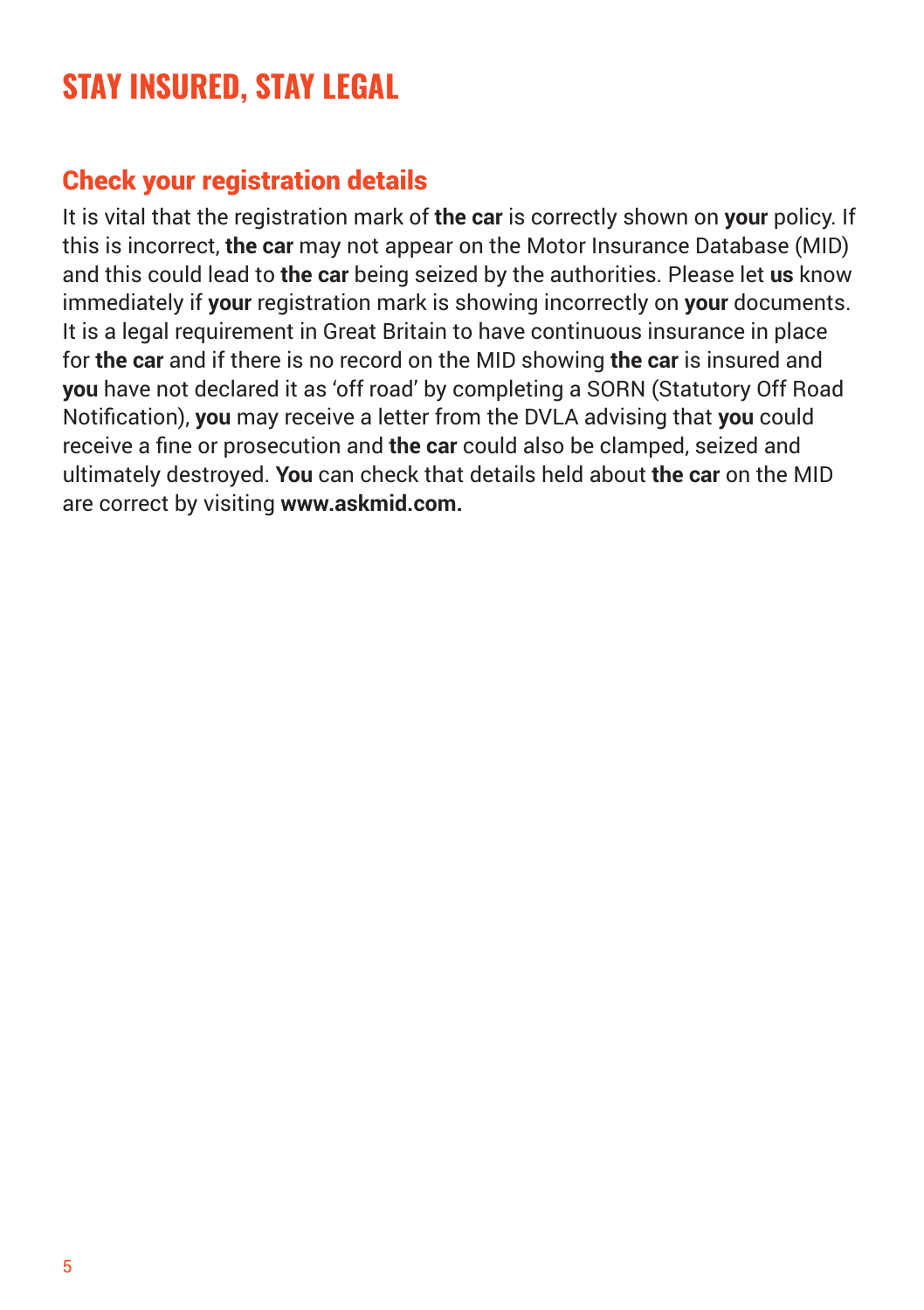### **WHAT TO DO IF YOU HAVE AN ACCIDENT**

#### The Law

- **• You** must stop if **you** are involved in any incident involving an injury to any person or certain animals, or if other vehicles or roadside property are damaged. If **you** own **the car**, **you** must give **your** name, address and insurance details to anyone who has a good reason for asking. If **you** do not own **the car**, **you** must give the owner's name and address and the registration number of **the car**.
- **•** If there is an injury or **you** do not give **your** details to anyone at the scene, **you** must report the incident to the police within 24 hours and present **your certificate of motor insurance** within five days.

#### To help with the claims process

- **•** Do not apologise or admit fault.
- **•** Try to collect the following information to give to the claims helpline as this will help **us** to speed up **your** claim:
	- Full details of the other drivers, including their phone numbers, and the registration numbers of all vehicles involved. This will allow **us** to contact anybody else involved straight away and, if **you** are not at fault and **we** manage to recover any money that **we**'ve paid in full then **your** no claim discount will not be affected.
	- Injuries caused.
	- Property damage.
	- Witnesses (if there are any).
	- Police officers and report references.
	- Full details of what happened.
- **•** Taking photos with a camera or mobile phone can help to confirm certain accident details.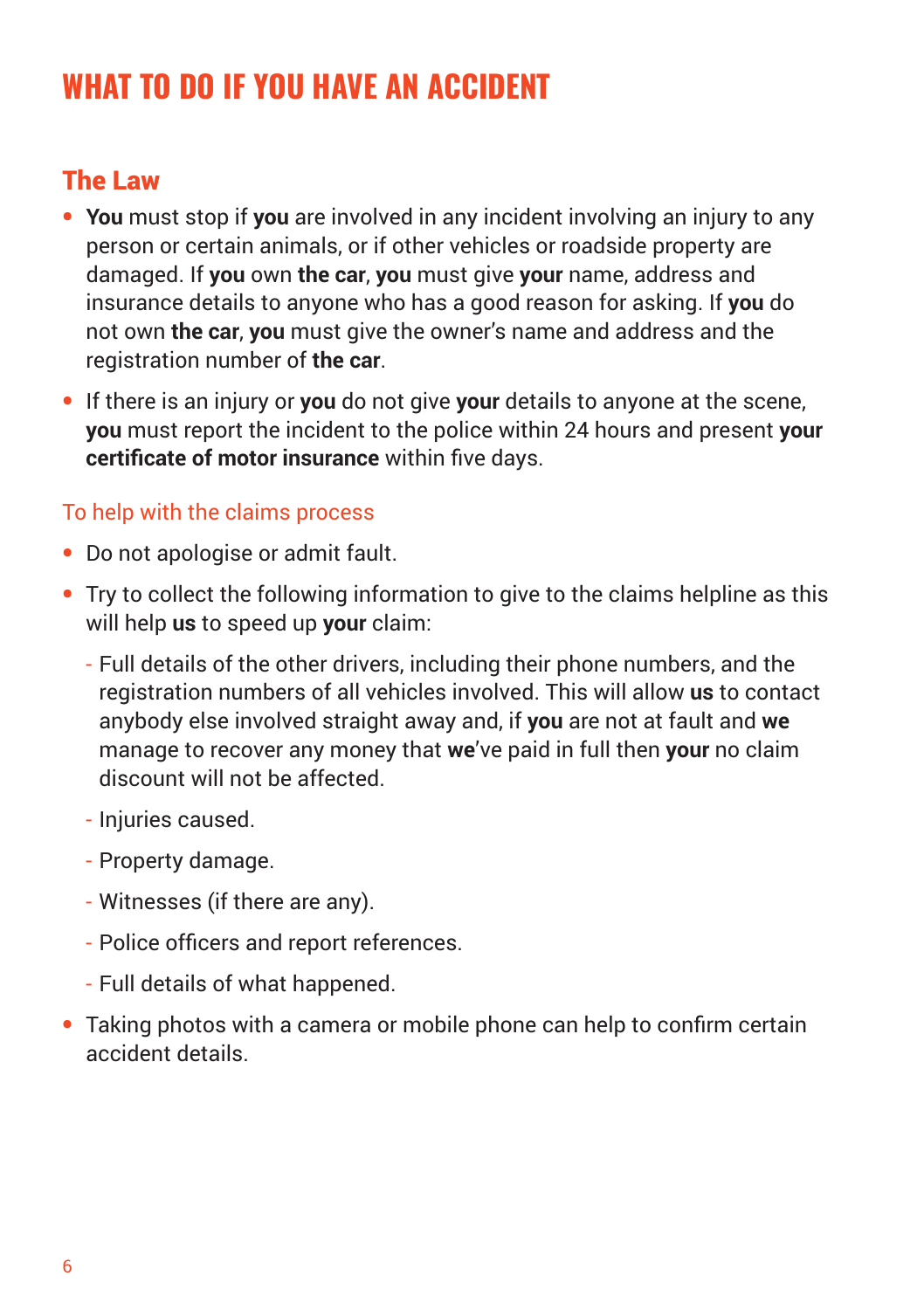### **WHAT TO DO IF YOU HAVE AN ACCIDENT** Continued

#### Next steps

- **•** Call the 24 hour claims helpline on: **0333 358 0258**
- **•** There will be a phone number on all correspondence from **our** claims department for **you** to call if **you** need to contact **us**. Please remember to have **your** claim number ready when **you** call.
- **•** Please remember to remove all personal belongings from **the car** before it is taken for assessment or repair.
- **•** Please read 'How **we** will settle **your** claim under sections A or B' for information on what to expect.

#### Important note

**We**, Ageas Insurance Limited, are not responsible for recovering **your** uninsured losses such as **your** policy **excess**.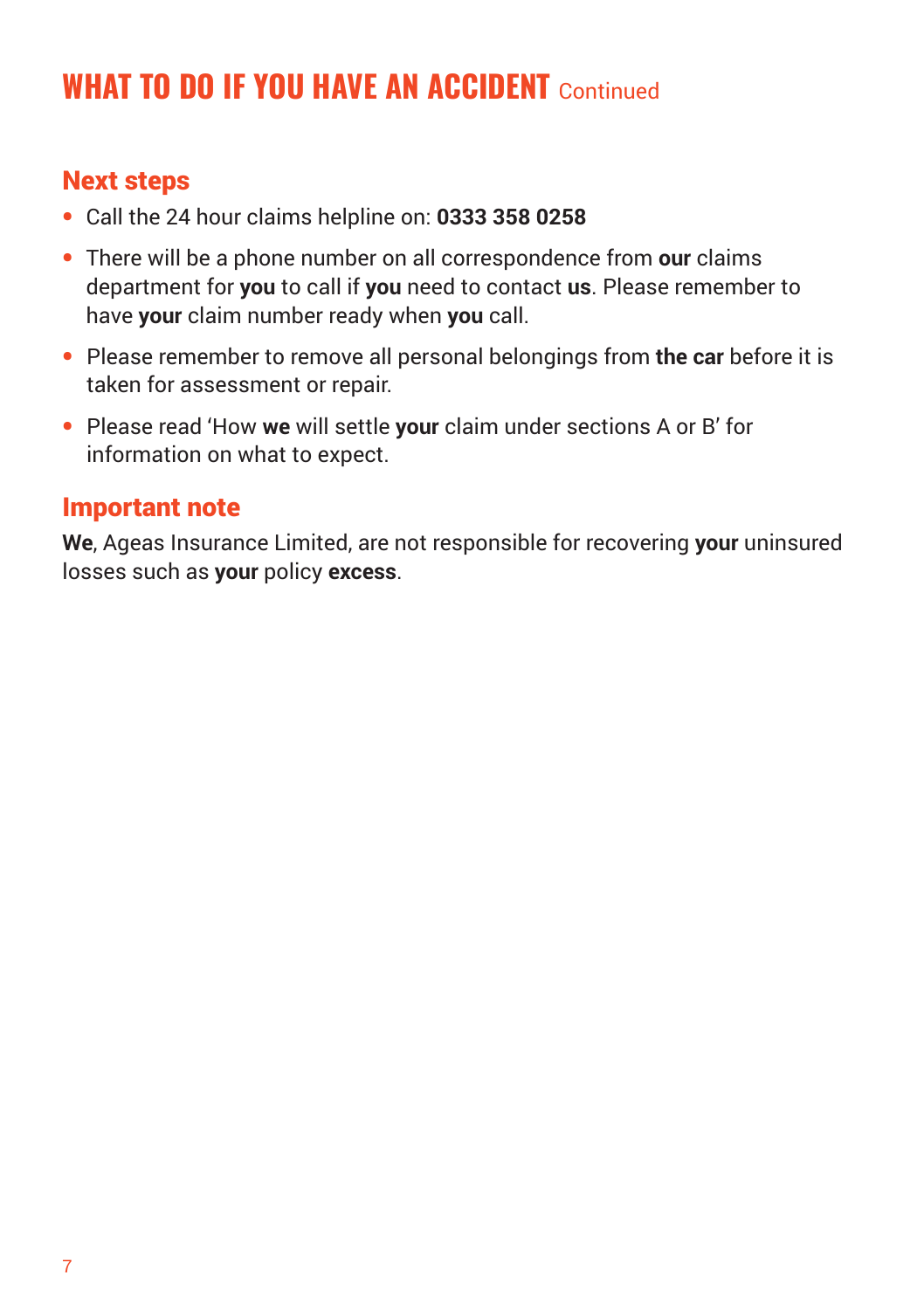### **WHAT TO DO IF YOU NEED TO MAKE A CLAIM**

#### Call 0333 358 0258

The claims helpline is open 24 hours a day, 365 days a year

Remember to save this number in **your** mobile phone so that **you** will have it available if **you** have an accident.

**We** may record or monitor calls for training purposes, to improve the quality of **our** service and to prevent and detect fraud.

#### Start of the claims process

- **•** If **the car** is involved in an incident or **you** need to make a claim, please phone **us** as soon as possible.
- **•** To help **us** deal with **your** call efficiently, please have **your certificate of motor insurance** and details of the incident with **you** when **you** call. If **you** are at the scene of the accident when **you** call **us** and do not have **your certificate of motor insurance** with **you**, please give **us the car** registration number.
- **• We** will validate **your** claim and discuss with **you** how **your** claim will be progressed.
- **• We** will answer all correspondence within five working days of receiving it.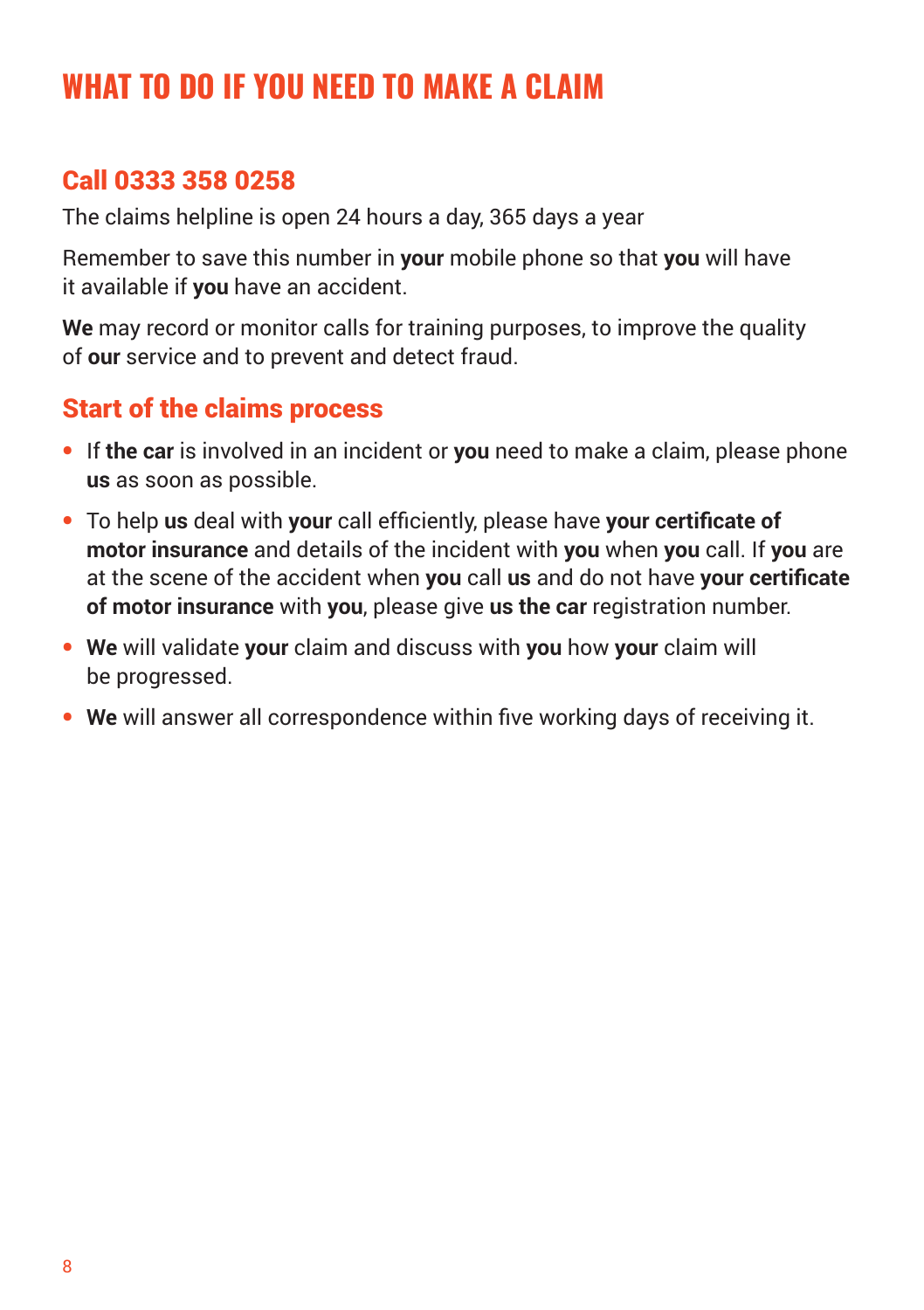# **WHAT TO DO IF YOU NEED TO MAKE A CLAIM Continued**

#### Approved repairer service for an incident within the geographical limits

| <b>Repairs</b>                   | If damage to the car is covered and it can be repaired, we<br>will arrange for one of our approved repairers to contact you<br>to arrange to collect the car. Workmanship repairs made by<br>our approved repairers are guaranteed for as long as the car<br>continues to be owned by the current owner. Manufacturer<br>parts are typically guaranteed for one year.                                                                                                                                                                                                                                                                                                                     |
|----------------------------------|-------------------------------------------------------------------------------------------------------------------------------------------------------------------------------------------------------------------------------------------------------------------------------------------------------------------------------------------------------------------------------------------------------------------------------------------------------------------------------------------------------------------------------------------------------------------------------------------------------------------------------------------------------------------------------------------|
| <b>Authorisation</b>             | You do not need to get any estimates, and repairs can<br>begin immediately after we have authorised them.                                                                                                                                                                                                                                                                                                                                                                                                                                                                                                                                                                                 |
| <b>Delivery</b>                  | When the work is done, our repairer will contact you to<br>arrange a convenient time to deliver the car back to you or<br>the current owner.                                                                                                                                                                                                                                                                                                                                                                                                                                                                                                                                              |
| <b>Paying for repairs</b>        | We will pay the repair bill. All you need to do is pay any<br>policy excess directly to our repairer when they deliver the<br>car back to you.                                                                                                                                                                                                                                                                                                                                                                                                                                                                                                                                            |
| If the car cannot<br>be repaired | If the car cannot be economically repaired, we will offer the<br>current owner a settlement amount within one week of the<br>date we receive the engineer's report. Once this amount<br>is agreed, we will send you a payment one working day of<br>receiving satisfactory vehicle documents. If the car is a total<br>loss (a write-off), you must send in all the original documents<br>that we ask for (for example, the car registration document<br>(V5C) and the current MOT certificate). We will arrange for an<br>appointed salvage agent to collect the car to dispose of it.<br>Please remember to remove all your personal belongings<br>from the car before it is collected. |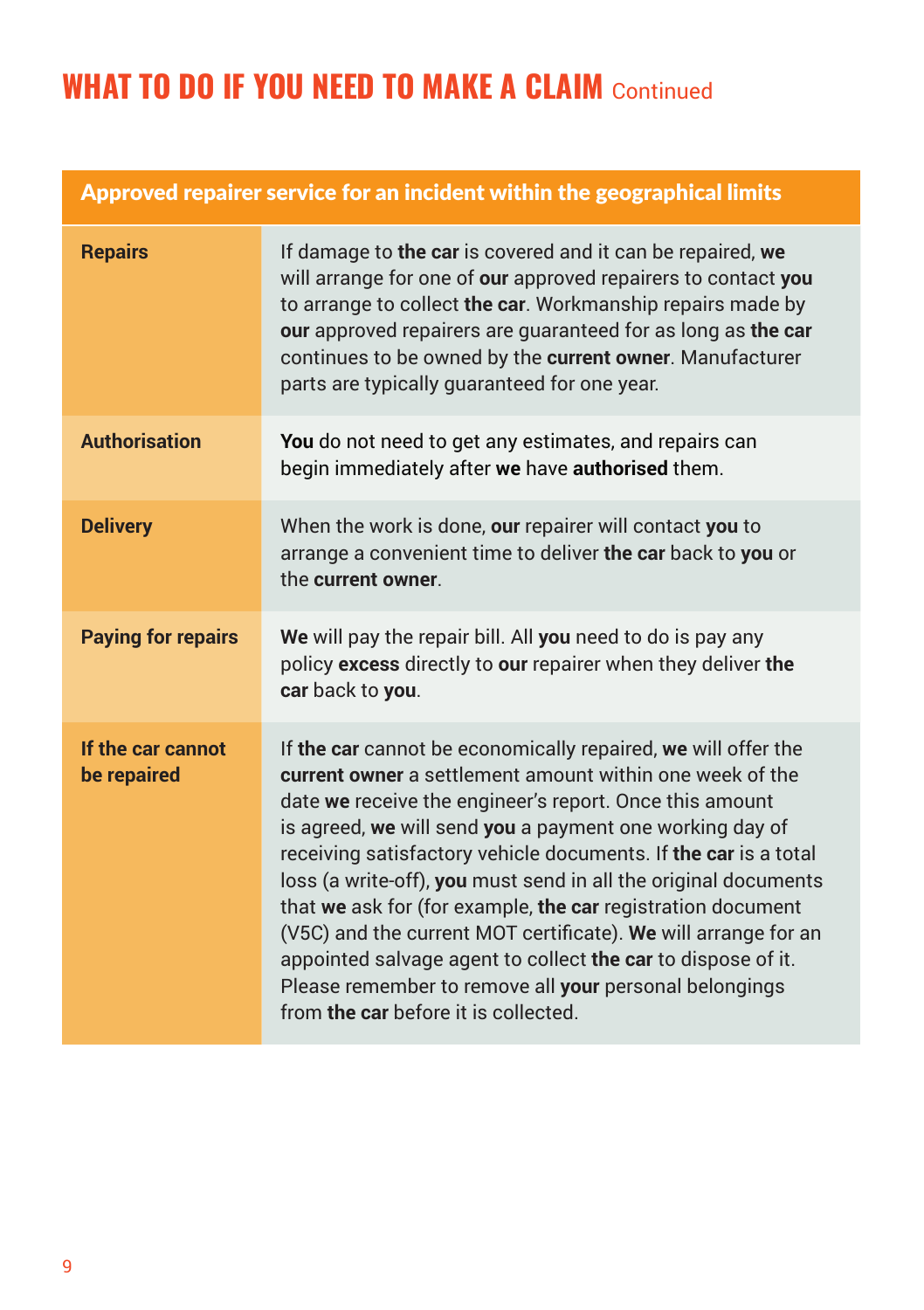### **DEFINITIONS**

Throughout this policy certain words and phrases are printed in **bold** type. These have the meanings set out below.

#### Amber journey

A **trip** classified as having a combination of both low and high risk factors, where a **driving behaviour** score of two stars has been achieved.

#### App

The telematics application **we** provide to **you**, which has been designed to record and transmit information about **your driving behaviour** and which activates this insurance.

#### Audio, navigation and entertainment equipment

All radios, television sets, cassette players, compact disc players, and **navigation** equipment permanently fitted to **the car**. **We** do not cover citizens' band radios, telecommunications equipment and portable items such as cassette tapes, compact discs, minidiscs or any other music-storage device.

#### Caution Notice

A message sent to **you** and the **current owner** of **the car** following a **red journey**, setting out the consequences of that **red journey**, under the caution and warning stage process.

#### Certificate of motor insurance

The proof of the motor insurance **you** need by law. The **certificate of motor insurance** shows:

- what car is covered;
- **•** who is allowed to drive **the car**; and
- **•** what **the car** can be used for.

#### Consent/Authorised/Permission

Agreement granted by an appropriate person for an event to take place, when such agreement is given before the event takes place.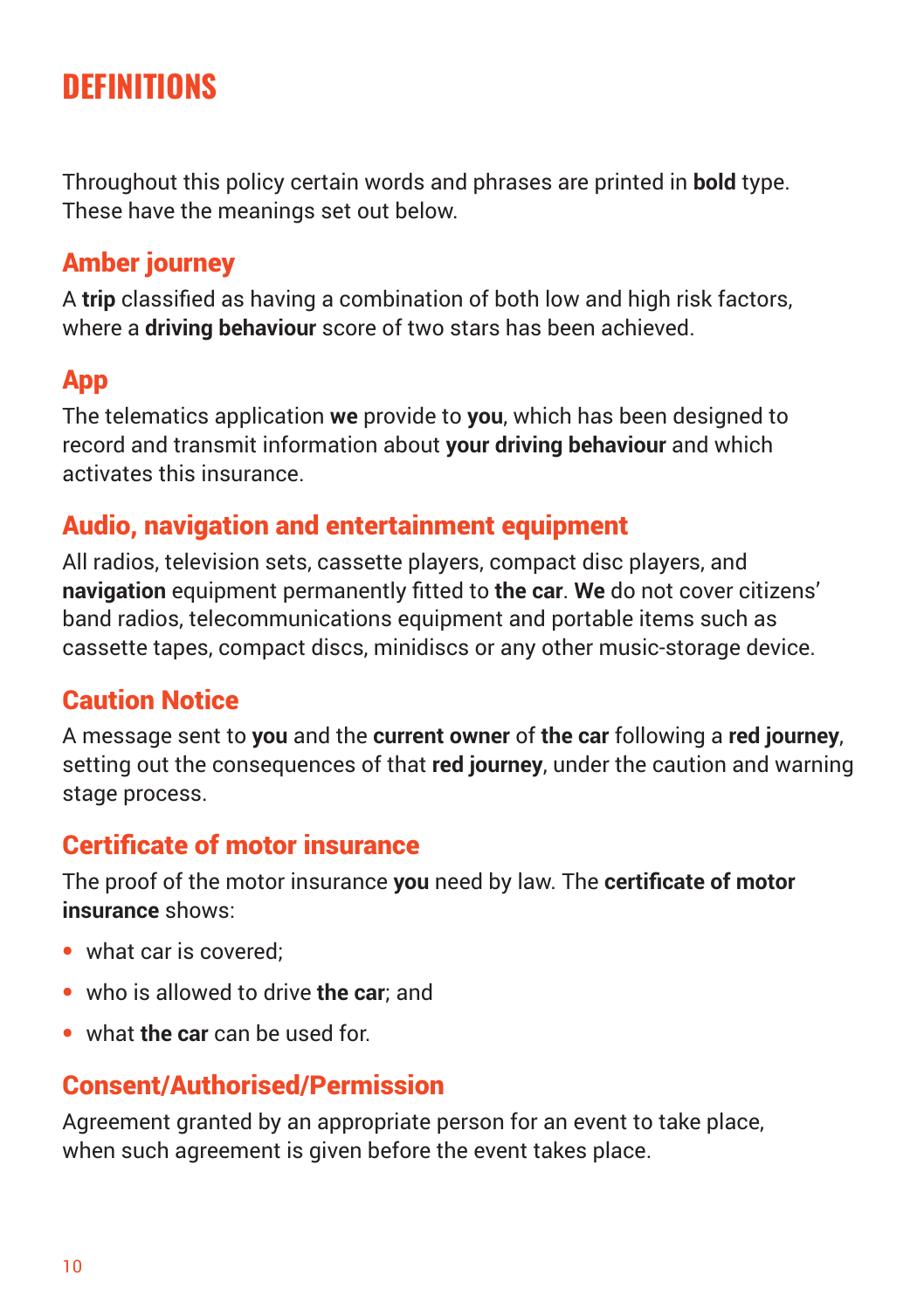### **DEFINITIONS** Continued

#### Current owner

The person named as the registered keeper of **the car** on the V5C registration certificate (log book).

#### Data

All records of how, where and when **the car** is driven as gathered by the **tag** during each **period of insurance**.

#### Driving behaviour

**Your** driving history which is recorded by the **tag** for **trips** which **you** have undertaken and includes information about how, when and where **the car** is driven.

#### Endorsement

**Endorsements** are clauses that alter the cover provided by the policy. These only apply if stated on the **schedule**.

#### **Excess**

The part of a claim **you** must pay. Sometimes more than one **excess** can apply, in which case **we** add them together.

#### Geographical limits

England, Scotland, Wales, Northern Ireland, the Isle of Man, and the Channel Islands.

#### Green journey

A **trip** classified as low risk, where a **driving behaviour** score of three, four or five stars has been achieved.

#### Market value

The cost of replacing **the car** with one of a similar age, type, mileage and condition, immediately before the loss or damage happened.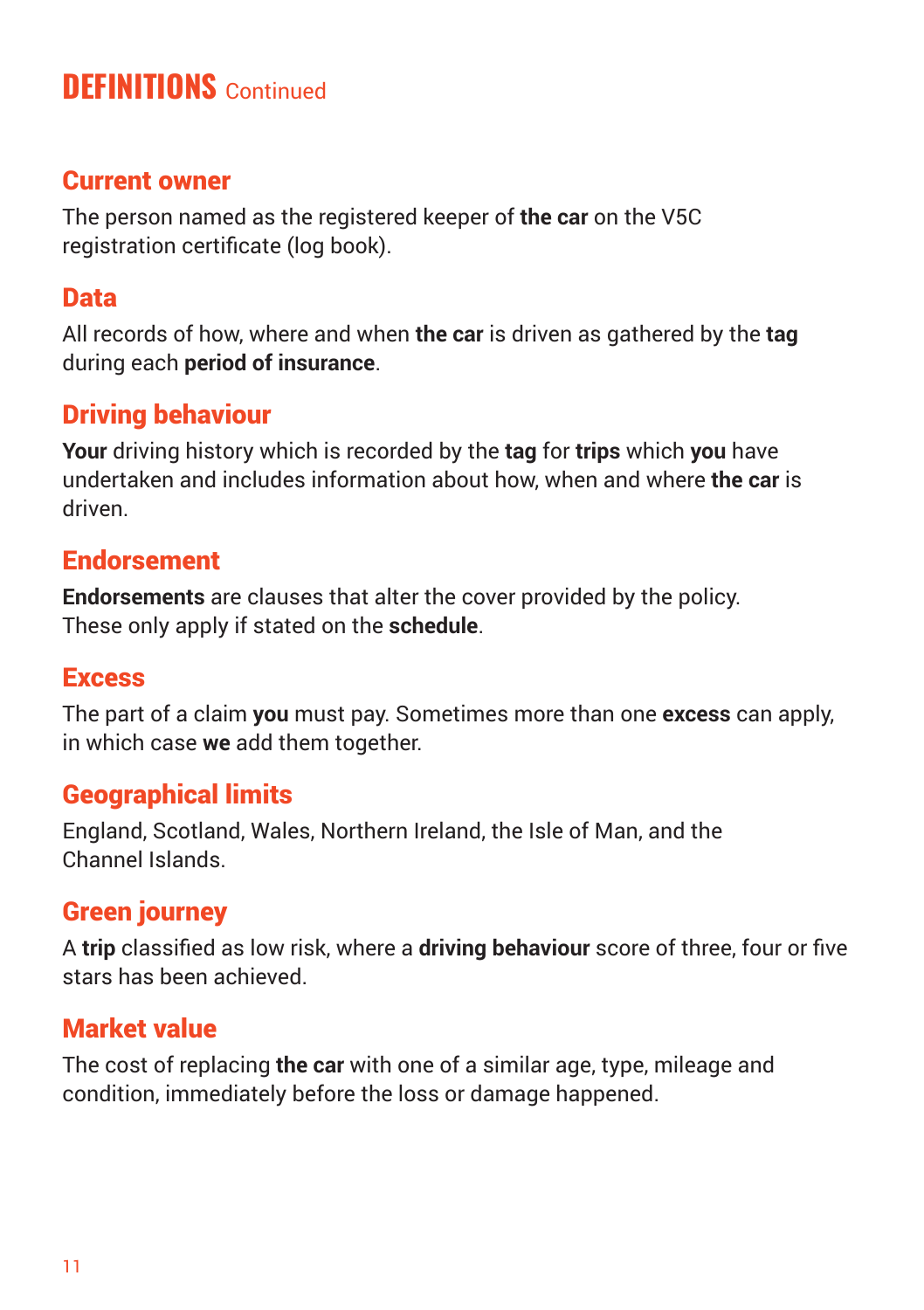### **DEFINITIONS** Continued

#### Partner

**Your** husband, wife, civil **partner**, or person with whom **you** have a relationship with as if married and who is living at the same address as **you**. This does not include any business partners or associates unless **you** also have a relationship with them as described above.

#### Period of insurance

The length of time that this contract of insurance applies for. This is shown in the **schedule**.

#### Personal information

Any information **we** hold about **you** and any information **you** give **us** about anyone else.

#### Red journey

A **trip** classified as high risk where a **driving behaviour** score is rated at one star.

#### Red Zone

A time period of 30 days that begins 24 hours after **you** have been issued with a **caution notice**, during which **you** are at risk of cancellation of **your** policy if another **red journey** occurs within this specified time period.

#### Schedule

The latest **schedule we** have issued to **you**. This forms part of the contract of insurance. It gives details of the **period of insurance**, the sections of the policy that apply, the premium **you** have to pay, **the car** which is insured and details of any **excesses** or **endorsements**.

#### Statement of insurance or statement of fact

The form that shows the information that **you** give **us**, including information given on **your** behalf and verbal information **you** give.

#### Tag

The device (a small electronic device fitted to the inside of the windscreen of **the car** which monitors, records and transmits **data** about how, where and when **the car** is driven).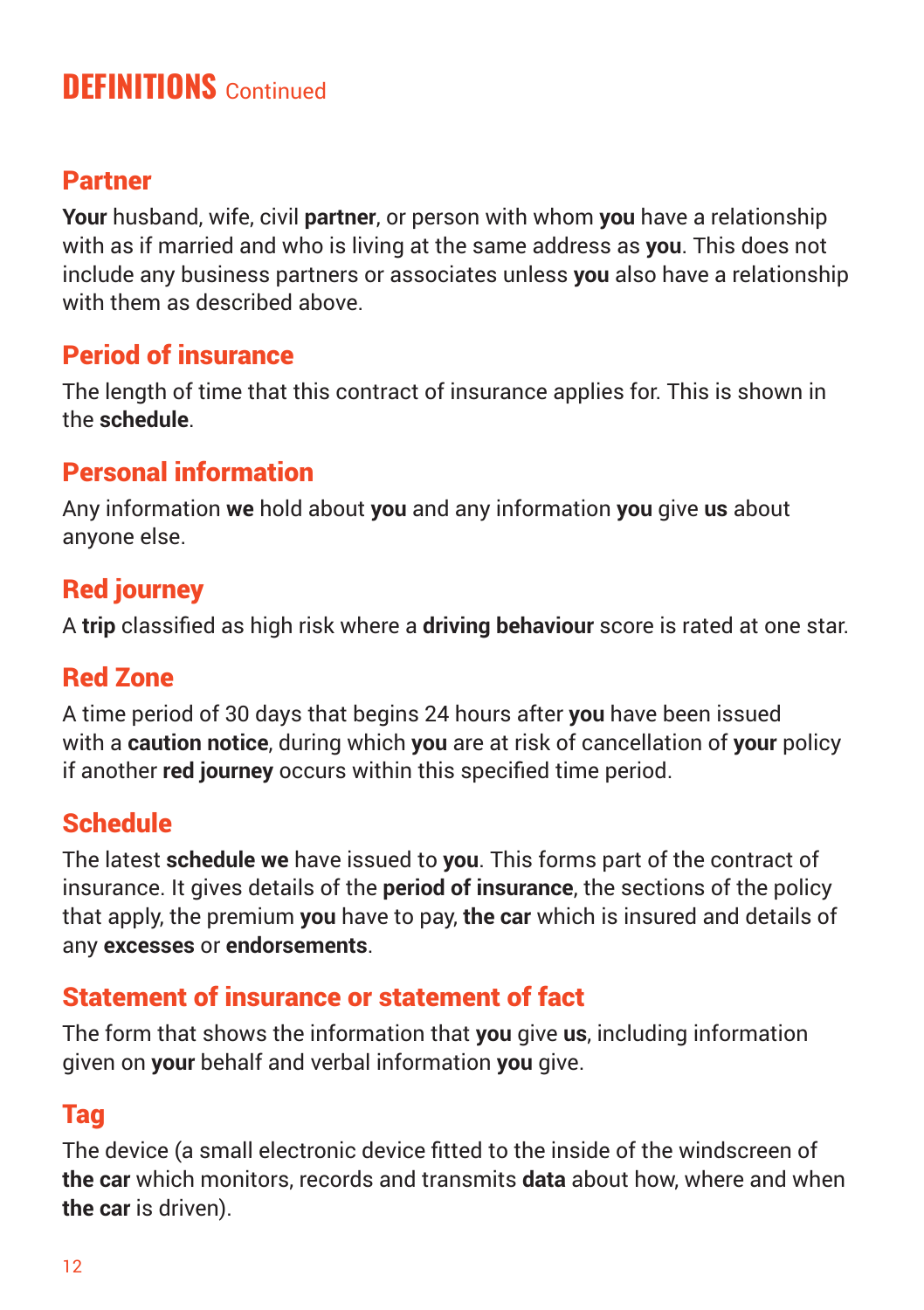### **DEFINITIONS** Continued

#### Terms of business agreement

The document issued to **you** by Marmalade titled 'Marmalade **Terms of Business Agreement**' provided to **you** at inception of **your** policy.

#### The car

The motor car **you** have given **us** details of and for which **we** have issued a **certificate of motor insurance**. **The car**'s registration number will be shown on **your** latest **certificate of motor insurance**.

#### Trip

A period of travel in **the car**, beginning the moment the ignition in **the car** is switched on, and ending the moment the ignition is switched off.

#### We, our, us

Ageas Insurance Limited

#### You, your, the insured person

The person shown under 'Policyholder details' or 'Insured details' on the **schedule**.

#### Your insurance adviser

The agent, broker or intermediary who arranged this insurance for **you**.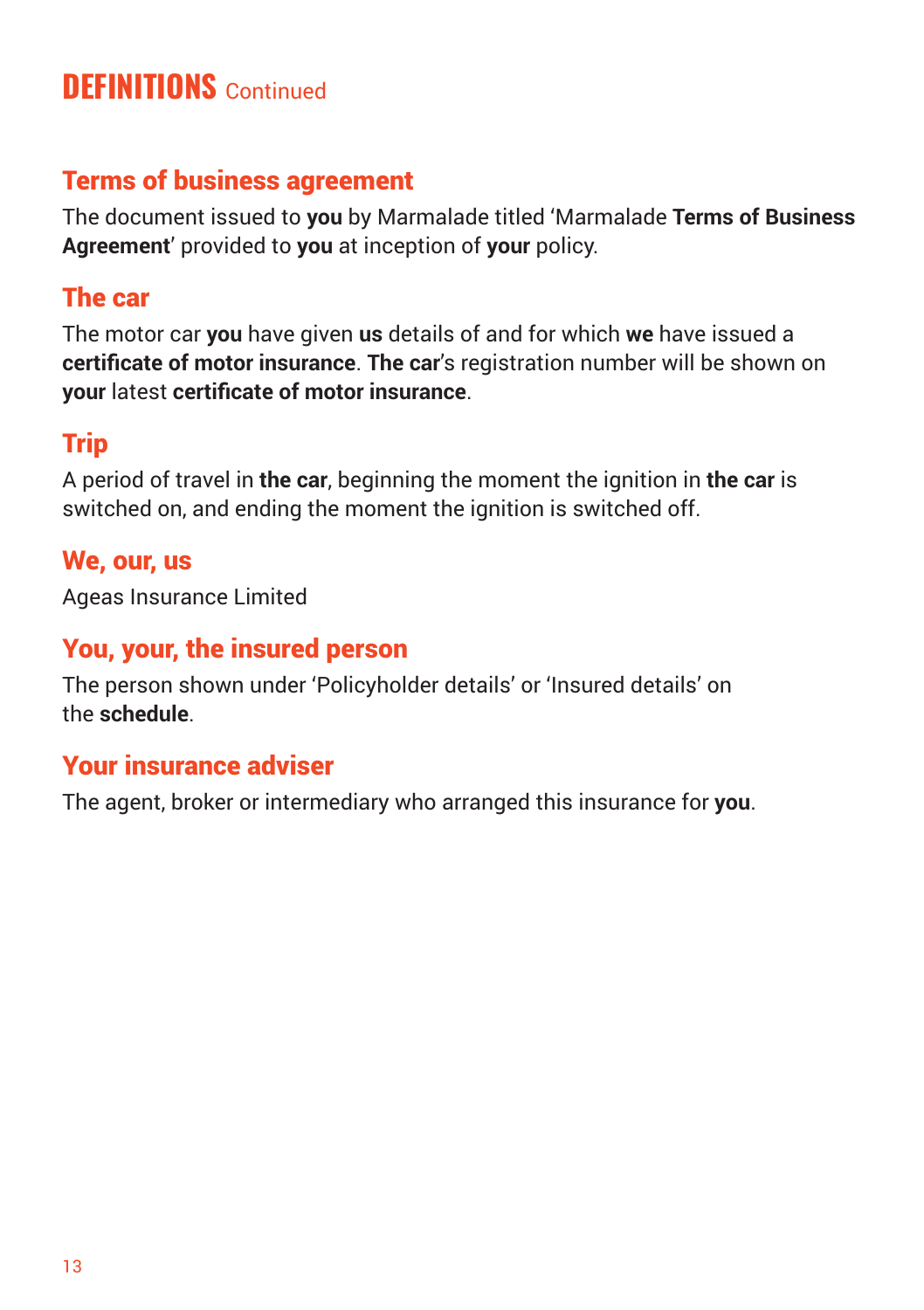### **CONTRACT OF INSURANCE**

#### **Introduction**

This policy document is a contract between **you** and **us**. It is not **our** intention that the Contracts (Rights of Third Parties) Act 1999 gives anyone else either any rights under this policy or the right to enforce any part of it except in the case of the **current owner** in Section A & B.

In return for **you** paying or agreeing to pay the premium, **we** will provide cover up to any limits set out in **your schedule**, under the terms and conditions of this policy, under those sections of this policy which **your schedule** tell **you** apply. This cover will be against any accidental injury, loss or damage that happens during the **period of insurance** and within the **geographical limits**.

As this is a telematics product, **your driving behaviour** will be reviewed and assessed for the **period of insurance**. **You** agree that the smartphone, with the Marmalade Young Driver **app** installed, must be taken on every **trip** in **the car**, with Bluetooth enabled, and remain charged to more than 10% throughout the **trip** to ensure accurate recording of every journey or **you** may not be covered by this insurance.

**Your** policy is based on the answers **you** gave on the proposal or which is shown in a **statement of insurance or statement of fact** and any other information **you** gave **us**. **You** must tell **us** of any changes to the answers **you** have given. It is an offence under the Road Traffic Act to make a false statement or withhold information for the purposes of obtaining a **certificate of motor insurance**.

**You** must read this policy, the **certificate of motor insurance**, **schedule** and the **terms of business agreement** together as they are all part of **your** insurance contract. Please check all documents carefully to make sure that they give **you** the cover **you** want.

Signed for and on behalf of *Ageas Insurance Limited*

Andy Watson CEO, Insurance Ageas Insurance Limited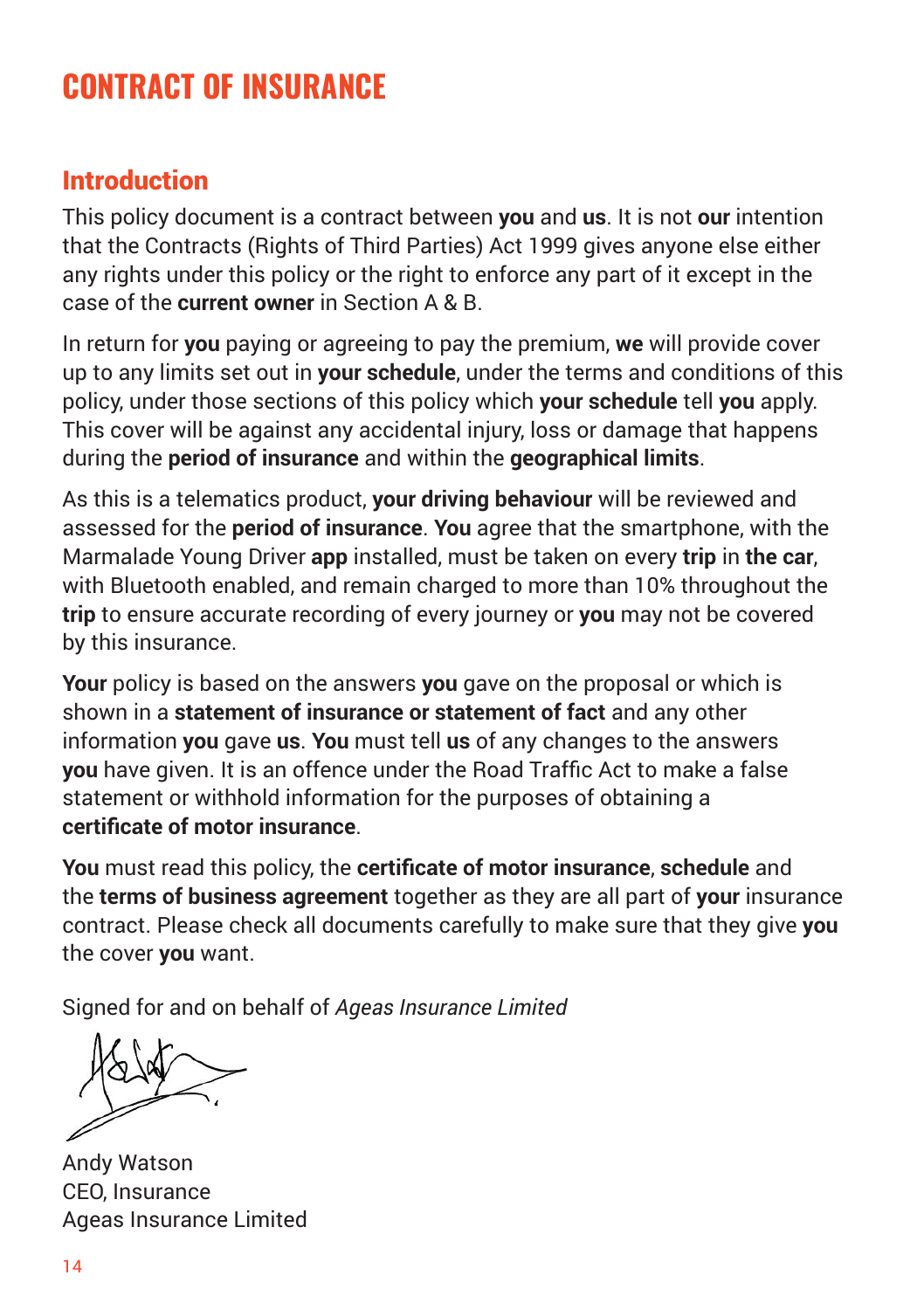## **YOUR COVER**

The cover that applies to this policy is comprehensive. All sections, general conditions and exceptions in this document apply.

It is a condition of this insurance that **the car** is owned and primarily used by **your** parent, grandparent, legal guardian or a combination of leasing company and the aforementioned people, and is not an additional vehicle purchased for **you** to drive.

Mileage is restricted to the mileage specified in **your** policy **schedule** per year for each **app** user. Marmalade reserves the right to cancel the policy should **your** mileage exceed 50% of the total trips of **the car** in the **period of insurance**.

This policy does not cover **you** to drive any other car, whether **you** have the owner's **permission** or not.

#### Use

**The car** will only be covered if **you** are using it in the way agreed on **your certificate of motor insurance**, or any **endorsements**.

**The car** will not be covered while it is being used for any competition, rally, trial, track day, performance test, race or speed trial (whether between motor vehicles or otherwise). This exclusion applies even if the event is not on a public road and regardless of whether it is **authorised** by the police or another relevant authority. Cover is also not provided for **the car** being used on derestricted toll roads. Derestricted toll roads are roads the public can pay to have access to and where speed restrictions are temporarily or permanently suspended (including the Nurburgring).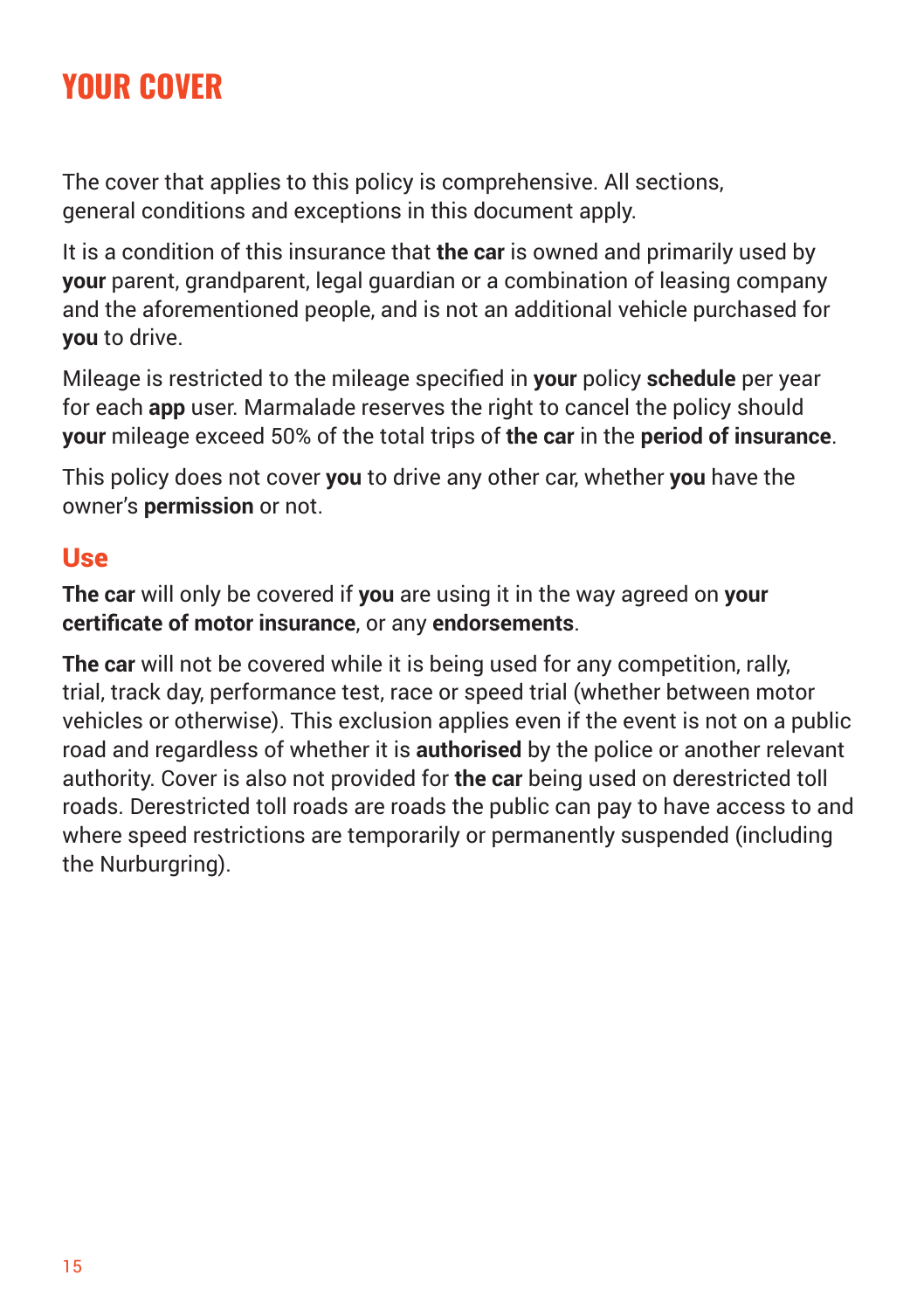### **YOUR COVER** Continued

#### Changing the car on your policy

**You** can change **the car** on this policy at any time provided **we** are given notice.

**You** will need to remove the **tag** from the old car and put this into the new car before **you** will be insured to drive.

A copy of the V5 for the new car must be provided to **us** within 14 days of the date of the change of car.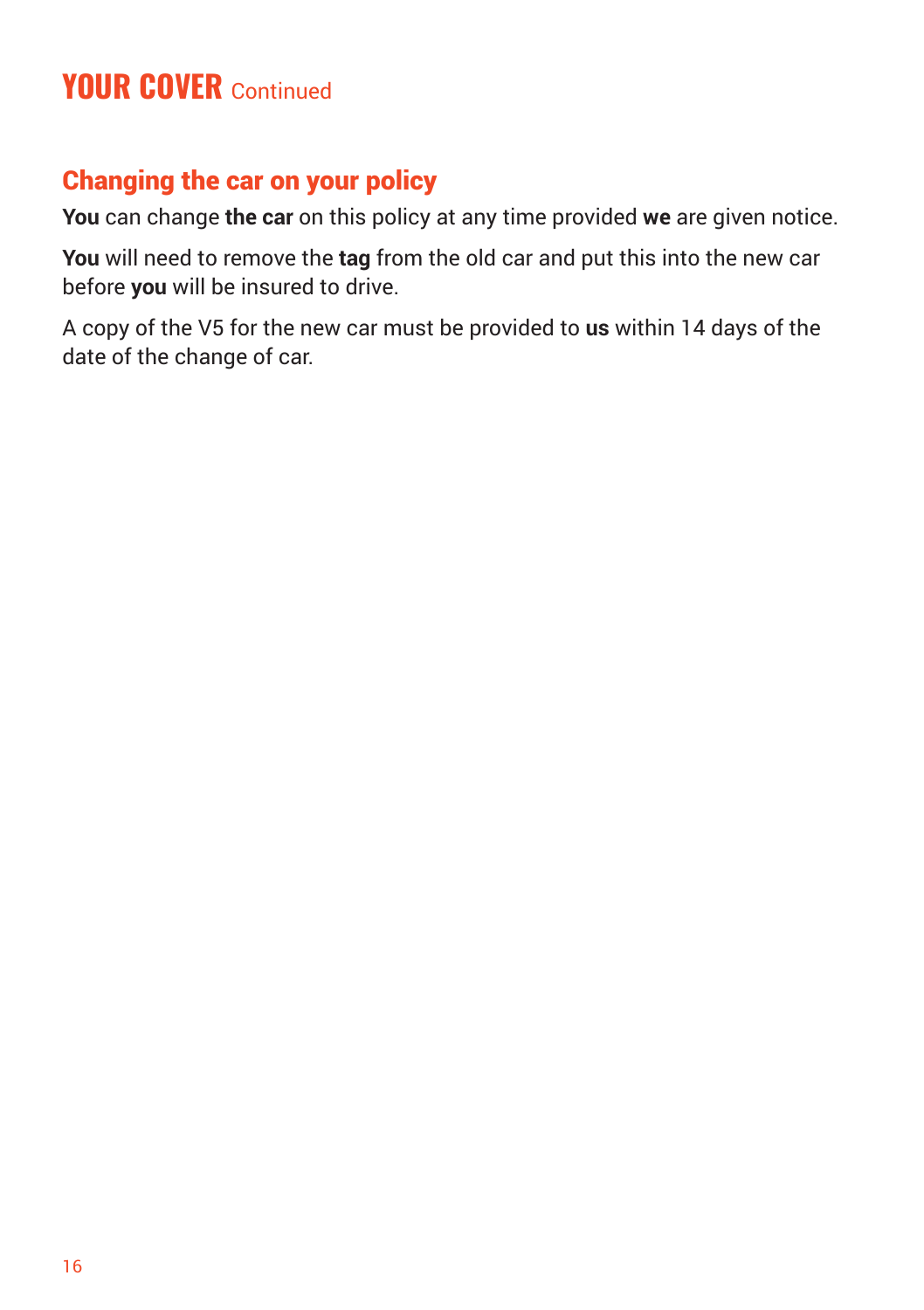### **YOUR COVER** Section A: Loss of or damage to the car

### What is covered

**We** will pay for accidental or malicious damage to **the car**, including damage caused by vandalism, while it is in **your** possession or control at the time of the incident.

**We** will also cover the cost of replacing or repairing **the car**'s **audio, navigation and entertainment equipment** up to the following amounts, if **we** accept a claim from **you** under section A:

- **•** £1,000 for equipment fitted as original equipment by the manufacturer; or
- **•** £300 for any other equipment, provided this equipment is permanently fitted to **the car**.

#### What is not covered

- **•** Loss of or damage to **the car** caused by malicious damage or vandalism when no one is in it if:
	- Any window, door, roof opening, removable roof panel or hood was left open or unlocked; or
	- The keys (or any other device needed to lock **the car**) are left in or on **the car**.
- **•** The **excesses** shown in the **schedule**.
- **•** Loss of or damage to **the car** caused by fire, or by theft.
- **•** Loss of use of **the car**.
- **•** Wear and tear.
- **•** Mechanical, electrical, electronic and computer failures or breakdowns or breakages.
- **•** Damage to **your** tyres caused by braking, punctures, cuts or bursts.
- **•** Costs of importing parts or accessories or storage costs caused by delays, where the parts or accessories are not available from current stock within the **geographical limits**.
- **•** Any amount over the cost shown in the manufacturer's latest price guide, plus fitting costs, for any lost or damaged parts or accessories if such parts or accessories are not available.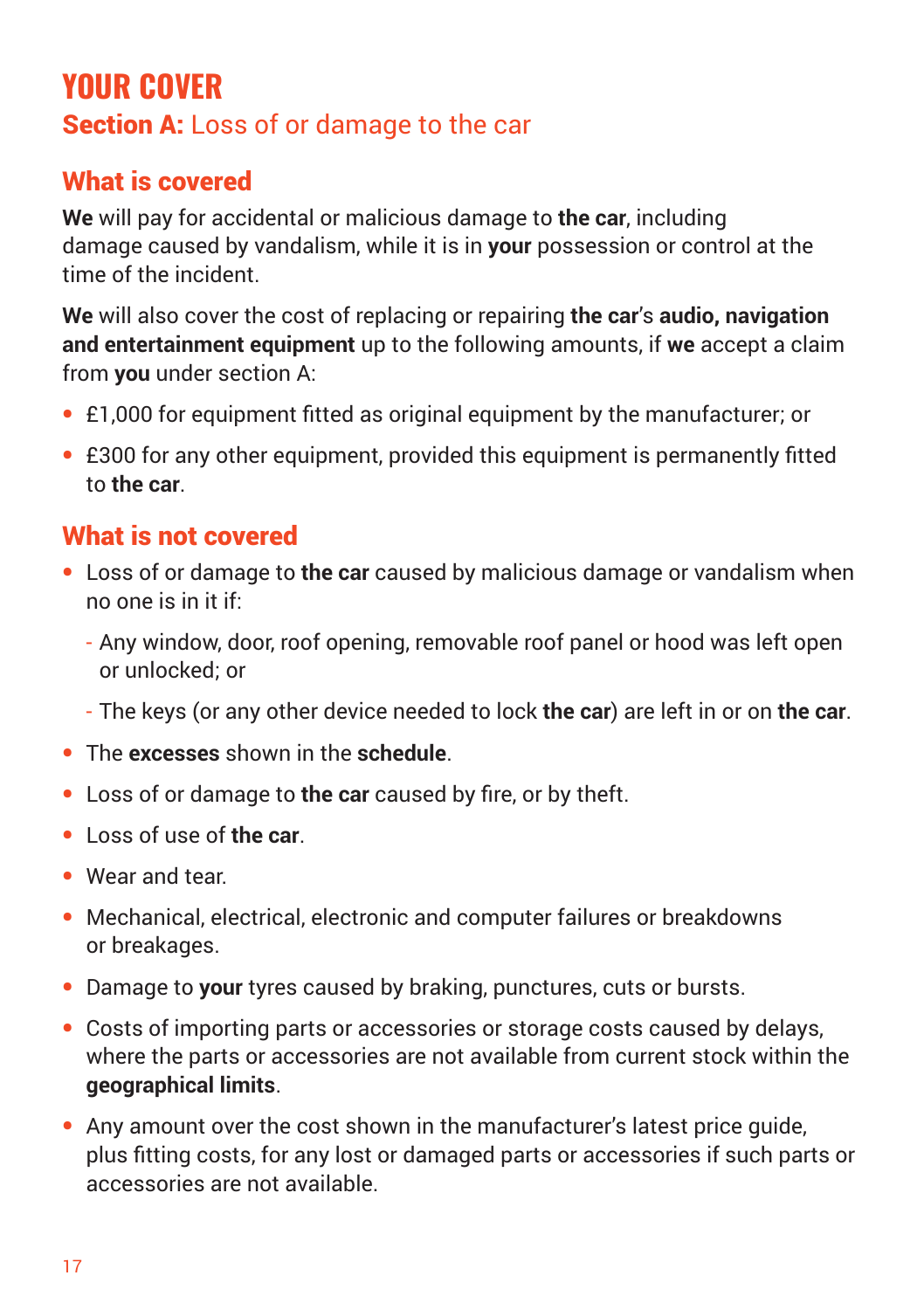### **YOUR COVER** Continued Section A: Loss of or damage to the car

- **•** Loss of or damage to telephone or other communication equipment; this includes any smart-phone or tablet used to run the **app**.
- **• The car** losing value after, or because of, repairs.
- **•** Loss or damage to **the car** caused by **you** carelessly or recklessly allowing a buyer, someone posing as a buyer or someone acting on behalf of a buyer to defraud or deceive **you**. This includes accepting a form of payment that a bank or building society will not authorise.
- **• The car** being confiscated or destroyed by or under order of any government or public or local authority.
- **•** Loss of or damage to any radar detection equipment unless this equipment is permanently fitted to **the car** as part of the manufacturer's original specification.
- **•** Loss of or damage to any **audio, navigation and entertainment equipment**  unless this equipment is permanently fitted to **the car**.
- **•** Loss of or damage to **the car** caused by a person known to **you** taking **the car** without **your permission**, unless that person is reported to the police for taking **the car** without **your permission**.
- **•** The provision of a courtesy car following **the car** being involved in a claim.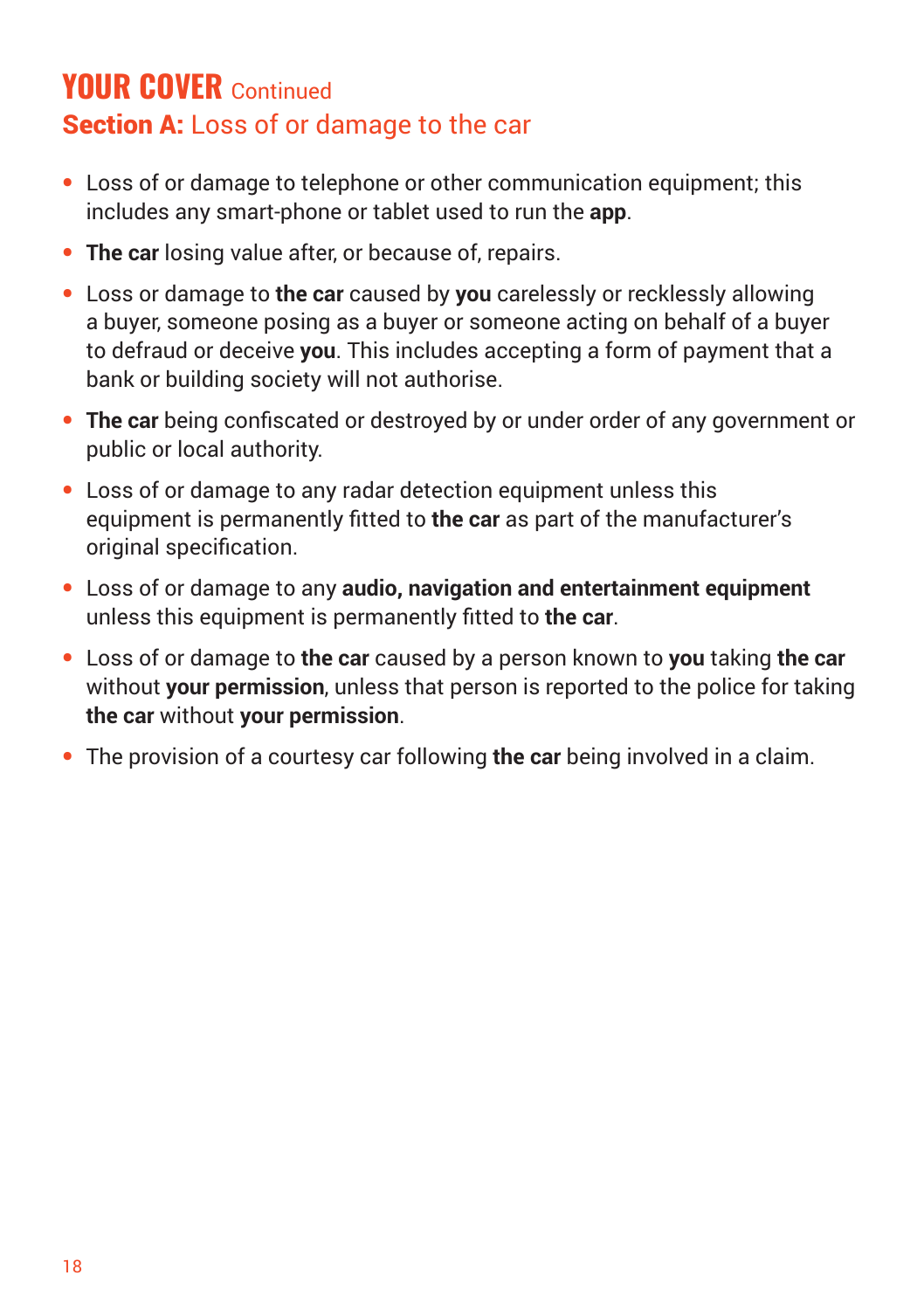### **YOUR COVER** Continued Section B: Fire and theft

#### What is covered

**We** will pay for loss of or damage to **the car** caused by fire, theft or attempted theft while it is in **your** possession or control at the time of the incident.

**We** will also cover the cost of replacing or repairing **the car**'s **audio, navigation and entertainment equipment** up to the following amounts, if **we** accept a claim from **you** under section B:

- **•** £1,000 if the equipment is fitted as original equipment by the manufacturer; or
- **•** £300 for any other equipment, provided this equipment is permanently fitted to **the car**.

If the keys, lock transmitter or entry card for a keyless entry system of **the car** are stolen, **we** will pay up to £500 towards the cost of replacing:

- **•** all entry locks that can be opened by the missing item; and
- **•** the lock transmitter, entry card and central locking system; and
- the ignition and steering lock:

**We** will also pay the cost of protecting **the car**, transporting it to the nearest repairer when necessary and delivering it to **your** or the **current owner**'s address after repair.

#### What is not covered

**We** will not pay:

- **•** The **excesses** shown in the **schedule**.
- **•** Any claim where the keys, lock transmitter or entry card are either:
	- left in or on **the car** at the time of the loss; or
	- taken without **your permission** by a person known to **you** unless **you** have reported them to the police for stealing them.
- **•** Loss of or damage to **the car** when no-one is in it if:
	- Any window, door, roof opening, removable roof panel or hood was left open or unlocked; or
	- The keys (or any other device needed to lock **the car**) are left in or on **the car**.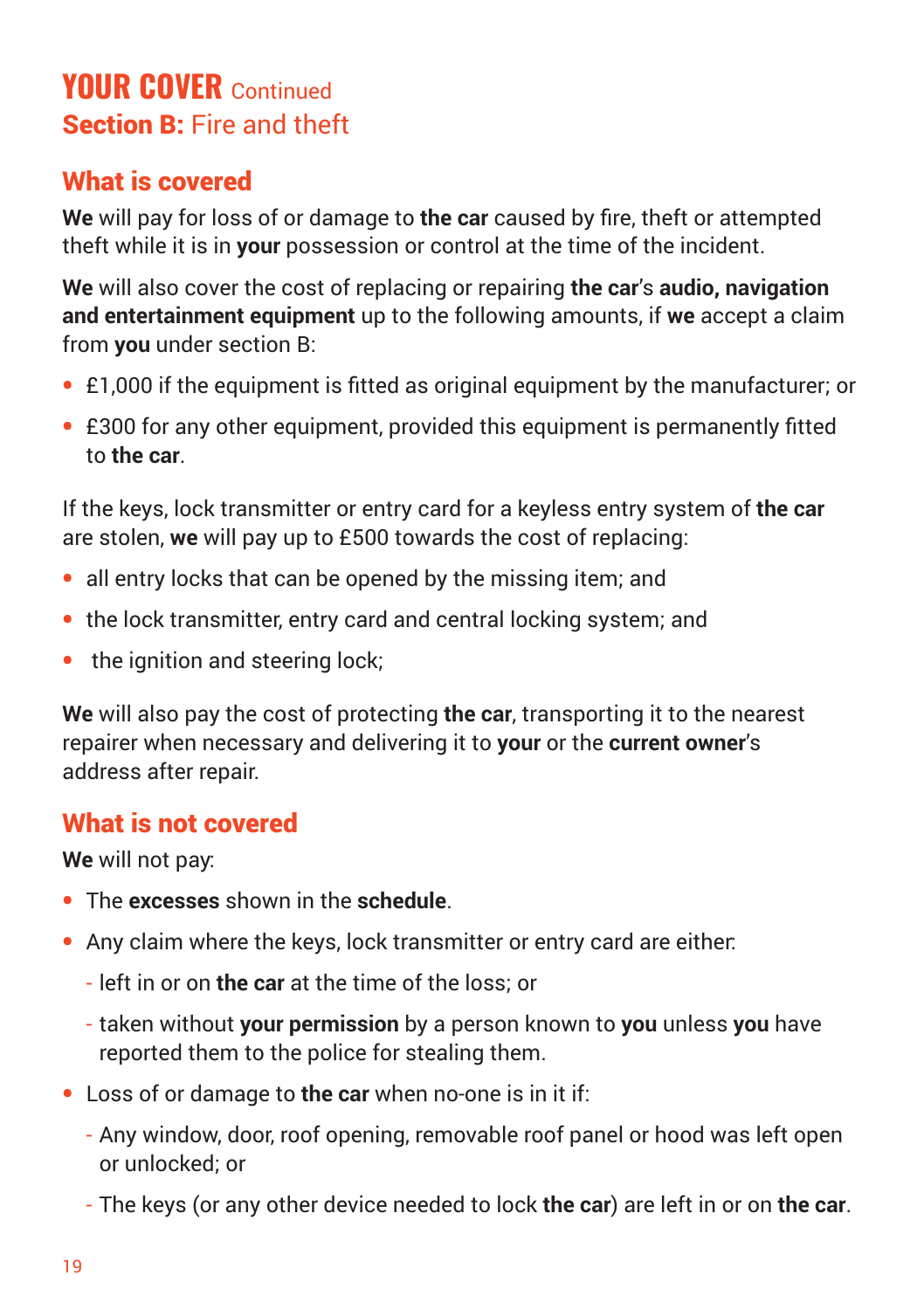### **YOUR COVER** Continued Section B: Fire and theft

- **•** Loss of use of **the car**.
- **•** Wear and tear.
- **•** Mechanical, electrical, electronic and computer failures or breakdowns or breakages.
- **•** Costs of importing parts or accessories or storage costs caused by delays, where the parts or accessories are not available from current stock within the **geographical limits**.
- **•** Any amount over the cost shown in the manufacturer's latest price guide, plus fitting costs, for any lost or damaged parts or accessories if such parts or accessories are not available.
- **•** Loss of or damage to telephone or other communication equipment; this includes any smart phone or tablet used to run the telematics **app**.
- **• The car** losing value after, or because of, repairs.
- **•** Loss or damage to **the car** caused by **you** carelessly or recklessly allowing a buyer, someone posing as a buyer or someone acting on behalf of a buyer to defraud or deceive **you**. This includes accepting a form of payment that a bank or building society will not authorise.
- **•** Loss of or damage to **the car** caused by a person known to **you** taking **the car** without **your permission**, unless that person is reported to the police for taking **the car** without **your permission**.
- **• The car** being confiscated or destroyed by or under order of any government or public or local authority.
- **•** Loss arising from **the car** being taken from **you** and returned it to its legal owner where it is established that **your** parent is not the legal owner.
- **•** Loss of or damage to any radar detection equipment, unless this equipment is permanently fitted to **the car** as part of the manufacturer's original specification.
- **•** Loss of or damage to any **audio, navigation and entertainment equipment** unless this equipment is permanently fitted to **the car**.
- **•** The provision of a courtesy car following **the car** being involved in a claim.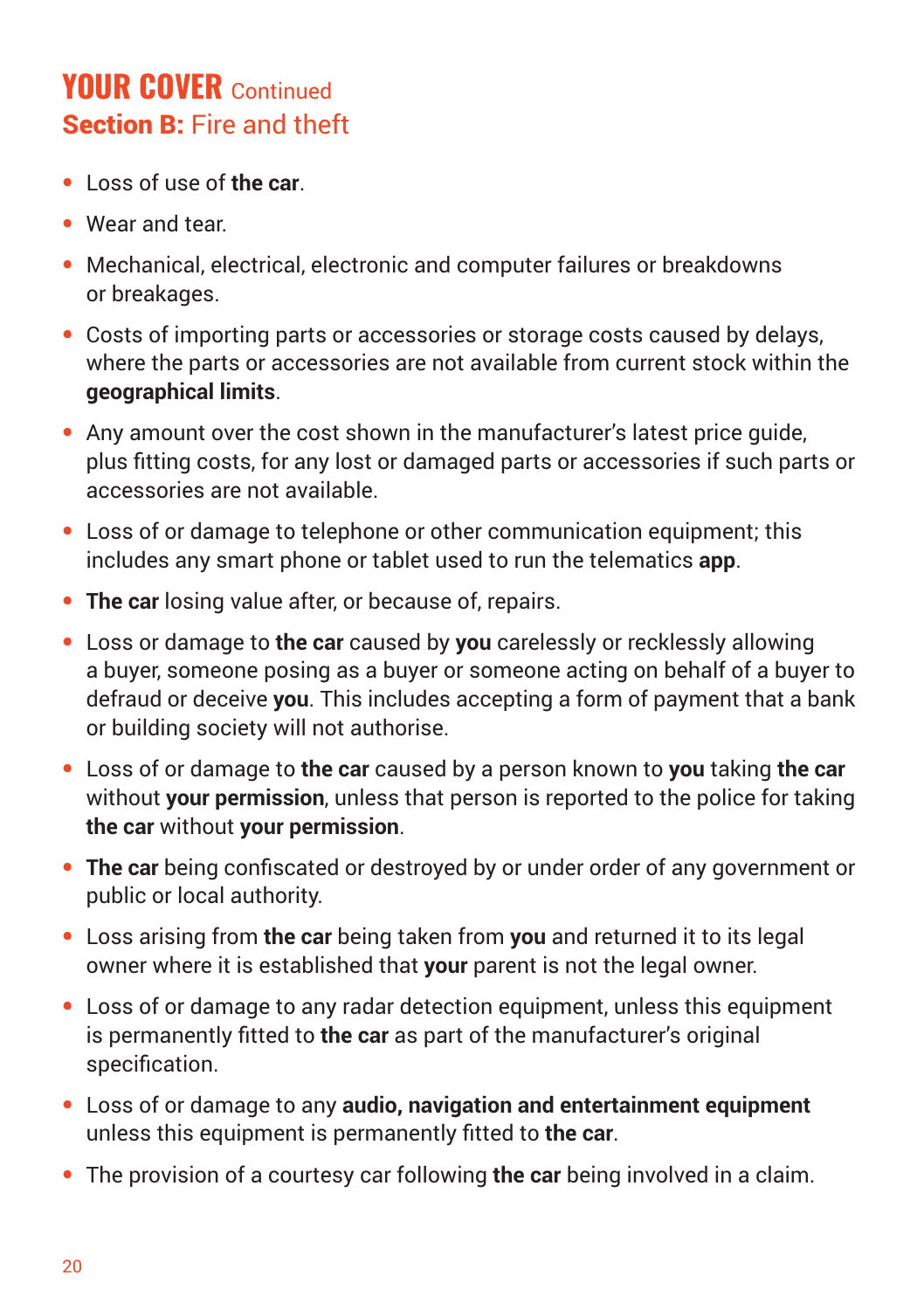### **HOW WE WILL SETTLE YOUR CLAIM** Under sections A or B

**We** will choose whether to repair **the car** or pay a cash amount equal to the cost of the loss or damage. If **the car** cannot be driven because of damage that is covered under this policy, **we** will pay for **the car** to be protected and taken to the nearest approved repairer.

#### If the car is economically repairable

If **the car** is repaired by one of **our** approved repairers **you** do not need to get any estimates, and repairs can begin immediately after **we** have **authorised** them.

**We** will arrange for one of **our** repairers to contact **you** to arrange to collect **the car**. All parts used to repair **the car** come with a guarantee- typically for one year. However all workmanship is guaranteed for as long as the **current owner** continues to own **the car**. **We** will also pay the costs of delivering **the car** back to the address shown on **your** current **schedule** or any other address **we** agree with **you** when the damage has been repaired.

**You** will have to pay any policy **excess** direct to the repairer.

If the condition of **the car** is better after the repair than it was just before it was damaged, **we** may ask **you** to pay something towards it. The repairer can use parts, including recycled parts, which compare in quality to those available from the manufacturer.

If **you** do not want to use one of **our** approved repairers, **you** will need to send **us** an estimate for **us** to authorise and **we** may need to inspect **the car**. **We** reserve the right to ask **you** to obtain alternative estimates. Any payment **we** make will be after **we** have taken off any policy **excess**.

#### If the car is a total loss:

Once an engineer has inspected and assessed the **market value** of **the car**, **we** will send **you** an offer of payment.

If there is any outstanding loan on **the car**, **we** may pay the finance company first. If **our** estimate of the **market value** is more than the amount owed to them, **we** will pay the balance. If **our** estimate of the **market value** is less than the amount owed, **you** may have to pay the balance.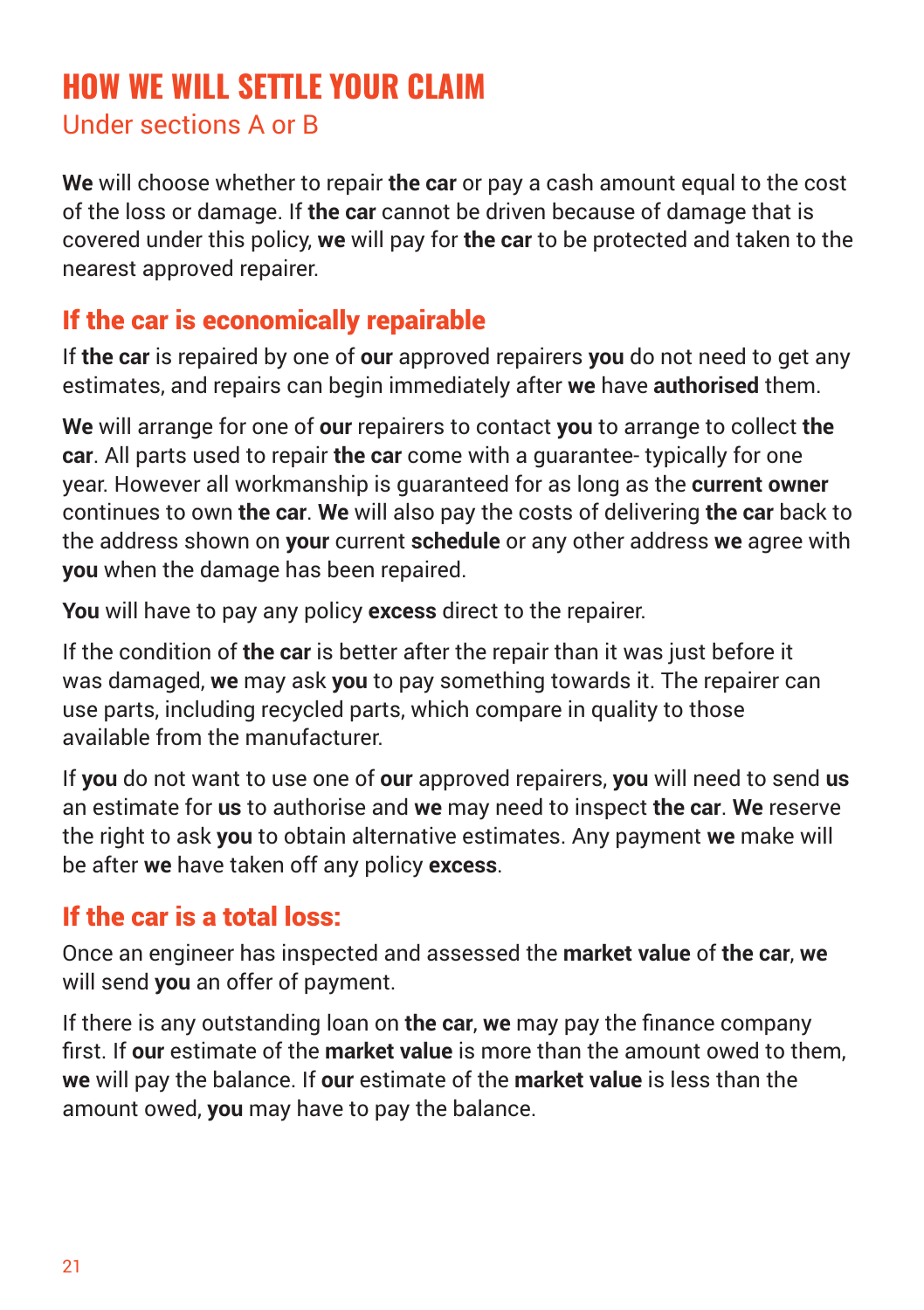### **HOW WE WILL SETTLE YOUR CLAIM** Continued Under sections A or B

If **the car** is leased or on contract hire, **we** may pay the leasing or contract hire company first. If **our** estimate of the **market value** is more than the amount owed to the leasing or contract hire company, the amount **we** pay them will settle the claim. If **our** estimate of the **market value** is less than the amount owed, **you** may have to pay the balance.

Once the total loss offer is accepted, **the car** will belong to **us**. Any payment **we** make for total loss will be after **we** have taken off any policy **excess**. By purchasing this policy **you** agree that **we** can handle **your** claim in this way.

Any payments **we** make under this section will be made to the **current owner** of **the car**.

#### Replacement car

**We** will not pay more than the **market value** of **the car** unless:

- **•** The loss or damage happens before **the car** is a year old; and
- **•** The **current owner** is the first and only registered keeper of **the car** (or the second registered keeper if the first registered keeper is the manufacturer or supplying dealer and the delivery mileage is under 250 miles); and
- **•** The **current owner** has owned **the car** (or it has been hired to them under a hire-purchase agreement) since it was first registered as new (or they are the second owner if the first owner is the manufacturer or supplying dealer and the delivery mileage is under 250 miles); and
- **•** The cost of repair is valued at more than 60% of the cost of buying an identical new car at the time of the loss or damage (based on the United Kingdom list price including taxes); and
- **• The car** was supplied as new within the **geographical limits**.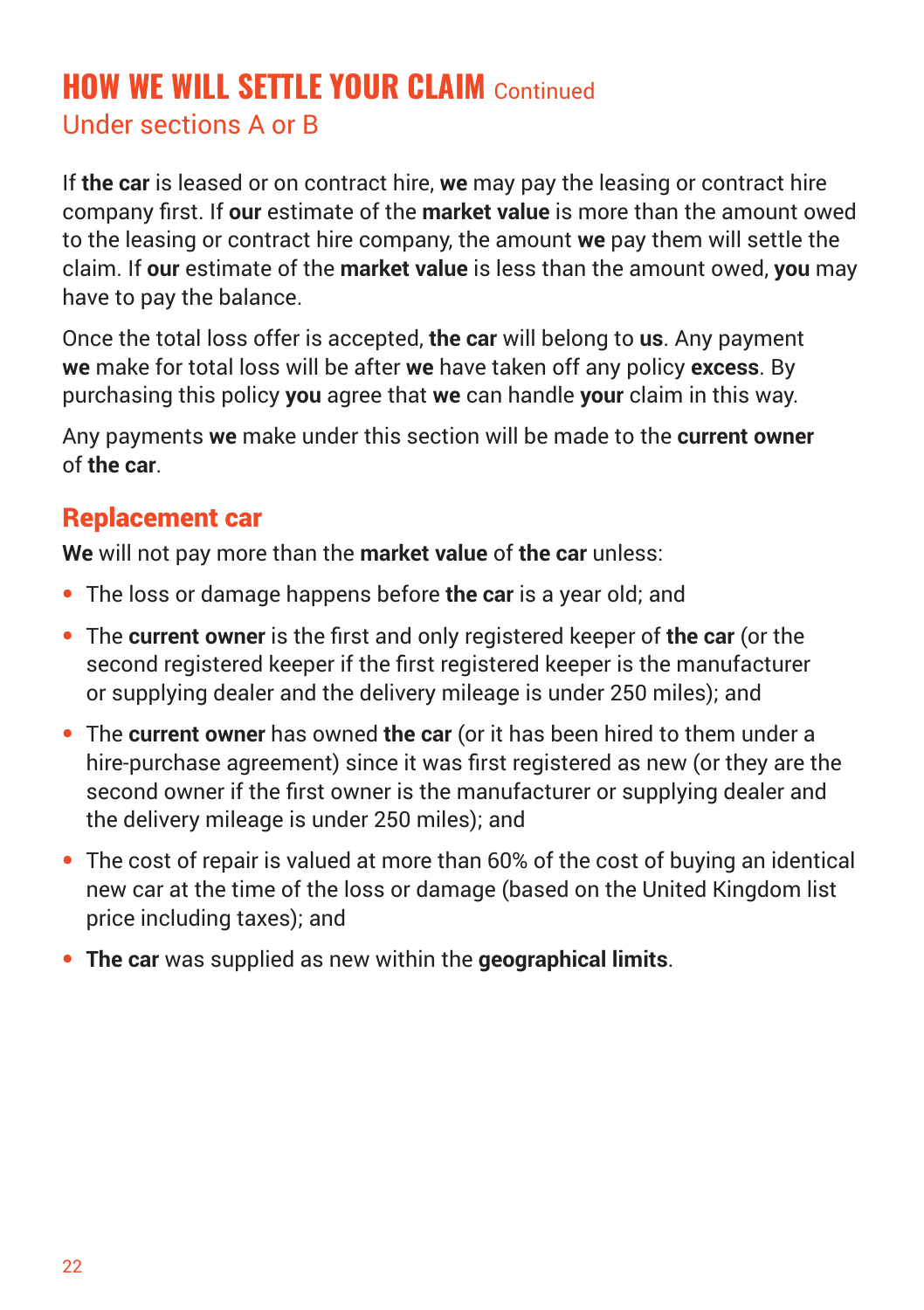### **HOW WE WILL SETTLE YOUR CLAIM** Continued

#### Under sections A or B

In these circumstances, if **you** or the **current owner** ask **us** to, **we** will replace **the car** (and pay the delivery charges to the address shown on **your** current **schedule** or any other address **we** agree with **you**) with a new car of the same make, model and specification.

**We** will only do this if:

- **• We** can buy a car straight away within the **geographical limits**; and
- **• We** have **permission** from anyone who **we** know has a financial interest in **the car**

If a replacement car of the same make, model and specification is not available, **we** will, where possible, provide a similar car of identical list price. If this is not acceptable to the **current owner** of **the car**, **we** will pay the price of **the car**, fitted accessories and spare parts as shown in the manufacturer's last United Kingdom price list, less the **excess**.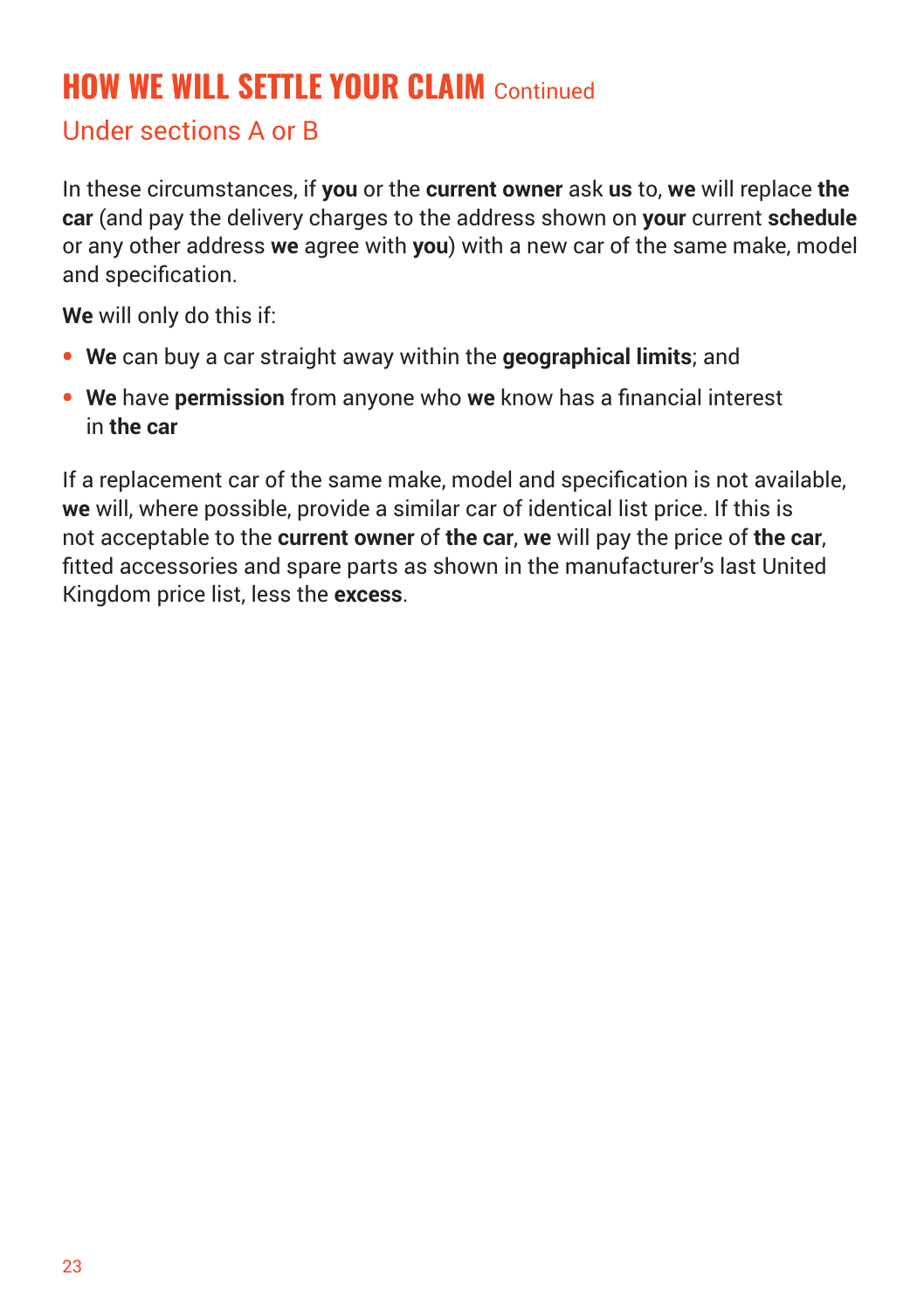### **YOUR COVER** Continued **Section C: Personal Accident**

#### What is covered

If **you** or **your partner** are accidentally killed or injured while getting into, travelling in or getting out of **the car**, **we** will pay the following benefit per person:

- **•** For death £2,500.
- **•** For total and permanent loss of sight in one eye £1,500.
- **•** For total and permanent loss (at or above the wrist or ankle) of one hand or one foot - £1,500.

**We** will only pay these amounts if the cause of the death or loss is an accident involving **the car** while in the control of **the insured person** and the death or loss happens within three months of the accident.

#### What is not covered

- **•** No cover is provided under this section if the policy is held in the name of a corporate organisation, a company or a firm.
- **•** Death or loss caused by suicide or attempted suicide.
- **•** Death of or loss to any person driving at the time of the accident who is found to have a higher level of alcohol or drugs in their body than is allowed by law.
- **•** Death of or loss to any person not wearing a seat belt when they have to by law.
- **•** More than £10,000 for any one accident.
- **•** More than £2,500 to any one person for any one accident.
- **•** If **you**, or **your partner**, have more than one motor policy with **us**, **we** will only pay under one policy.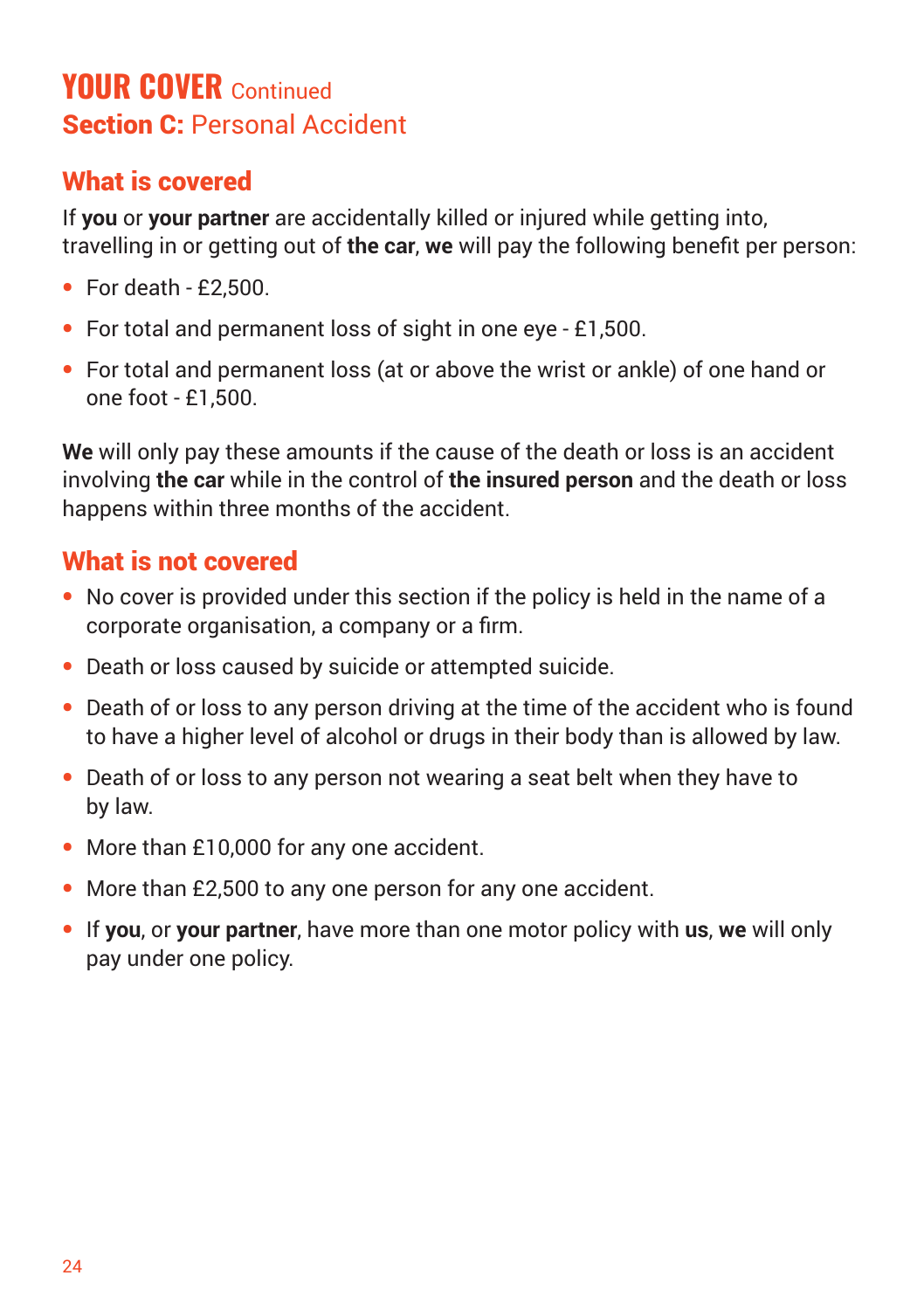### **YOUR COVER** Continued **Section D: Medical Expenses**

#### What is covered

If **you** or anyone in **the car** is injured in an accident involving **the car**, **we** will pay up to £250 in medical expenses for each injured person.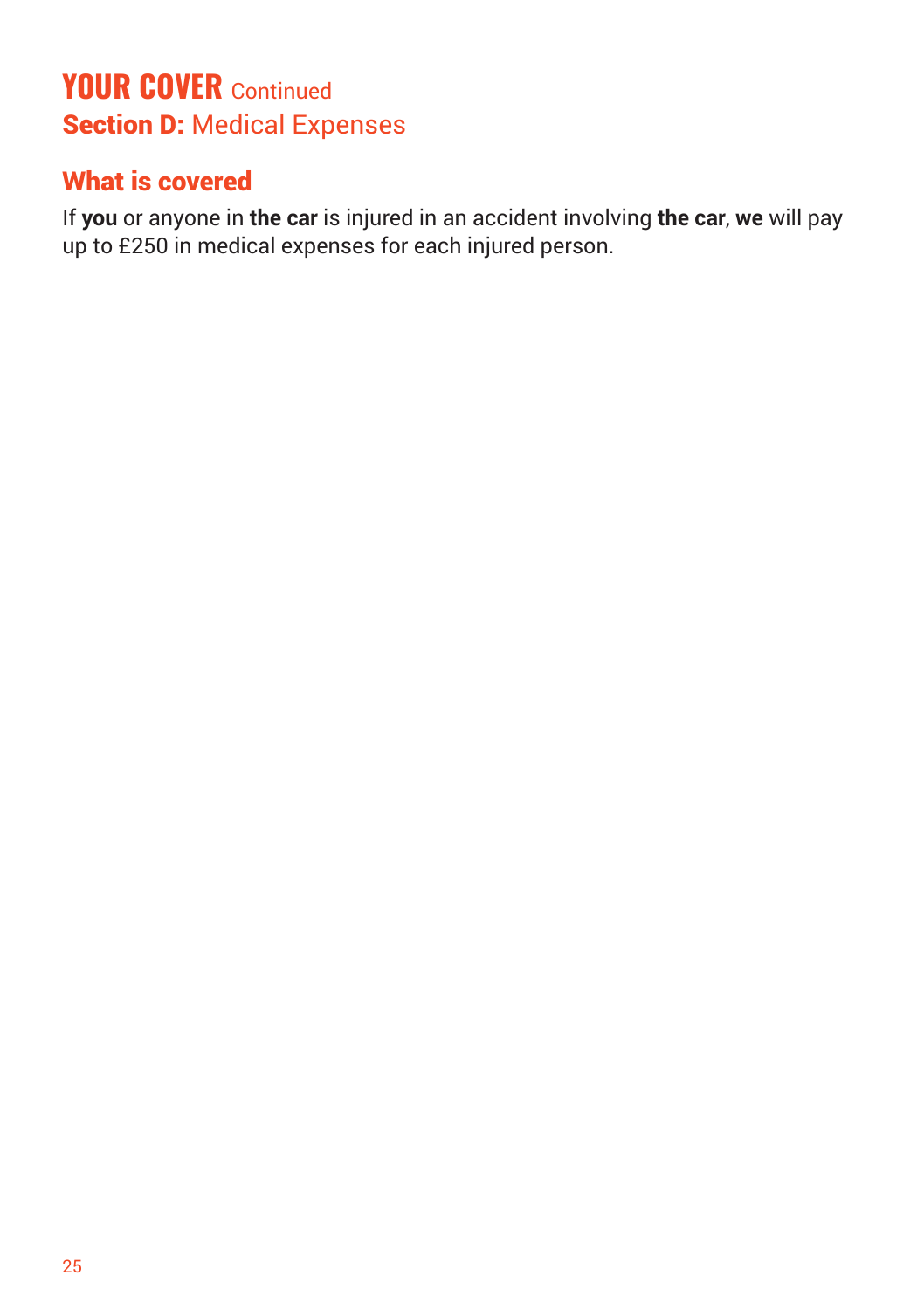### **YOUR COVER** Continued **Section E: Personal Belongings**

#### What is covered

**We** will pay for personal belongings in **the car** that are lost or damaged following an accident, fire or theft involving **the car**.

**We** will pay for the cost of the item, less an amount for wear and tear and loss of value.

#### What is not covered

- **•** Loss of or damage when no-one is in **the car** if:
	- Any window, door, roof opening, removable roof panel or hood was left open or unlocked; or
	- The keys (or any other device needed to lock **the car**) are left in or on **the car**.
- More than £100 for each incident.
- **•** Any goods, tools or samples that are carried as part of any trade or business.
- **•** Loss of or damage to telephone or other communication equipment.
- **•** Money, stamps, tickets, documents and securities (such as share or bond certificates).
- **•** Loss of or damage to any radar detection equipment
- **•** Loss of or damage to property that is insured under any other insurance policy.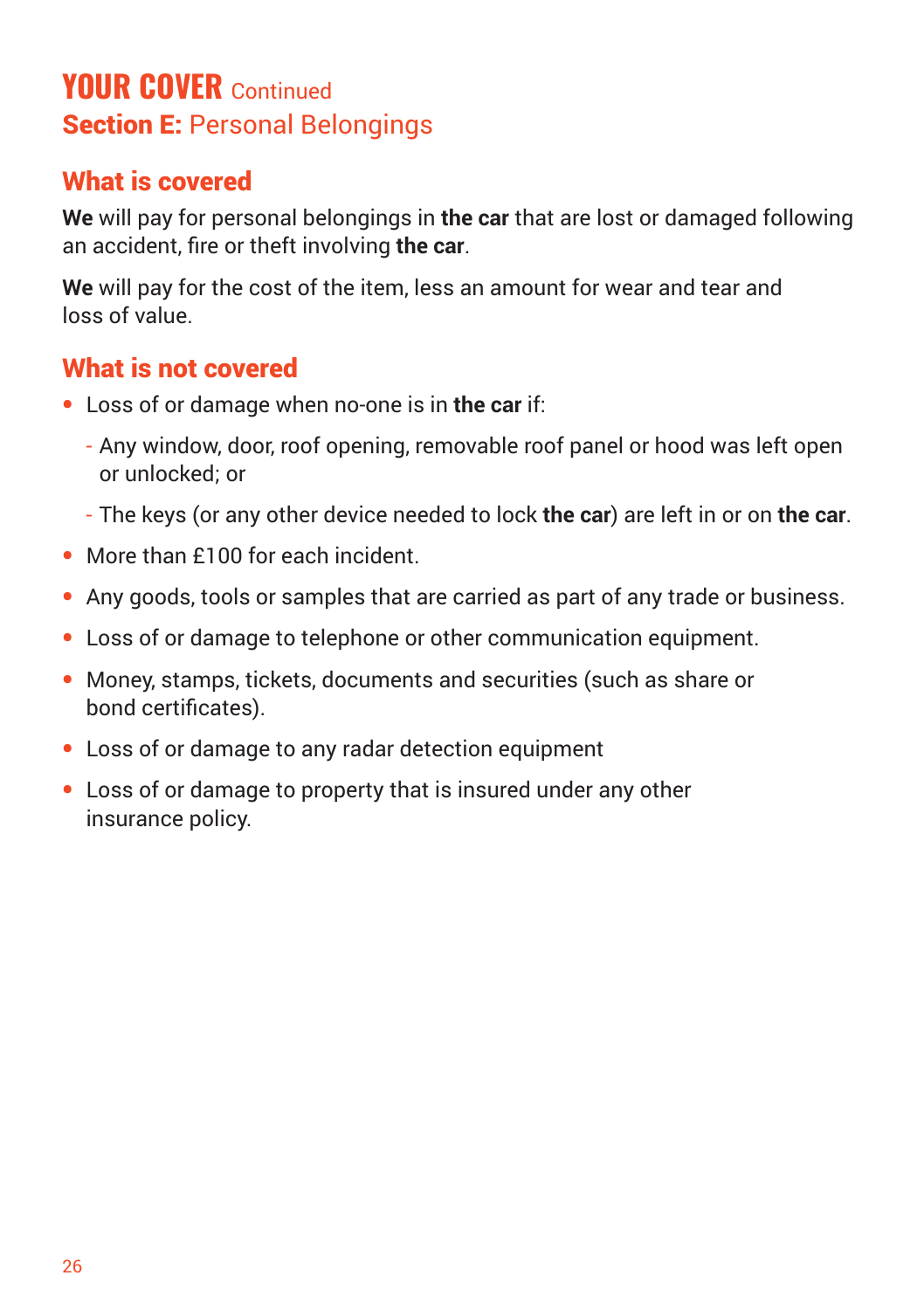### **YOUR COVER** Continued **Section F: Liabilities to Third Parties**

#### What is covered

**We** will cover legal liability for the death of or injury to any person and damage to property caused by or arising out of:

- **• You** using **the car**.
- **•** Any person using (but not driving) **the car**, with **your permission**, for social, domestic and pleasure purposes.
- **•** Any passenger in, getting into or getting out of **the car** while **you** are in charge of **the car**.

If **we** agree to, **we** may also pay:

- **•** Solicitors' fees for representation at any coroner's inquest, fatal accident inquiry or court of summary jurisdiction;
- **•** Legal costs for defending a charge of manslaughter or causing death by dangerous or careless driving; and
- **•** Any other costs and expenses for which **we** have given **our** written **permission** arising from an accident covered under this policy.

If anyone who is insured by this section dies while they are involved in legal action, **we** will give the same cover as they had to their legal personal representatives.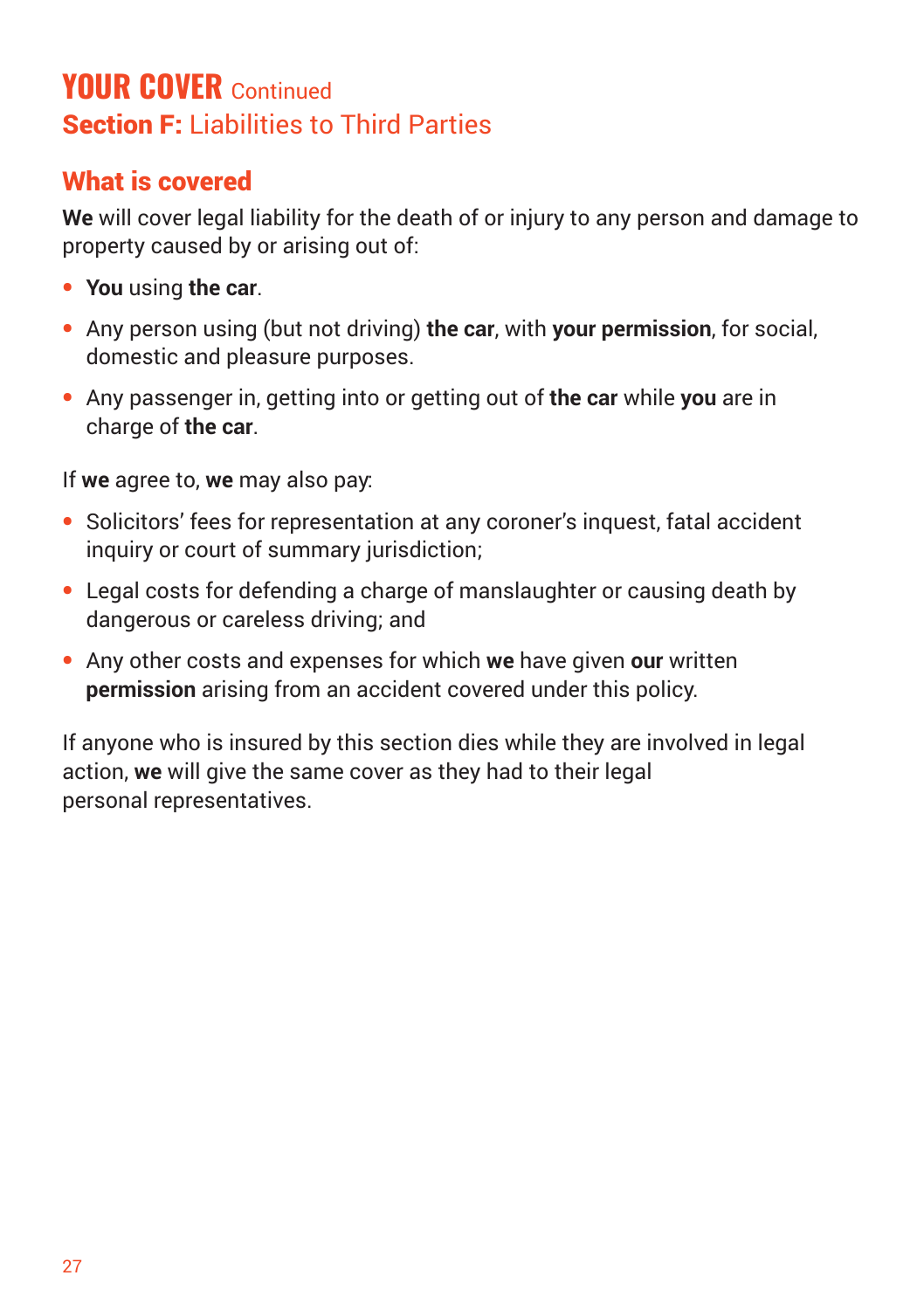### **YOUR COVER** Continued **Section F: Liabilities to Third Parties**

#### What is not covered

- **•** Any amount **we** have not agreed to in writing.
- **• You** using any vehicle other than **the car**.
- **•** Death of or injury to any of **your** employees during the course of their work, even if the death or injury is caused by anyone insured by this policy, if insurance cover is provided as a requirement of any compulsory Employers Liability legislation within the **geographical limits**.
- **•** Loss of or damage to property owned by or in the care of the person who is claiming cover under this section.
- **•** Any damage caused when **the car** is towing a trailer.
- **•** Any claim for pollution or contamination, unless it is caused by a sudden, identifiable event which was unintended and unexpected and happened at one specific time and place.
- **•** Any amount over £1 million for one pollution or contamination event.
- **•** Any amount over £20 million, including costs and expenses, for any one claim or series of claims arising from one event that causes loss of or damage to property, including any indirect loss or damage.

However, **we** will provide the minimum cover needed under compulsory motor insurance legislation.

Please also refer to the Policy Exclusions and Policy Conditions.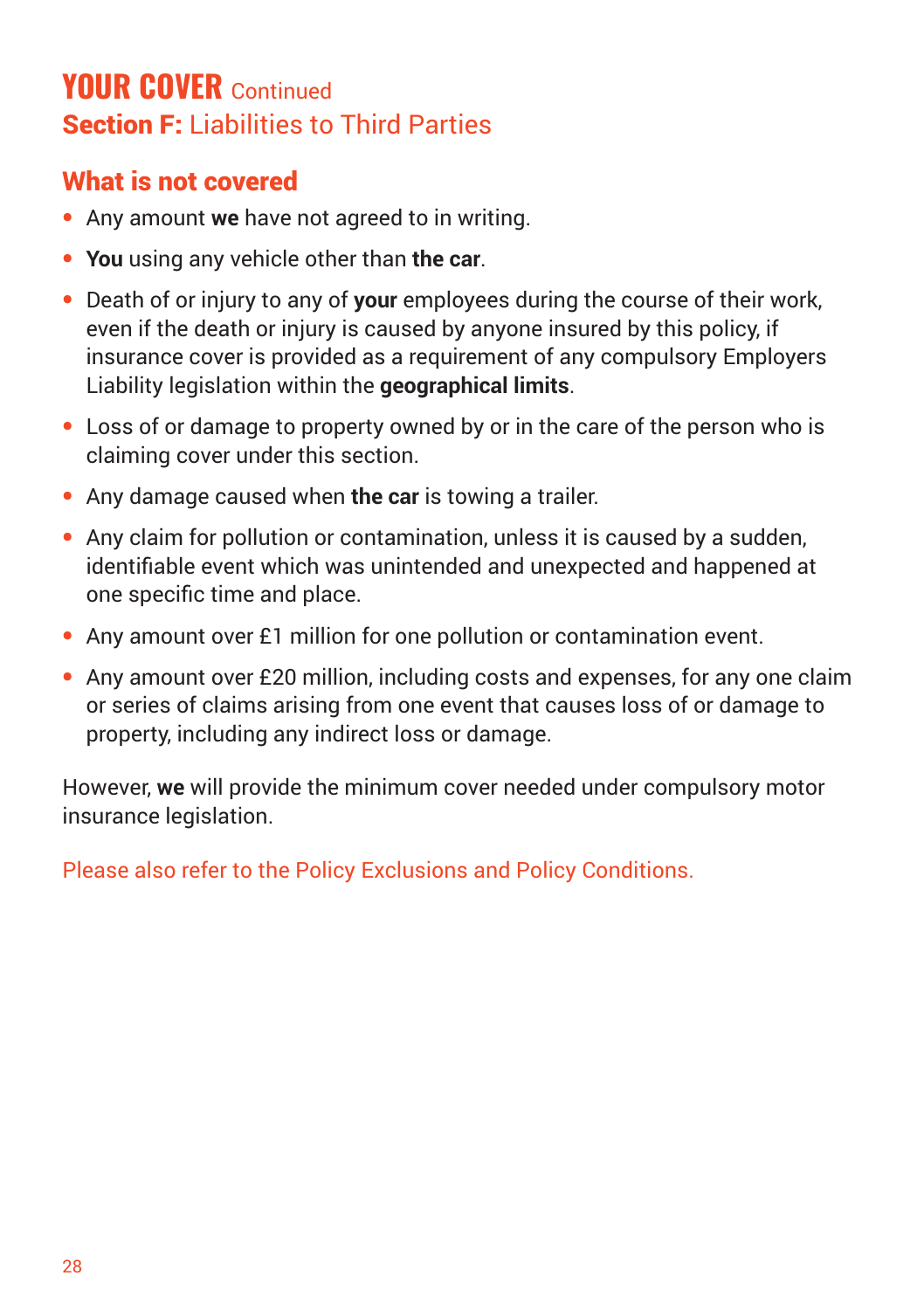### **YOUR COVER** Continued **Section G: No Claim Discount**

#### What is covered

As long as a claim has not been made during the **period of insurance** immediately before **your** renewal, **we** will include a discount in **your** renewal premium. **You** may not transfer this discount to any other person.

If a claim is made during the **period of insurance**, at renewal the no claims discount will be reduced in accordance with **our** current scale (please see below). This means that **you** may have to pay a higher renewal premium.

If a claim is made during the **period of insurance** and the policy is cancelled prior to renewal the no claims discount will be reduced in accordance with **our** current scale on any proof of no claim discount that **we** supply.

| <b>Declared</b><br>discount years<br>at inception | <b>One fault claim</b><br>within current<br>policy period<br>becomes: | <b>Two fault claims</b><br>within current<br>policy period<br>becomes: | More than two<br>fault claims<br>within current<br>policy period<br>becomes: |
|---------------------------------------------------|-----------------------------------------------------------------------|------------------------------------------------------------------------|------------------------------------------------------------------------------|
| NO NCD                                            | Nil                                                                   | Nil                                                                    | Nil                                                                          |
| $\mathbf{1}$                                      | Nil                                                                   | Nil                                                                    | Nil                                                                          |
| $\overline{2}$                                    | <b>Nil</b>                                                            | <b>Nil</b>                                                             | <b>Nil</b>                                                                   |
| 3                                                 | 1 year                                                                | <b>Nil</b>                                                             | Nil                                                                          |
| $\overline{4}$                                    | 2 years                                                               | Nil                                                                    | Nil                                                                          |
| 5                                                 | 3 years                                                               | 1 year                                                                 | Nil                                                                          |
| 6                                                 | 4 years                                                               | 2 years                                                                | <b>Nil</b>                                                                   |
| $\overline{7}$                                    | 4 years                                                               | 2 years                                                                | Nil                                                                          |
| 8                                                 | 4 years                                                               | 2 years                                                                | Nil                                                                          |
| 9                                                 | 4 years                                                               | 2 years                                                                | Nil                                                                          |

#### NCD step back rules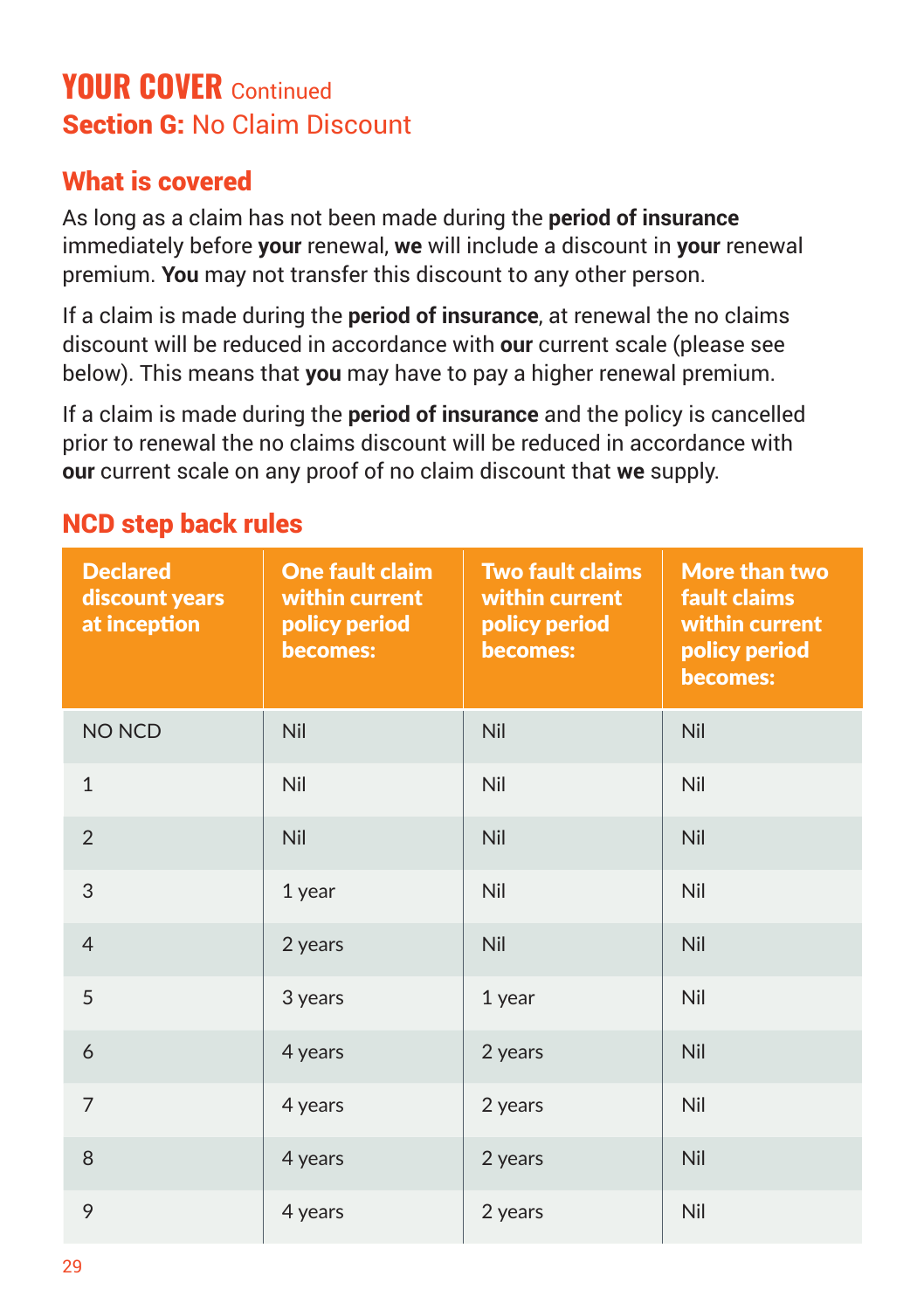### **YOUR COVER** Continued **Section G: No Claim Discount**

If **you** make a claim for an accident that is not **your** fault and the driver of the vehicle that hit **the car** is identified and is uninsured, **you** will not lose **your** no claims discount or have to pay any **excess** as long as **you** provide **us** with:

- **•** The vehicle registration number and the make and model of the vehicle; and
- **•** The driver details; and
- **•** If possible, the names and addresses of any witnesses.

**You** may initially have to pay **your excess** and lose **your** no claims discount whilst investigations are ongoing but if **we** establish the accident is the fault of the uninsured driver **we** will refund **your excess**, re-instate **your** no claims discount and refund any extra premium **you** have paid.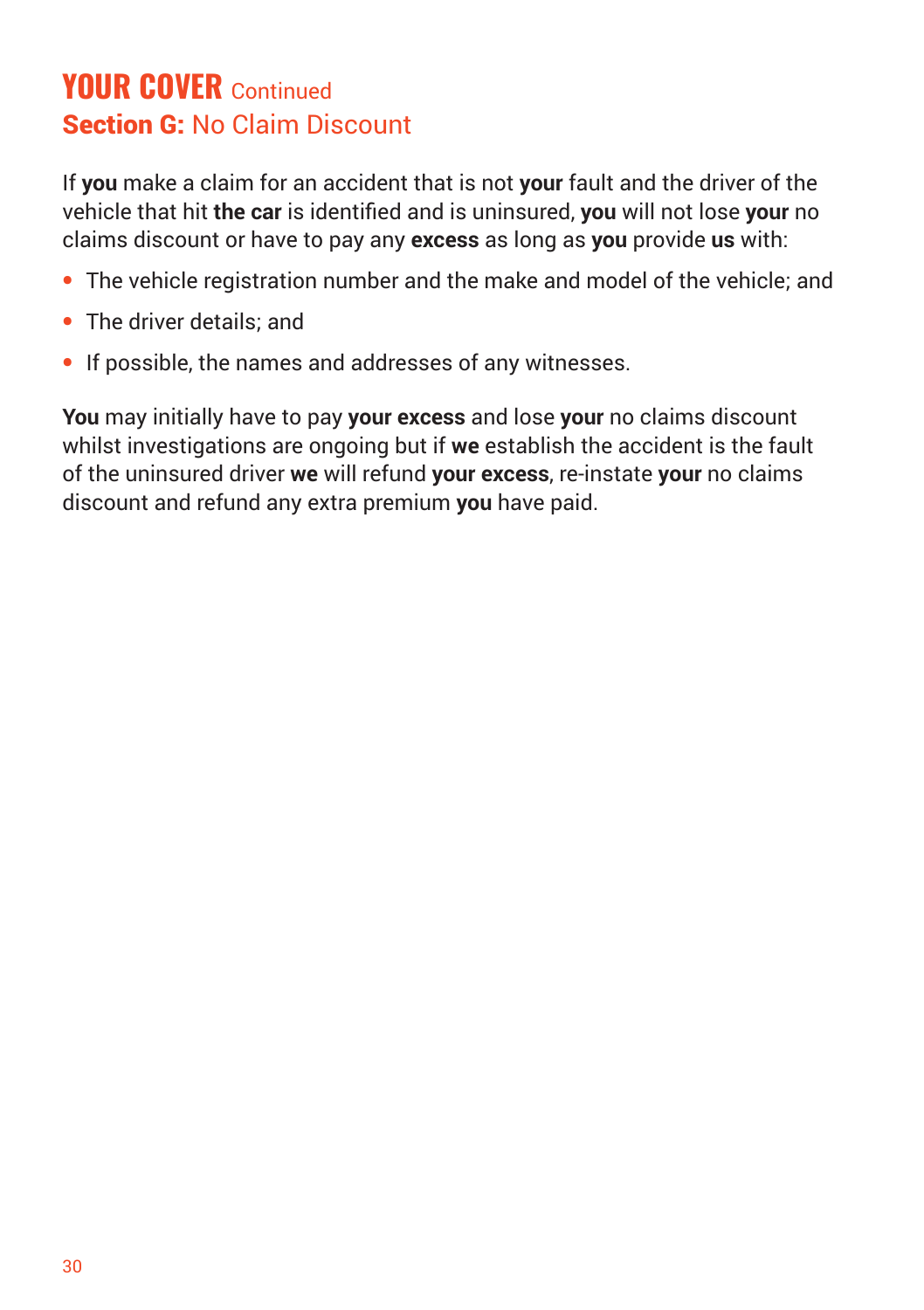### **POLICY EXCLUSIONS**

- 1. **We** will not pay claims arising directly or indirectly from any of the following:
	- **• The car** being driven by, or being in the charge of, someone who is not described in **your certificate of motor insurance** as entitled to drive **the car**
	- **• The car** being driven by anyone who **you** know does not hold a driving licence or is disqualified from driving.
	- **• The car** being driven by someone who does not meet all the conditions of their driving licence.
	- **• The car** being used for a purpose that is not shown as covered in **your certificate of motor insurance**.
	- **• The car** being used for hiring, competitions, rallies or trials, for racing formally or informally against another motorist; or on a motor racing track, de-restricted toll road, airfield, at an off-road event or at the Nürburgring.
	- **• The car** being used for criminal purposes or deliberately used to threaten or cause harm, loss or damage. An example of this would be 'road rage`.
- 2. **We** will not pay any claims if **you** receive any payment for giving people lifts in **the car**, and:
	- **• The car** is made or altered to carry more than six people including the driver; or
	- **• You** are carrying the passengers as part of a business of carrying passengers; or
	- **• You** are making a profit from the payments **you** receive.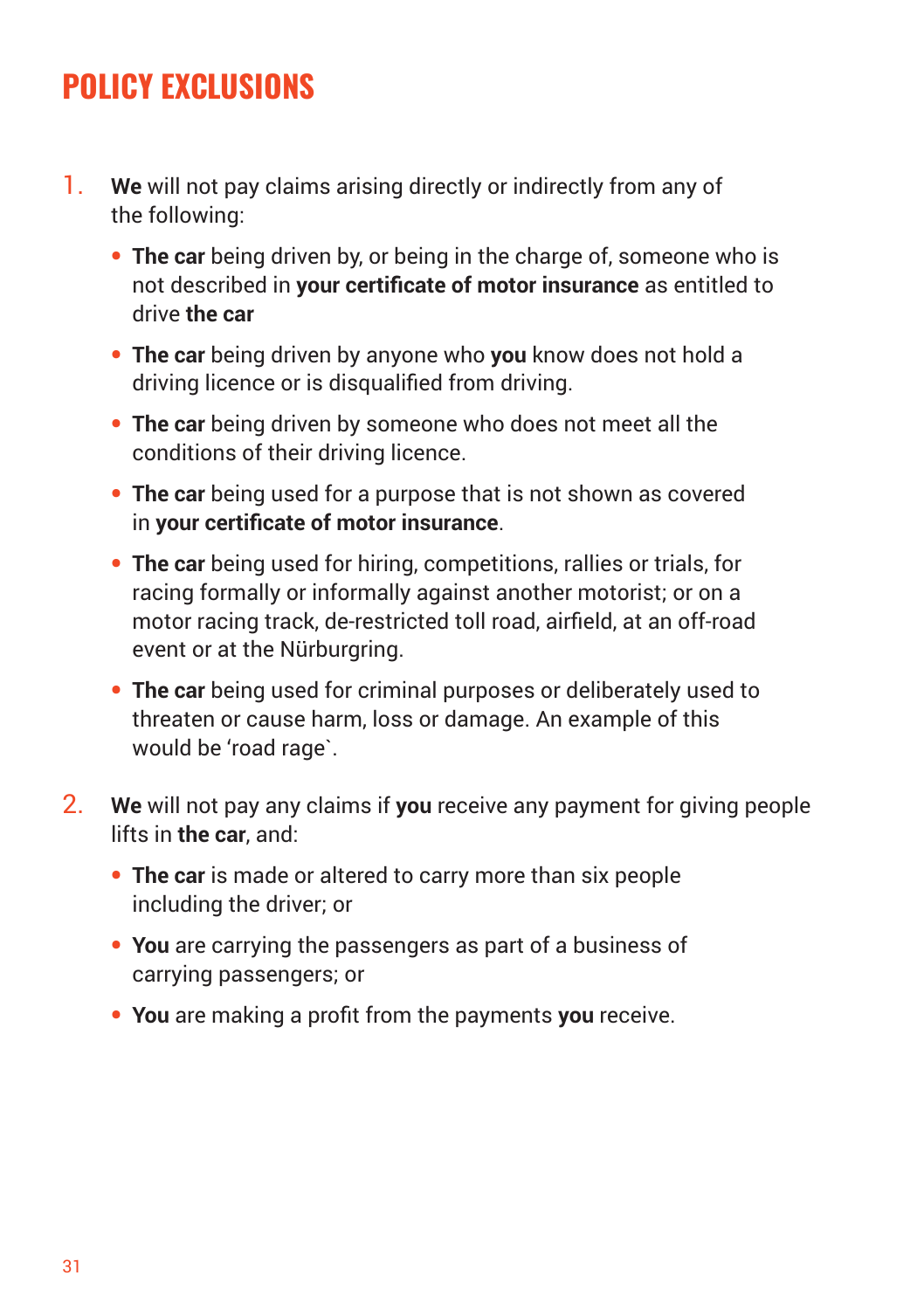### **POLICY FXCLUSIONS** Continued

- 3. **We** will not pay claims arising directly or indirectly from any of the following:
	- **•** Ionising radiation or radioactive contamination from any nuclear fuel or any nuclear waste arising from burning nuclear fuel.
	- **•** The radioactive, poisonous, explosive or other dangerous properties of any explosive nuclear equipment or part of that equipment.
	- **•** Pressure waves caused by aircraft (and other flying objects) travelling at any speed.
	- **•** War, invasion, act of foreign enemy, hostilities (whether war be declared or not), civil war, rebellion, insurrection or military or usurped power.
	- **•** Acts determined as terrorism by the UK Government.
- 4. **We** will not pay claims arising directly or indirectly from:

Earthquakes, riots or civil disturbances outside Great Britain, the Isle of Man or the Channel Islands, except under section F (Liabilities to third parties).

- 5. **We** will not pay for any liability **you** accept under an agreement or contract. Unless **you** would have been legally liable anyway.
- 6. **We** will not pay for any claim occurring outside of the **geographical limits**. Foreign use is not included as part of this insurance.
- 7. **We** will not pay claims arising directly or indirectly from any motor car being in a place used for:

the take-off, landing, parking or movement of aircraft, including the associated service roads, refuelling areas, ground equipment parking areas and the parts of passenger terminals of international airports which come within the Customs examination area or any part of airport premises to which the public does not have access to drive their vehicle.

8. **We** will not pay claims for loss or damage if **the car** is not insured annually on a separate motor insurance policy.

However, **we** will provide the minimum cover needed under compulsory motor insurance legislation.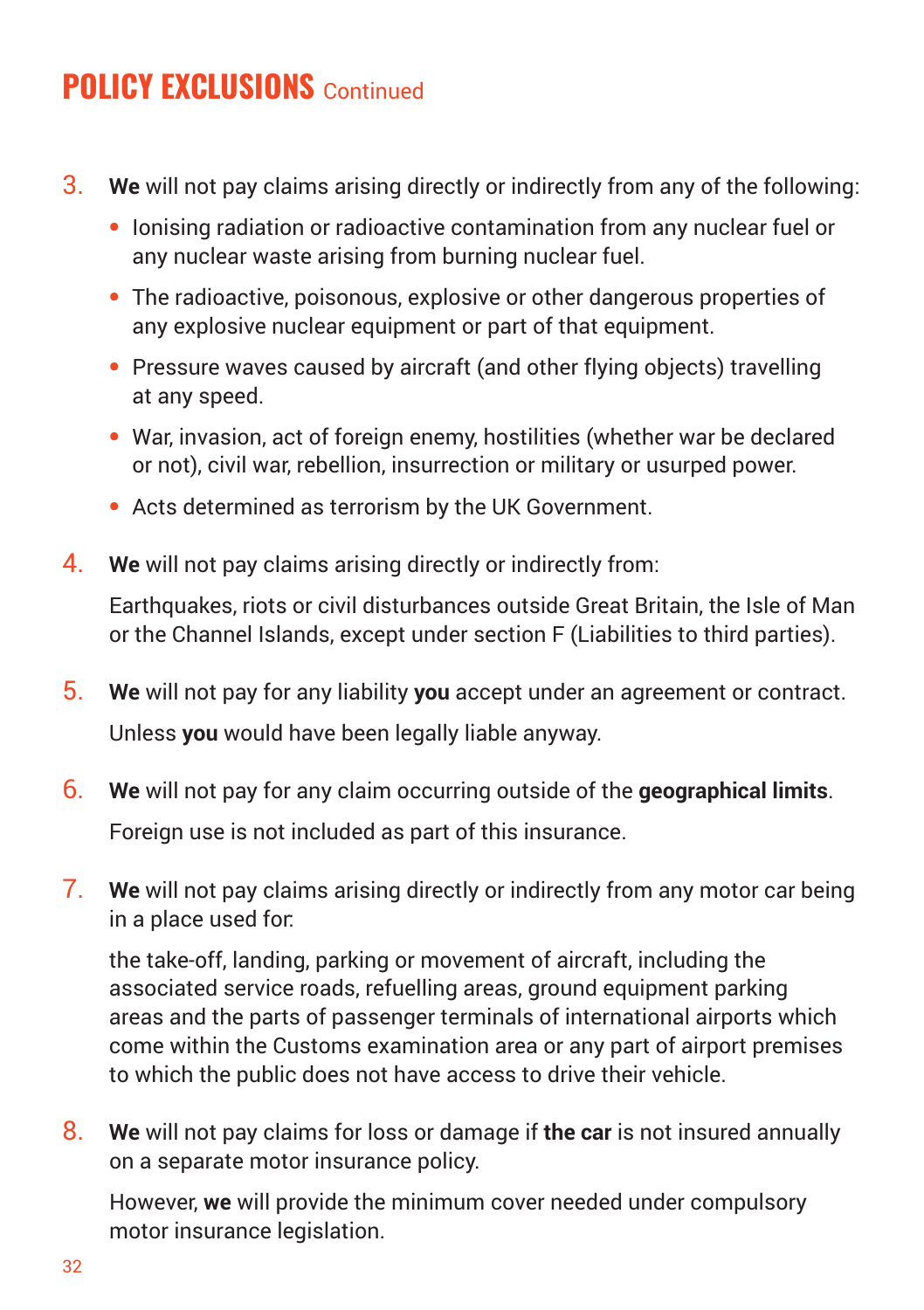### **POLICY CONDITIONS**

#### 1. How to claim

Please phone **our** helpline as soon as possible to report the incident.

The helpline number is: **0333 358 0258**

**You** must send **us** any letter, claim, writ or summons as soon as **you** receive it. **You** must also let **us** know straight away if **you** or **your** legal advisers know of any prosecution, inquest or fatal accident inquiry that might be covered under this policy.

#### 2. Dealing with claims

**You** or any other person who claims under this policy must not negotiate, admit fault or make any payment, offer or promise of payment unless **you** have **our** written **permission**.

In dealing with any claim under the terms of this policy **we** may:

- **•** Carry out the defence or settlement of any claim and choose the solicitor who will act for **you** in any legal action; and
- **•** Take any legal action in **your** name or the name of any other person covered by this policy.

**We** can do any of these in **your** name or in the name of any person claiming under this policy.

Anyone who makes a claim under this policy must give **us** any reasonable information **we** ask for.

#### 3. Right of recovery

If the law of any country says **we** must make a payment that **we** would not otherwise have paid, **you** must repay this amount to **us**.

#### 4. Other insurance

If any incident that leads to a valid claim is covered under any other insurance policy, **we** will not pay any part of the claim.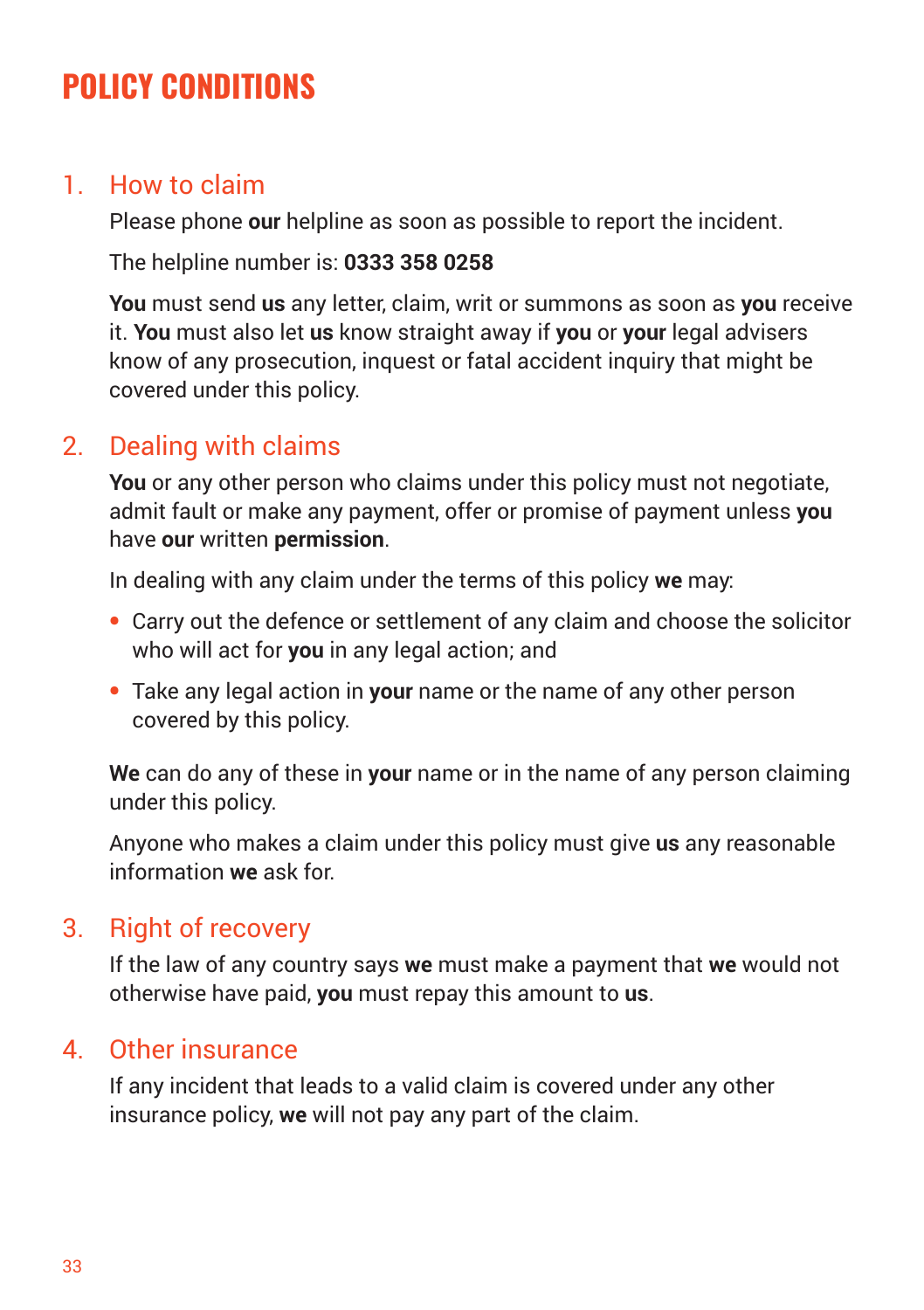#### 5. Taking care of the car

Anyone covered by this policy must take all reasonable steps they can to protect **the car** and anything in or attached to it, against loss or damage this includes making sure that all windows, doors, roof openings, removable roof panels or hoods are closed and locked, and the keys (or any other device needed to lock **the car**) are not left in or on **the car**.

**The car** must be kept in good working order. **We** may examine **the car** at any time.

### 6. Keeping to the terms of the policy

If **you** or any person who claims under this policy fails to comply with any policy condition, **we** will not pay any claims.

#### 7. Providing accurate information

Whenever **you** take out or ask **us** to make changes to **your** policy, **you** must take reasonable care to:

- **•** Supply accurate and complete answers to all questions
- **•** Ensure the statements declared on the **statement of Insurance** or **statement of fact** are accurate; and
- **•** Make sure that all other information supplied to **us** is accurate and complete.

**We** will treat **your** policy as if it had not existed and keep any premium paid from the start date or the date that any changes were made to the policy (as the case may be) if **you**:

- **•** Deliberately or recklessly gave **us** inaccurate or incomplete information; or
- **•** Did not take reasonable care to give **us** accurate and complete information, in circumstances where **we** would not have issued this policy to **you** at all.

 In all other cases, if **you** or anyone required to give information in the taking out of this insurance fail to exercise reasonable care **we** may refuse to pay all or part of a claim.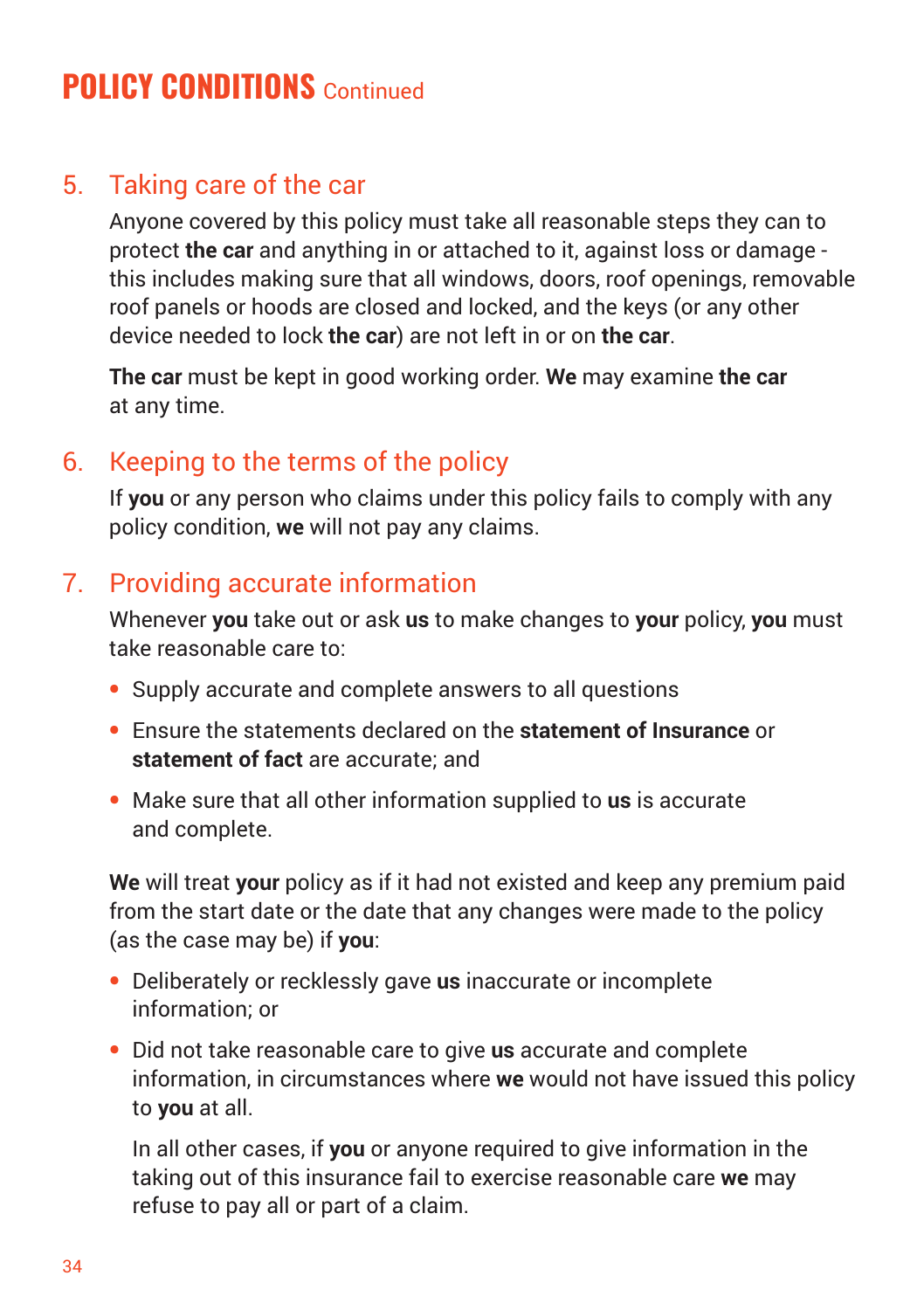If **we** would have:

- **•** Provided cover to **you** on different terms, had **you** provided **us** with accurate and complete information, then the policy will be treated as if it had contained such terms. In such circumstances, **we** will only pay a claim if it would have been covered by a policy containing such terms.
- **•** Provided **you** with cover under this policy at a higher premium, the amount payable on any claim will be reduced proportionately, based on the amount of premium that **we** would have charged. For example, **we** will only pay half of the claim, if **we** would have charged double the premium.

If **we** discover inaccuracies in any of the information **you** provided **us** with, which would have made a difference to the premium charged, before any incident which might give rise to a claim has occurred, **we** may, at **our** discretion, offer **you** the option to pay the additional premium in return for **us** not reducing the amount payable on any future claims under the policy.

#### 8. Changes you must tell us about

**You** must tell **us** about any of the changes below straight away. Failure to tell **us** about any changes to the information detailed on **your** proposal, **statement of insurance or statement of fact**, **schedule** or **certificate of motor insurance** may mean that **your** policy is invalid and that it does not operate in the event of a claim.

These changes may result in a change to **your** premium and/ or **excess**. **We** may make an administration charge (subject to Insurance Premium Tax where applicable) if **you** alter **your** policy.

Some of the changes **you** must tell **us** about are:

- **• You** change **the car** or its registration number, sell **the car**, get rid of **the car** or **you** get another vehicle
- **• You** change **your** address or the address at which **the car** is kept overnight
- **•** There is a change to the estimated annual mileage that **the car** will cover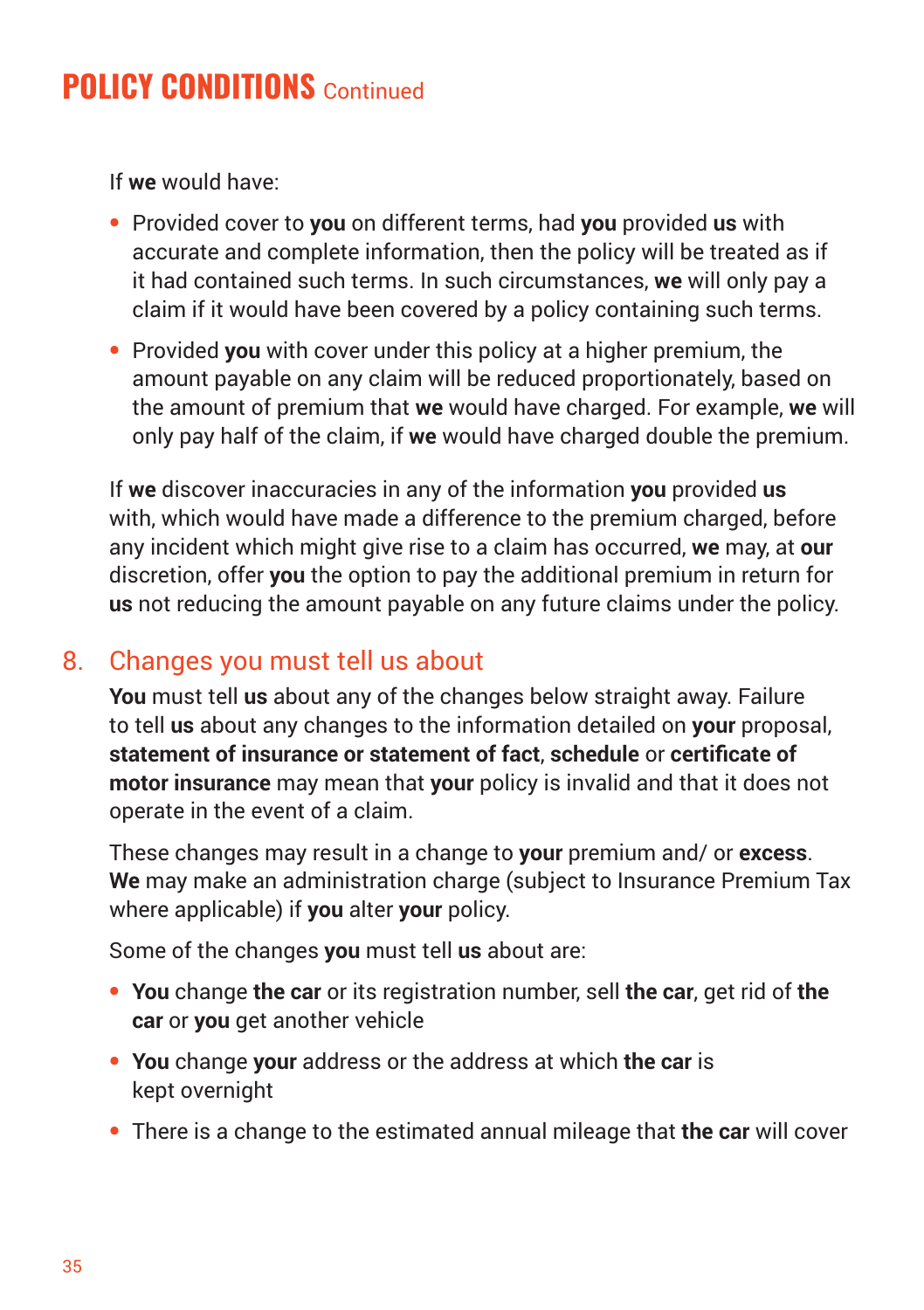- **• You** wish to change who is insured to drive **the car** under this policy.
- **• The car** is or will be:
- **•** Changed from the manufacturer's original specification. This would include:
	- Changes to the bodywork, such as spoilers or body kits
	- Changes to suspension or brakes
	- Cosmetic changes such as alloy wheels
	- Changes affecting performance such as changes to the engine management system or exhaust system
	- Changes to the **audio**/**entertainment equipment**

Please be aware that this is not a full list of possible changes; all changes made from the manufacturer's original specification must be disclosed.

- **•** Used for any purpose not covered by **your certificate of motor insurance**.
- **•** Involved in an accident or fire, or someone steals, damages or tries to break into it.
- **•** There is any change of main user of **the car**.
- **• You** or any other person who may drive **the car**:
- **•** Gain a motoring conviction (including any fixed penalty offences);
- **•** Gain a non-motoring criminal conviction;
- **•** Passes their driving test or has their licence suspended or revoked;
- **•** Is issued with a new Driving Licence Number;
- **•** Changes their name;
- **•** Changes job, starts a new job, including any part-time work, or stops work;
- **•** Is involved in any accident or has vehicle damaged or stolen, whether covered by this policy or not;
- **•** Has insurance refused, cancelled or had special terms put on;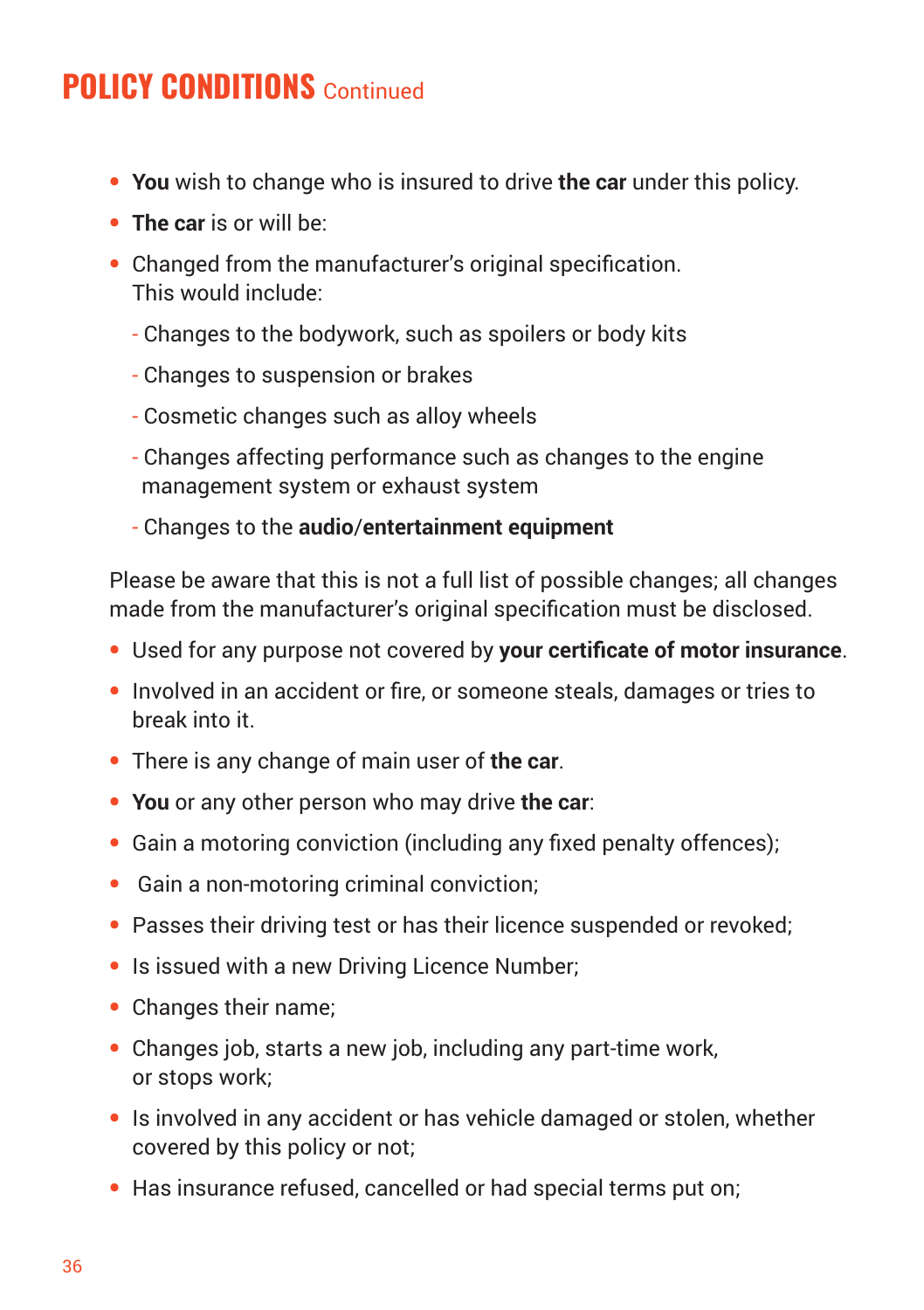**•** Develops a health condition that requires notification to the DVLA, or an existing condition worsens.

 **You** can find additional information in the Motoring section at **www.gov.uk** or pick up leaflet D100 from the Post Office.

#### 9. Fraudulent claims

**We** will not pay any claim if:

- **•** Any claim or part of any claim is fraudulent, false or exaggerated;
- **•** Falsified documentation is submitted in support of a claim; or
- **• You** or any other person who claim under this policy makes a dishonest or false statement to **us** in support of a claim.

In these circumstances, all cover will be cancelled from the date of the fraud and no premium will be refunded. If **we** have made a payment **we** would not otherwise have made, **you** must repay that amount to **us**.

**We** may also notify relevant authorities, so that they can consider criminal proceedings.

#### 10. Cancelling your policy

The terms of cancellation are set out in the **terms of business agreement** that **you** were provided with when purchasing **your** policy.

#### 11. Telematics Data

This policy differs from a standard motor car policy and requires the fitting of a **tag** to **the car**.

The **tag** will transmit to **us** information which will include (but is not limited to):

- **• Your** location, time of day, date of travel and time spent stationary;
- **•** The smoothness of **your** acceleration and cornering manoeuvres;
- **• Your** braking frequency and force;
- **• Your** speed compared to the speed limit on a particular road,
- **•** The type of road and the distance travelled.
- **•** Use of the mobile phone while **the car** is in motion
- **•** Crash detection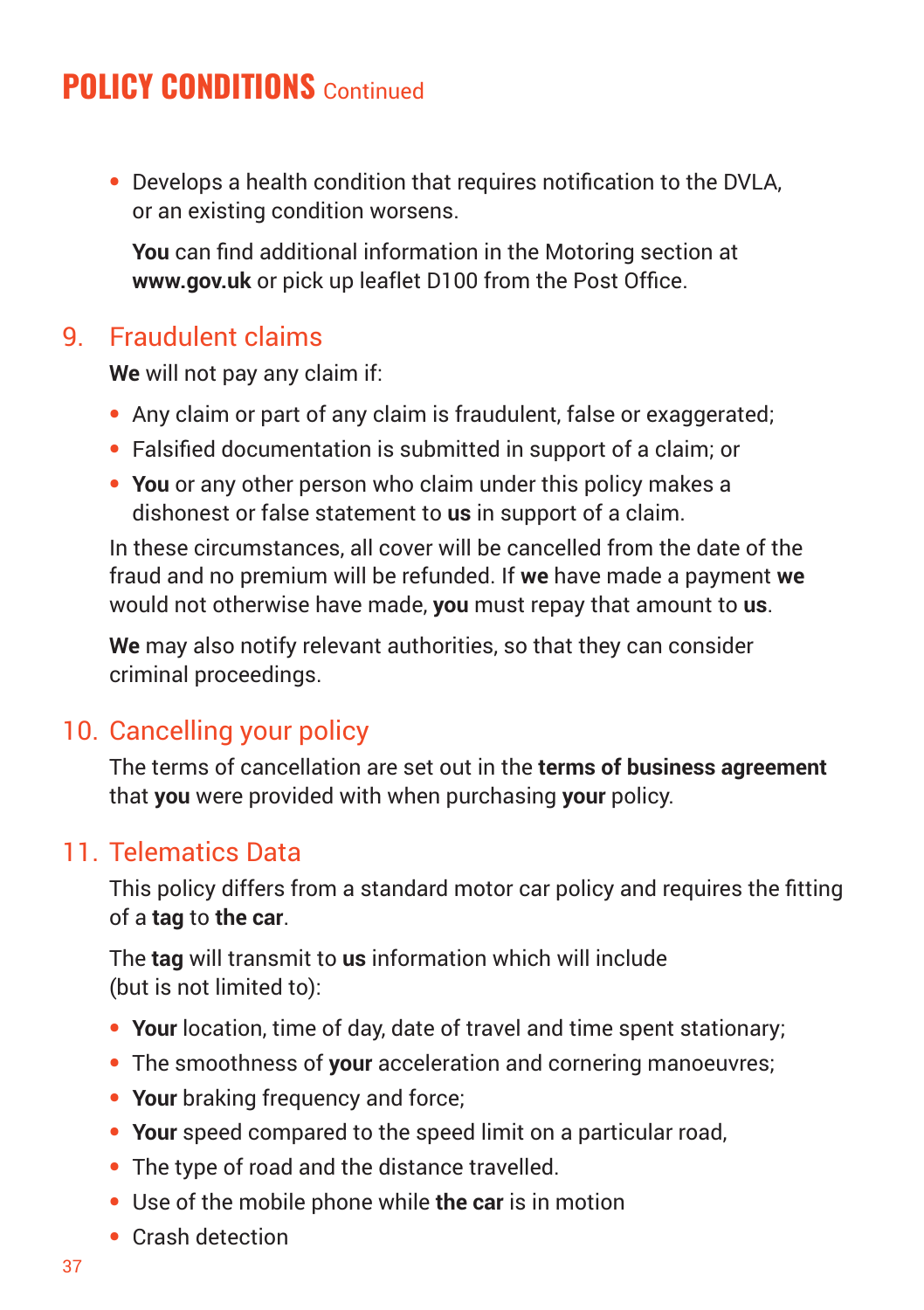This will be used to build a profile of **your driving behaviour**. **Your driving behaviour** forms **your driving behaviour** scores and these results are available to view on the secure **app**. **Data** collected by **us**, Marmalade, appointed providers and/or service partners will all be kept and used securely.

The smartphone **app** transmits **data** to us. If **you** have limited **data**, **you** can select the option to "Upload **trip data** using wi-fi only" in "Settings".

It is a condition of this policy that **you** inform anyone that is going to drive **the car** that it is fitted with a **tag** that will collect and transmit **data** about how **the car** is driven and used. **You** must advise every driver of **the car** that each **trip** is monitored and will be visible to **you** via **your app**, any person with access to **your app** and to **us**.

The **data** collected by the **tag** may be used by **us** or **your insurance adviser** for the following purposes:

- **•** To review the information disclosed by **you** in relation to **your** policy or any claim, and to identify inconsistencies. Please note that knowingly providing inaccurate information could result in **your** claim being rejected and/or **your** policy being cancelled;
- **•** Operational requirements, including the activation, disconnection, updating and testing of **your tag** and any associated software (e.g. during installation or to perform maintenance checks);
- **•** To provide **data** to **your app**;
- **•** Processing **your** personal **data** for the purpose of providing **you** with **your** insurance policy and associated services;
- **•** To contribute towards the calculation and charging of insurance premiums based upon **driving behaviours** and **the car** usage by compiling and generating **driving behaviour** scores;
- **•** To assess **your driving behaviours** and **the car** usage together with **your** previous scores to help determine **your** future insurance premiums;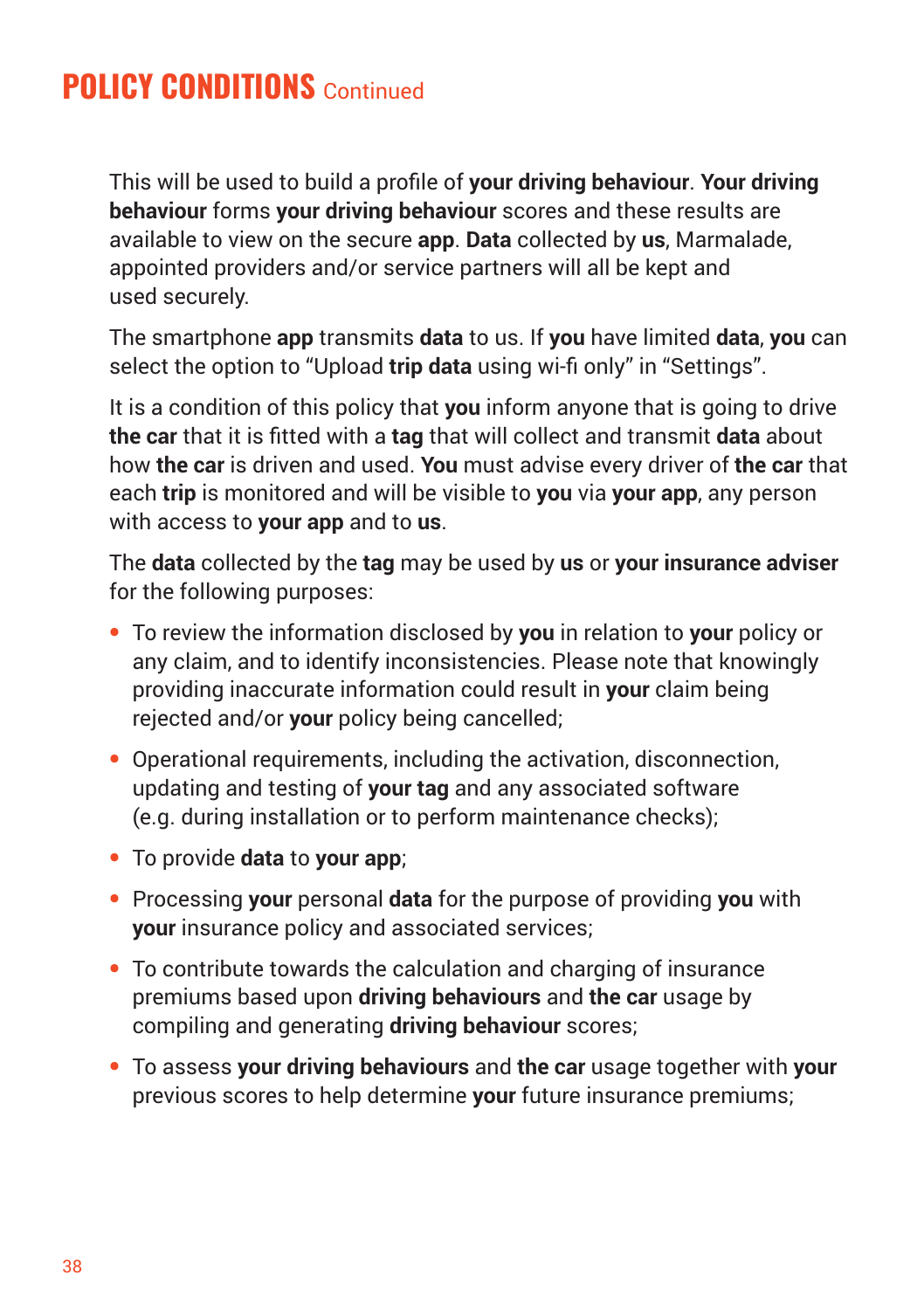- **•** To enable **us** to contact **you** regarding the administration of **your** insurance policy, provide **you** with reminders, other score related feedback and / or hints and tips. To do this **we** may contact **you** via e-mail, telephone, SMS text message, or post, however these communications will not take the form of marketing or promotional material;
- **•** To help **us** handle any claim, and reduce fraud, by assisting with the identification, assessment or investigation of claims made and to provide clarification as to the circumstances of the claim;
- **•** To provide **you** with any additional optional telematic services that are, or may become available, where **you** agree to these at purchase or during the lifetime of **your** policy;
- **•** To carry out research and analysis to help **us** to understand **driving behaviours** which **we** will use to develop the underwriting of this product and to inform the development of similar products; or
- **•** General research and analysis including mapping and refining techniques for analysing the **data**. In such circumstances **we** will make the **data** anonymous and will not identify **you** or any car.

**We** will only disclose **data** collected by the **tag** to authorities such as the police or the courts where **we** have **your permission** to do so (or another driver's **permission**, where the **data** relates to them), except where **we** are required to do so by law, when subject to a court order or where **we** suspect fraud or attempted fraud.

**You** have the right to withdraw **your consent** to **our** use of the **data** collected by the **tag** at any time. Where **you** wish to do so, **you** are required to notify Marmalade at **your** earliest opportunity. In these circumstances however, **we** will have the right to cancel **your** policy from the date **we** receive notification of **your** withdrawal of **consent**, in accordance with the **terms of business agreement** and general conditions.

Where **you** have withdrawn **consent** to **our** collection and/or use of the **data**, this does not remove **our** right to use the **data** collected up to the point of **your** notification to Marmalade.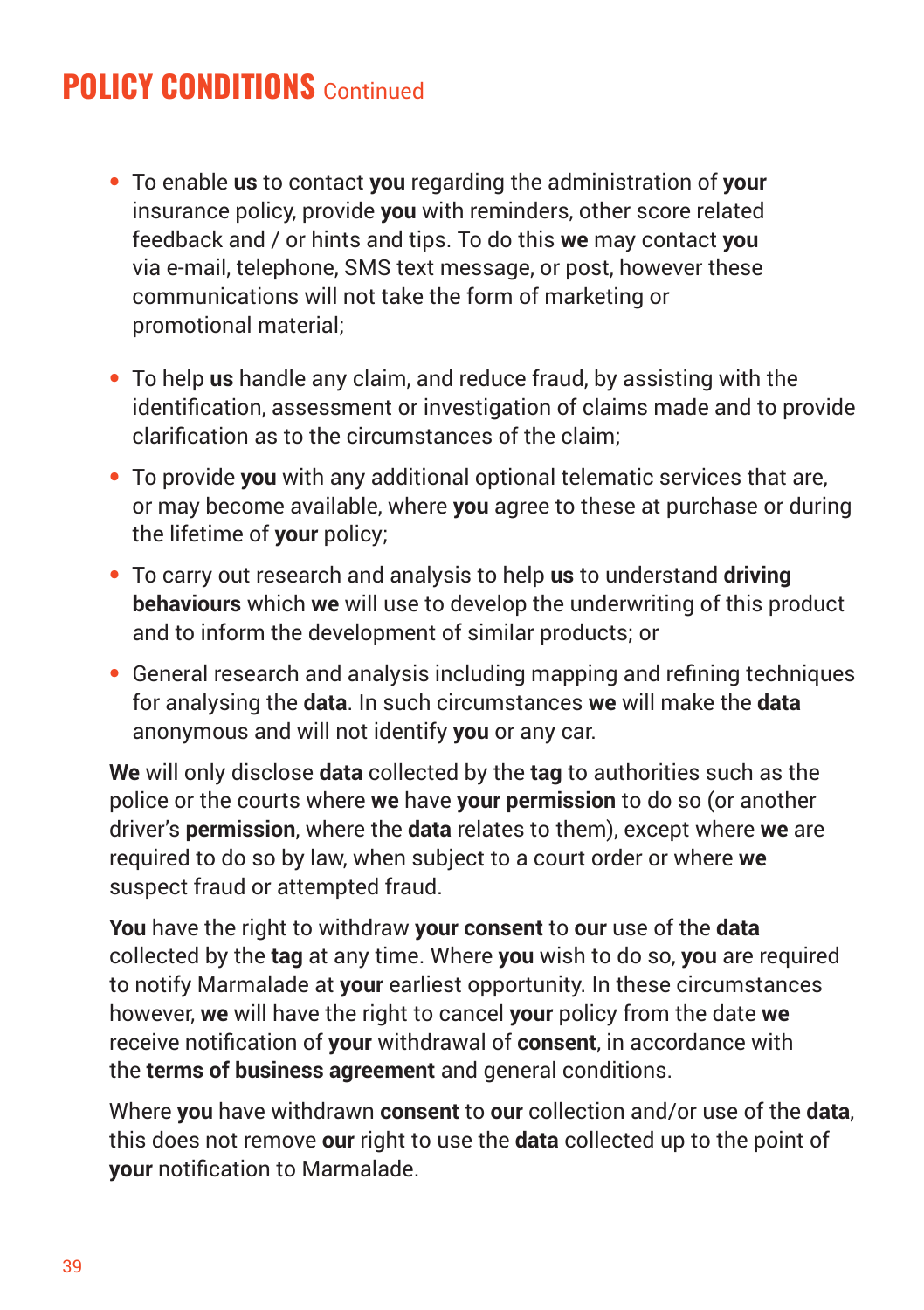**You** have the right to request a copy of the **data** that is being held about **you**. If **you** wish to be provided with this **data**, please send **your** request by email to: **familycar@marmalade.co.uk**.

#### Your trips

**Trips** are categorised into three levels based on the **driving behaviour** score:

**Green journeys** will result in no premium increase or cancellation but **you** and **the car** owner can review these **trips** on the secure **app**.

**Amber journeys** will result in no premium increase or cancellation but **you** and **the car** owner can review these **trips** on the secure **app**.

**Red journeys** may result in cancellation of **your** policy. **You** and **the car** owner can review these **trips** on the secure **app**.

A driving risk score of five stars represents a perfect journey, and a score of three stars or over is classified as a **green journey**. Achieving a driving risk score of two stars is classified as an **amber journey**, a score of one star represents a **red journey**.

Notification of any **red journey** will be sent to **you** and the **current owner** by e-mail and SMS text message and they will be requested to review **trips** on the **app**. The policyholder and **the car** owner will also be advised of the next steps, which in the event of multiple **red Journeys** may be notice that **we** will be cancelling **your** policy.

#### Driving caution process

**You** are permitted a total of one **red journey** before entering the caution process. After the first **red journey**, **you** and **the car** owner will be sent an advisory **caution notice** by e-mail and SMS text message. This will inform **you** and **the car** owner of the first **red journey**, the caution process and will advise the consequences of any further **red journey** within the applicable time period, as shown in the table below.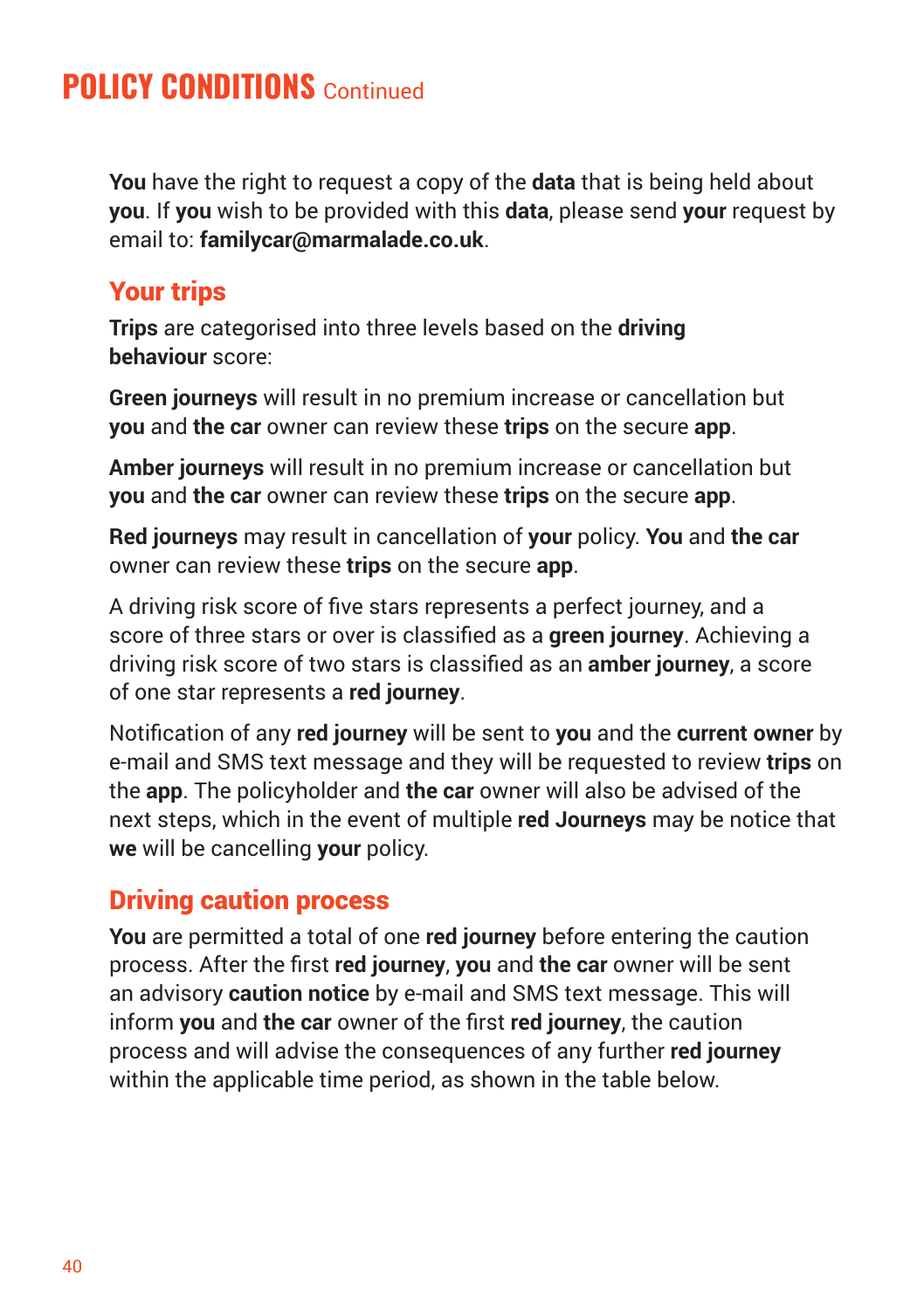#### 24-hour review

After any **red journey we** will give **you** and the **current owner** 24 hours to review the details on the **app**, during which time, **we** will not take any action if **you** incur another **red journey**

### Subsequent red journey

Once the 24-hour review period has ended, the next **red journey** will result in **you** entering the caution process at **Red zone** stage 1 and additional **red Journeys** could lead to policy cancellation as set out in the table below.

| <b>Red zone</b> | <b>Time period</b> | <b>Consequence of a red journey during the stage</b> |
|-----------------|--------------------|------------------------------------------------------|
| Stage 1         | 30 days            | Move to stage 2                                      |
| Stage 2         | 30 days            | Move to stage 3                                      |
| Stage 3         | 30 days            | Policy cancellation                                  |

#### Stage 1

Having entered stage 1, if **you** do incur another **red journey** within the **Red Zone** of 30 days **you** will move to stage 2 and a **Red zone** of 30 days will begin. If **you** do not incur another **red journey** within the stage 1 **Red zone** of 30 days, there will be no immediate action.

However, a subsequent **red journey** will result in a new **Red zone** of 30 days (stage 1) beginning, and the process described above will apply.

#### Stage 2

Having entered stage 2, if **you** do incur another **red journey** within the **Red zone** of 30 days **you** will move to stage 3 and a **Red zone** of 30 days will begin.

If **you** do not incur another **red journey** within the stage 2 **Red zone** of 30 days, there will be no immediate action.

However, a subsequent **red journey** will result in a new **Red zone** of 30 days (stage 2) beginning, and the process described above will apply.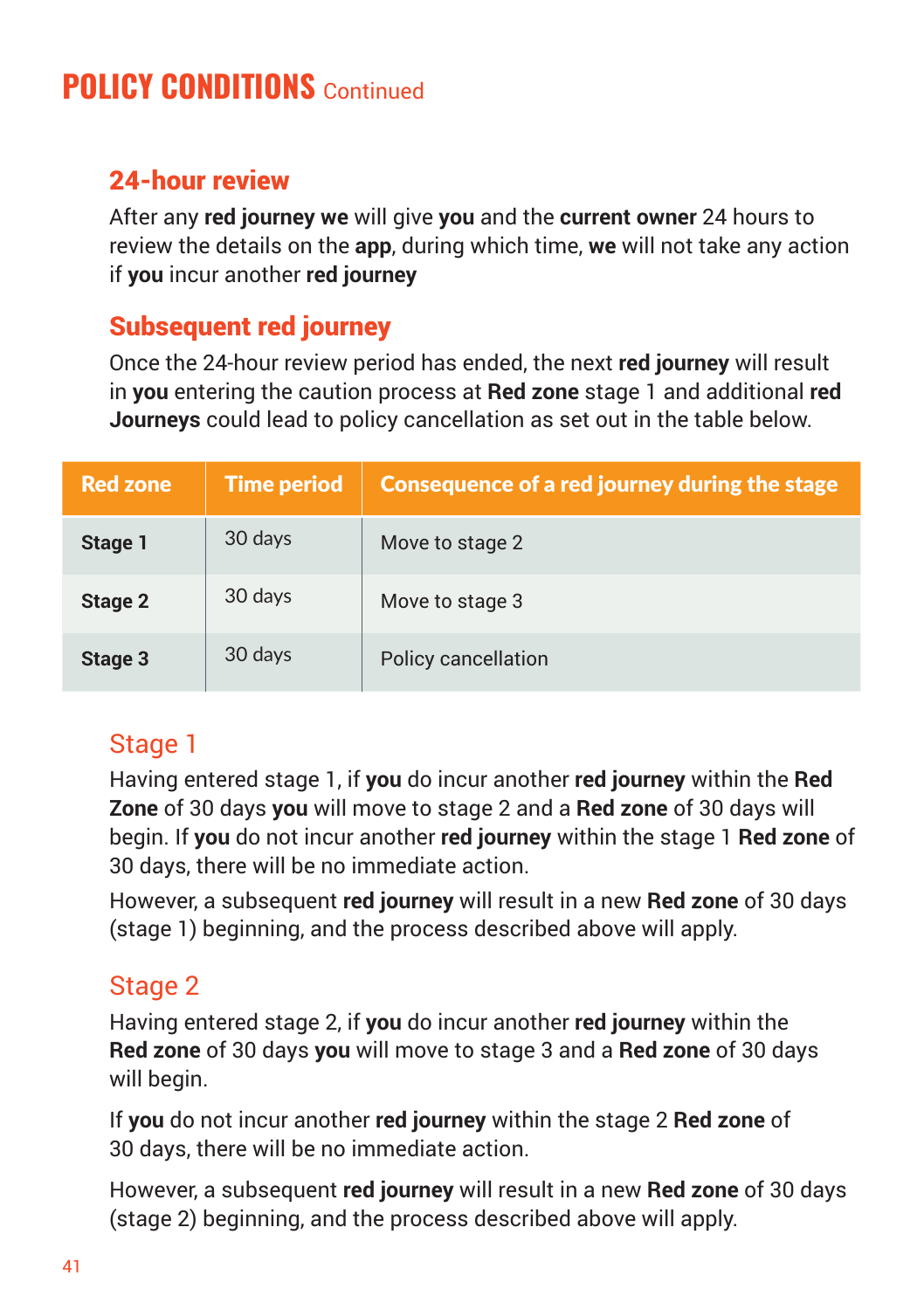#### Stage 3

Having entered stage 3, if **you** do incur another **red journey** within the **Red zone** of 30 days **your** policy will be cancelled.

If **you** do not incur another **red journey** within the stage 3 **Red zone** of 30 days **your** policy will continue and **you** will no longer be at immediate risk of cancellation.

However, a subsequent **red journey** will result in a new **Red zone** of 30 days (stage 3) beginning, and the process described above will apply.

### 12. Telematics conditions

#### **Installation**

It is a requirement of this policy that a **tag** is fitted to **the car** and that **you** download the Marmalade Young Driver **App**. This must be done as soon as **you** receive the **tag** and **you** must contact **us** if **you** haven't received it within 3 days, or **you** may not be covered under this insurance.

The **tag** is self-adhesive and will come with easy to follow instructions. Once fitted, please follow the instructions on the Young Driver **app** to pair the **tag** with **your** smartphone.

**You** can drive straight away subject to the following documents being received within 24 hours:

- **•** Driving Licence (copy)
- **•** V5C logbook (copy)

If **you** cancel this policy before it starts, but have already received the **tag**, a cancellation fee of £60 will be retained to cover the cost of the **tag**.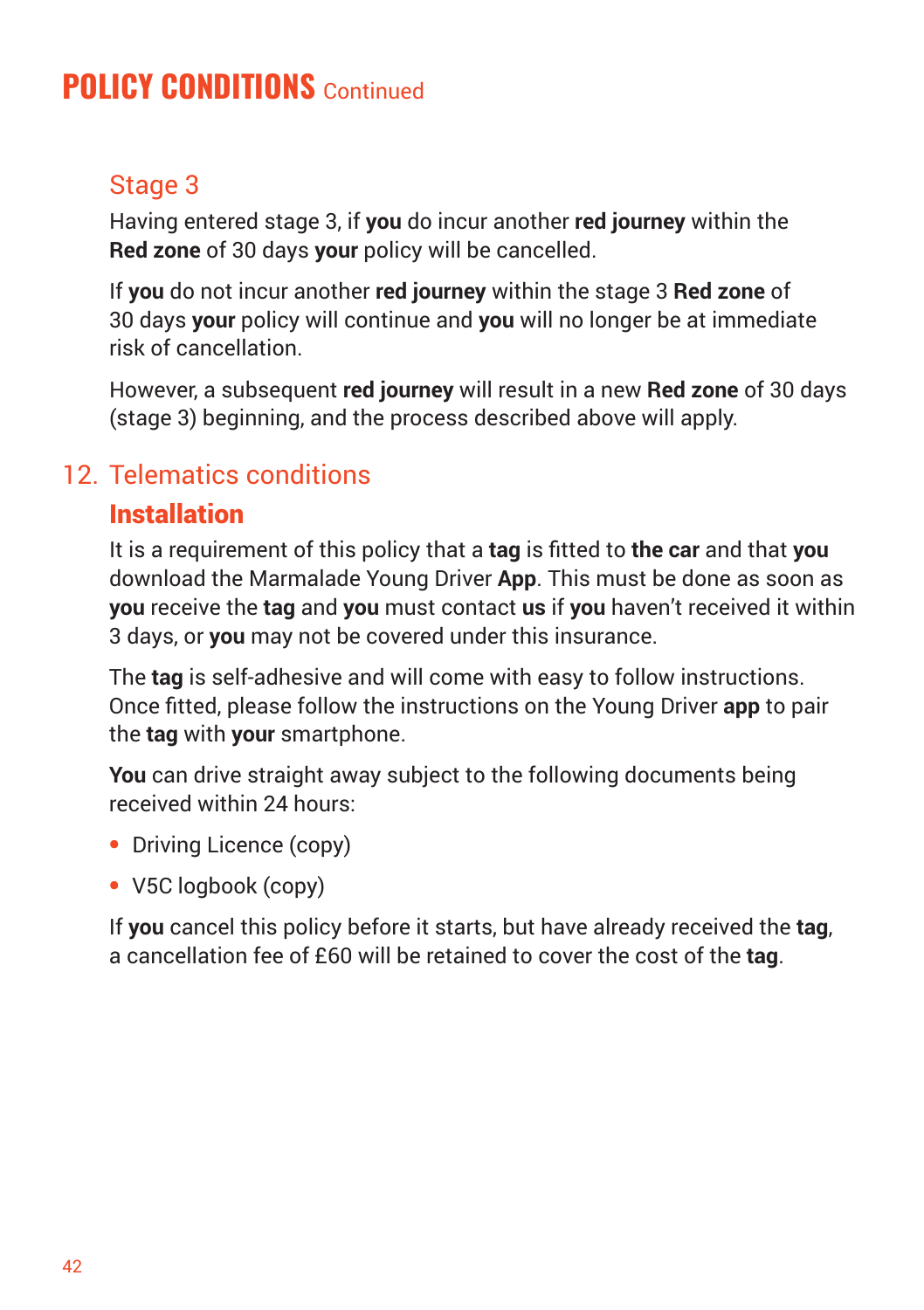#### The telematics tag

The **tag** will record all trips driven in **the car**, regardless of who is driving.

Unless the **tag** has been removed from **the car**, it is **your** responsibility to inform any person or organisation buying or taking ownership of **the car** that the **tag** is fitted to it. Details of how **driving behaviour** is assessed and scored are set out above, along with details of how the caution process works.

The **tag** links to a driver. The **App** for the driver using **the car** will pair with the **tag** whenever **the car** is driven.

To remain insured **you** must ensure that **your** smartphone is always able to pair with **your tag** by:

- **•** Ensuring Bluetooth is enabled during every **trip**
- **•** Enabling location services for the **App**.
- **•** Enabling notifications for the Young Driver **App**.
- **•** Ensuring that it is not on power saving mode and is charged to more than 10% throughout every journey.

It is a condition of this policy that **you** must not, nor permit any person or organisation to tamper, alter or dismantle the **tag** in any way or to interfere with the Global Positioning System (GPS) signal received or the Mobile Phone Network signal sent or received by the **tag**. In the event of this occurring **we** may cancel **your** policy in line with the provisions of the **terms of business agreement** as received when purchasing **your** policy.

Should Marmalade identify that **your tag** is not installed Marmalade will contact **you** to request that it is reconnected. In the event that the **tag** is not reconnected and there is no valid reason why it should not be reconnected, **we** may cancel **your** policy in line with the provisions of the **terms of business agreement** as received when purchasing **your** policy.

In the event the **tag** becomes defective Marmalade will advise **you** and a replacement **tag** will be dispatched to **you** and **you** will be required to post the defective **tag** to Marmalade. **You** must not drive **the car** until the **tag** has been repaired or replaced.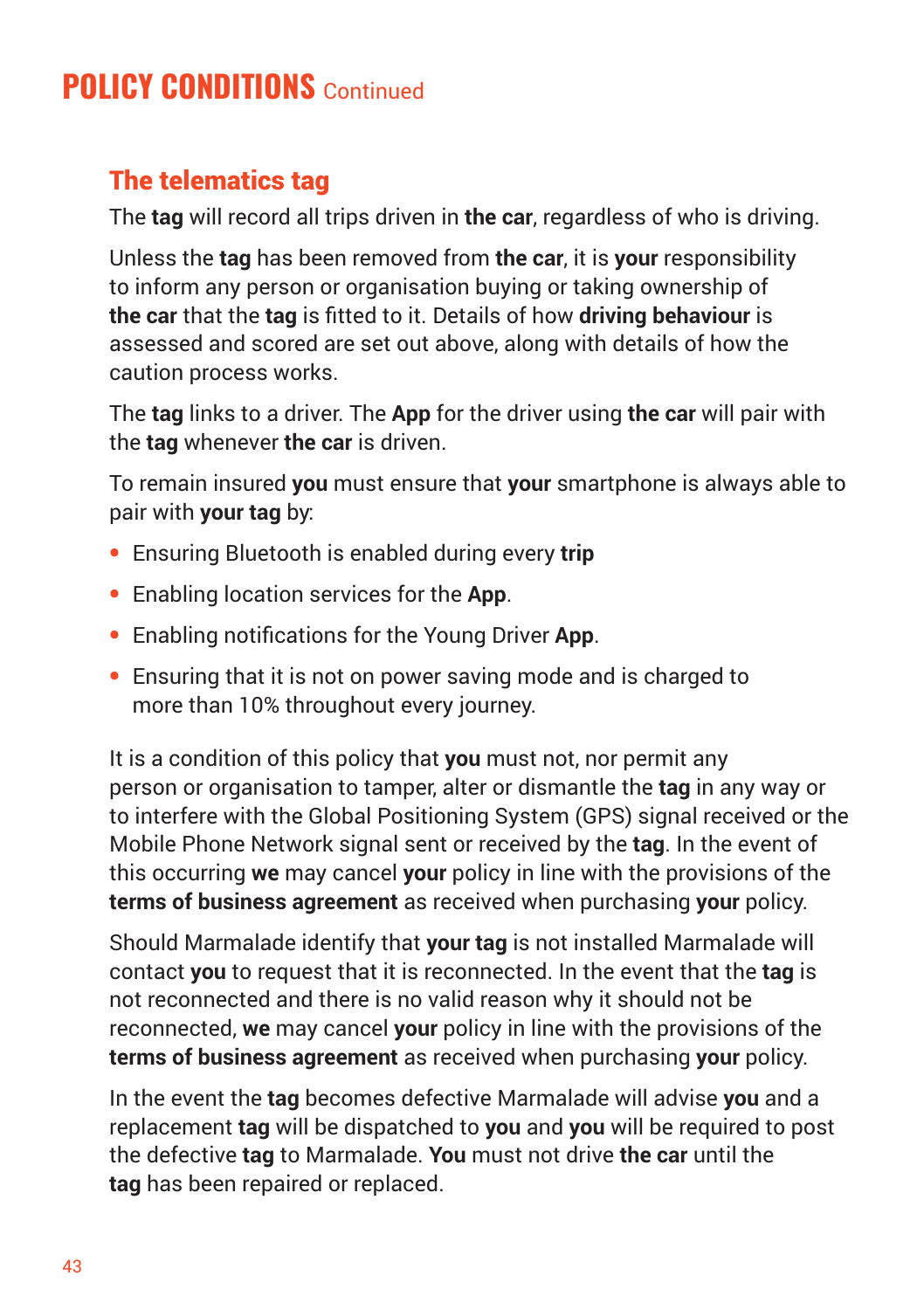If **you** cancel **your** policy, the **tag** will not collect or transmit any further **data** from 7 days after the termination date of **your** policy, unless **you** have arranged for the **tag** to be fitted to a replacement car insured with **us**.

#### 13. Law applicable to the contract

English law will apply to this contract unless **you** and **we** agree otherwise. (If **you** live in Jersey, the law of Jersey will apply to this contract and the Jersey courts will have exclusive jurisdiction over disputes between **us** and **you** in relation to it.)

#### 14. Language

The contractual terms and conditions and other information relating to this contract will be in the English language.

#### 15. Policy renewals

**You** will be contacted by **your insurance adviser** regarding the renewal of **your** policy. **Your** renewal premium will reflect **your driving behaviour** during the **period of insurance**. **We** reserve the right to amend or withdraw the invited renewal premium due to unacceptable **driving behaviour** that occurs between the date that the renewal is offered and the renewal date of the policy. **Your** policy may be auto-renewed, please contact Marmalade prior to **your** renewal date for more information.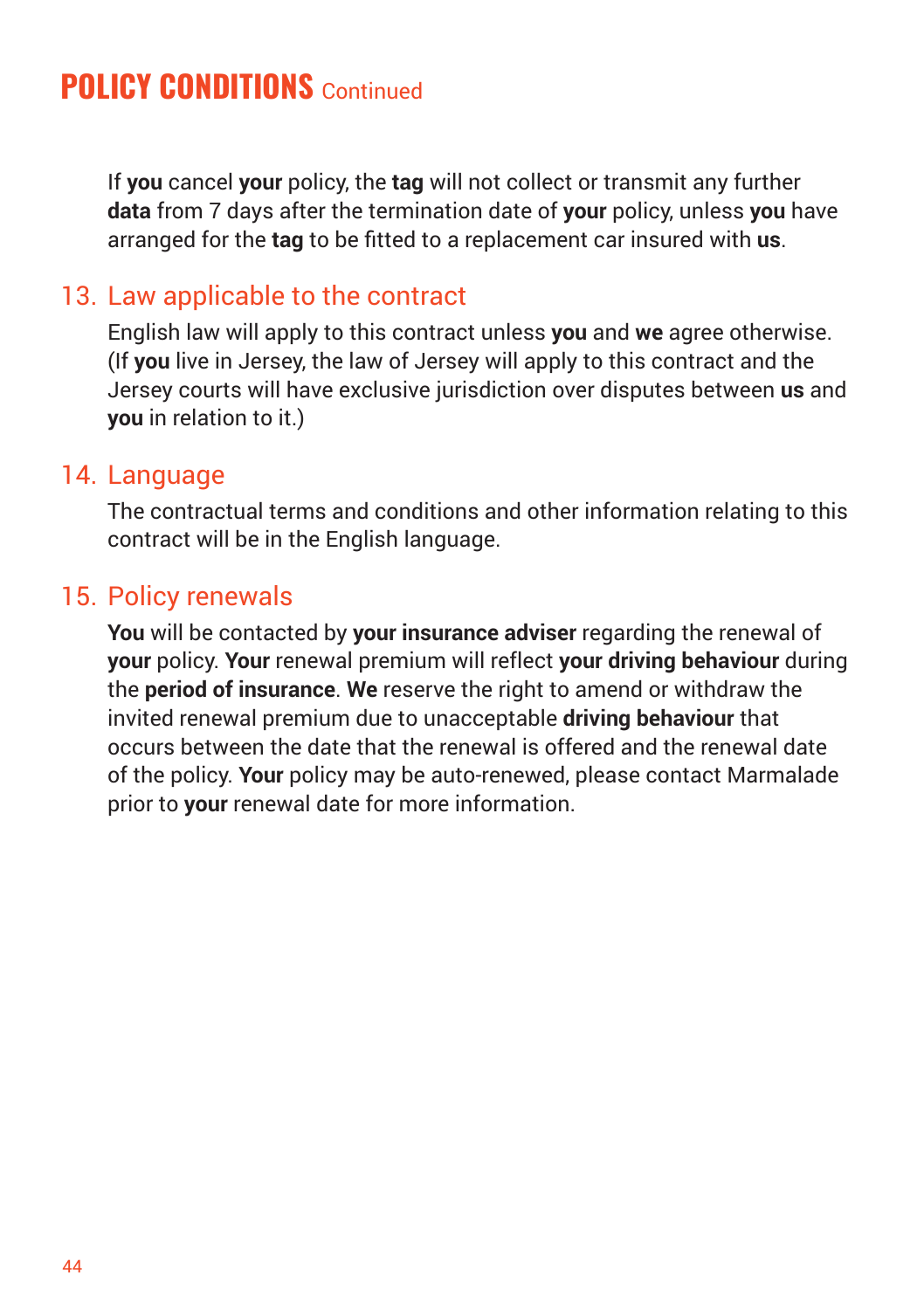#### 16. Rights of third parties

This policy is a contract between **you** and **us**. It is not intended that the Contracts (Rights of Third Parties) Act 1999 gives anyone else either any rights under this policy or the right to enforce any part of it, except in the case of the **current owner** in Section A & B.

#### 17. Annual insurance covering the car

**We** will only provide cover under this policy if **the car** is insured elsewhere comprehensively by an annual policy.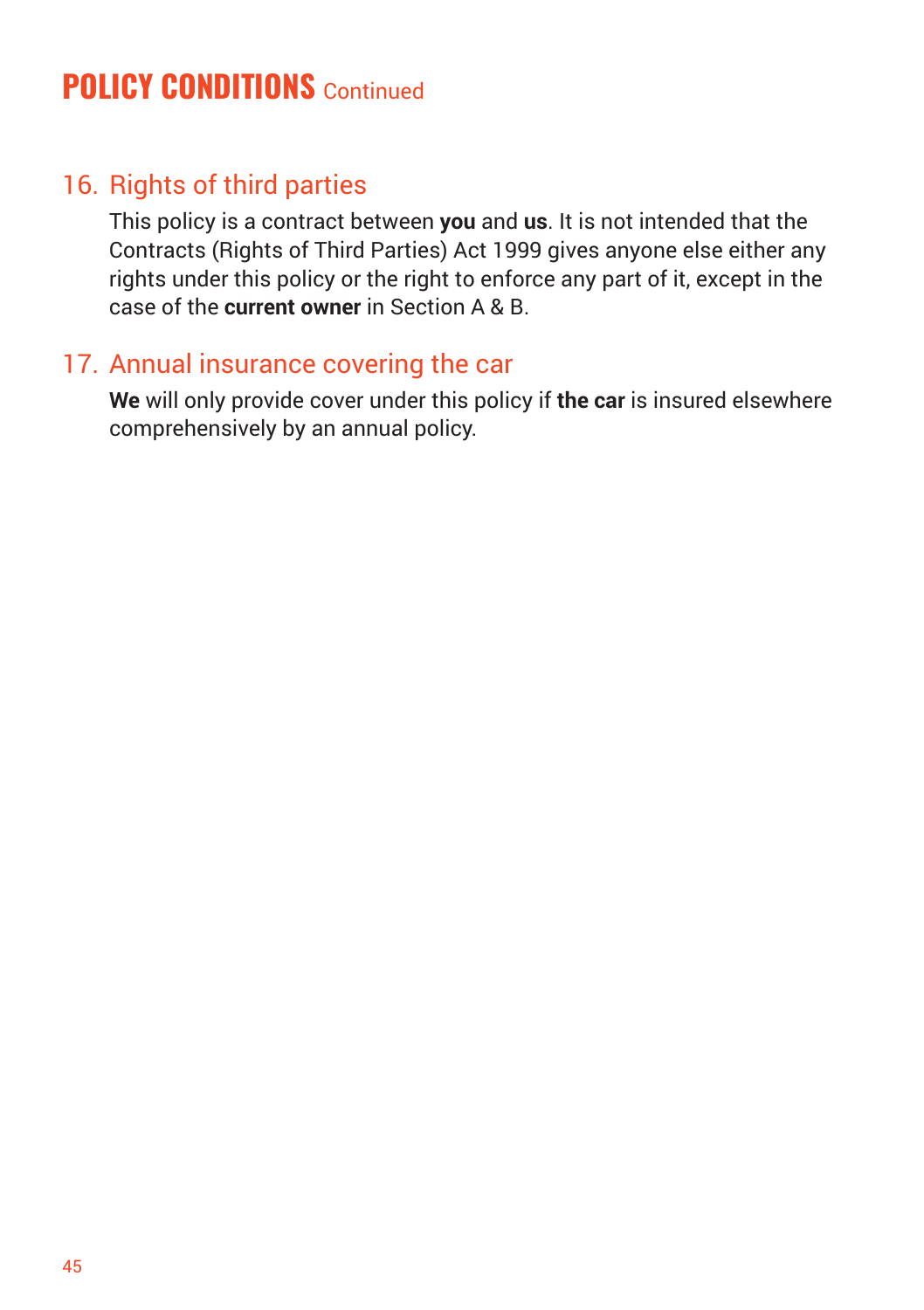### **PRIVACY NOTICE**

**We** are Ageas Insurance Limited and are part of the Ageas group of companies. The details provided here are a summary of how **we** collect, use, share, transfer and store **your** information. For **our** full Privacy Policy please visit **our** website **www.ageas.co.uk/privacy-policy** or contact **our** Data Protection Officer at: Ageas House, Hampshire Corporate Park, Templars Way, Eastleigh, Hampshire SO53 3YA or by emailing thedpo@ageas.co.uk. **Your insurance adviser** will have their own uses for **your** personal **data**. Please ask **your insurance adviser** if **you** would like more information about how they use **your personal information**.

#### Collecting your information

**We** collect a variety of **personal information** about **you** including **your** name, address, contact details, date of birth, credit history, criminal offences, claims information and IP address (which is a unique number identifying **your** computer). Where relevant, **we** also collect special categories of **personal information** (which was previously known as sensitive **personal information**) such as details regarding **your** health.

**We** also collect information from a number of different sources for example: publically available sources such as social media and networking sites; third party databases available to the insurance industry; firms, loss adjusters and/or suppliers appointed in the process of handling a claim.

#### Using your information

The main reason **we** collect **your personal information** and/ or special categories of **personal information** is because **we** need it to provide **you** with the appropriate insurance quotation, policy and price as well as manage **your** policy such as handling a claim or issuing documentation to **you**. **Our** assessment of **your** insurance application may involve an automated decision to determine whether **we** are able to provide **you** with a quotation and/or the price. If **you** object to this being done, then **we** will not be able to provide **you** with insurance.

**We** will also use **your** information where **we** feel there is a justifiable reason for doing so for example: to prevent and detect fraud and financial crime (which may include processes which profile **you**); collecting information regarding **your** past policies; carrying out research and analysis (including profiling); and recording and monitoring calls.

If **you** have given **us** such information about someone else, **you** would have confirmed that **you** have their **permission** to do so.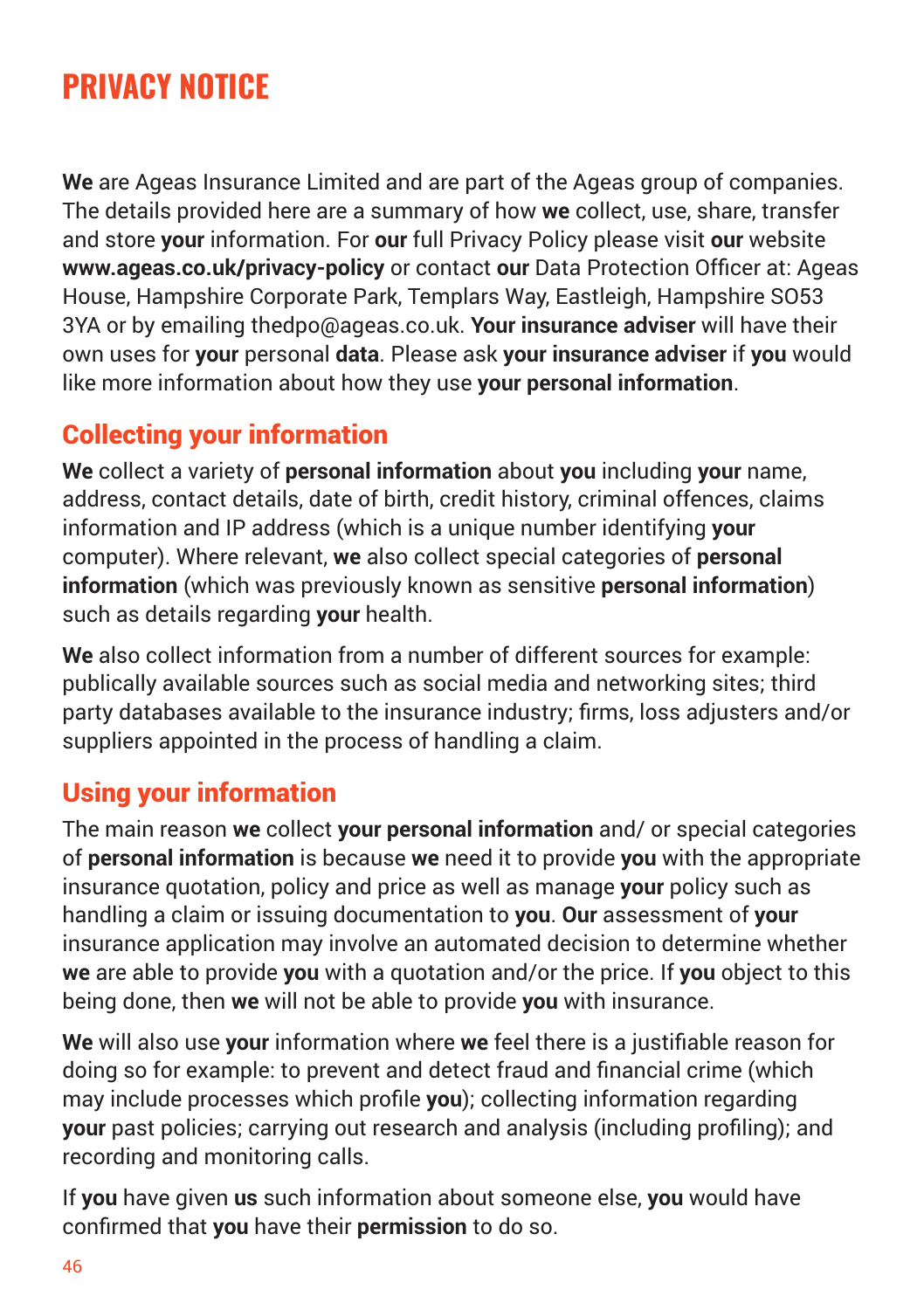### **PRIVACY NOTICE** Continued

#### Sharing your information

**We** share **your** information with a number of different organisations which include, but are not limited to: other insurers; regulatory bodies; carefully selected third parties providing a service to **us** or on **our** behalf; fraud prevention and credit reference agencies and other companies, for example, when **we** are trialling their products and services which **we** think may improve **our** service to **you** or **our** business processes.

Unless required to by law, **we** would never share **your** personal **data** without the appropriate care and necessary safeguards being in place.

#### Keeping your information

**We** will only keep **your** information for as long as is necessary in providing **our** products and services to **you** and/or to fulfil **our** legal and regulatory obligations. Please refer to **our** full Privacy Policy for more information.

#### Use and storage of your information overseas

**Your** information may be transferred to, stored and processed outside the European Economic Area (EEA). **We** will not transfer **your** information outside the EEA unless it is to a country which is considered to have equivalent data protection laws or **we** have taken all reasonable steps to ensure the firm has suitable standards in place to protect **your** information.

#### Your rights

**You** have a number of rights in relation to the information **we** hold about **you**, these rights include but are not limited to: the right to a copy of **your personal information we** hold; object to the use of **your personal information**; withdraw any **permission you** have previously provided and complain to the Information Commissioner's Office at any time if **you** are not satisfied with **our** use of **your** information. For a full list of **your** rights please refer to the full Privacy Policy.

Please note that there are times when **we** will not be able to delete **your** information. This may be as a result of fulfilling **our** legal and regulatory obligations or where there is a minimum, statutory, period of time for which **we** have to keep **your** information. If **we** are unable to fulfil a request **we** will always let **you** know **our** reasons.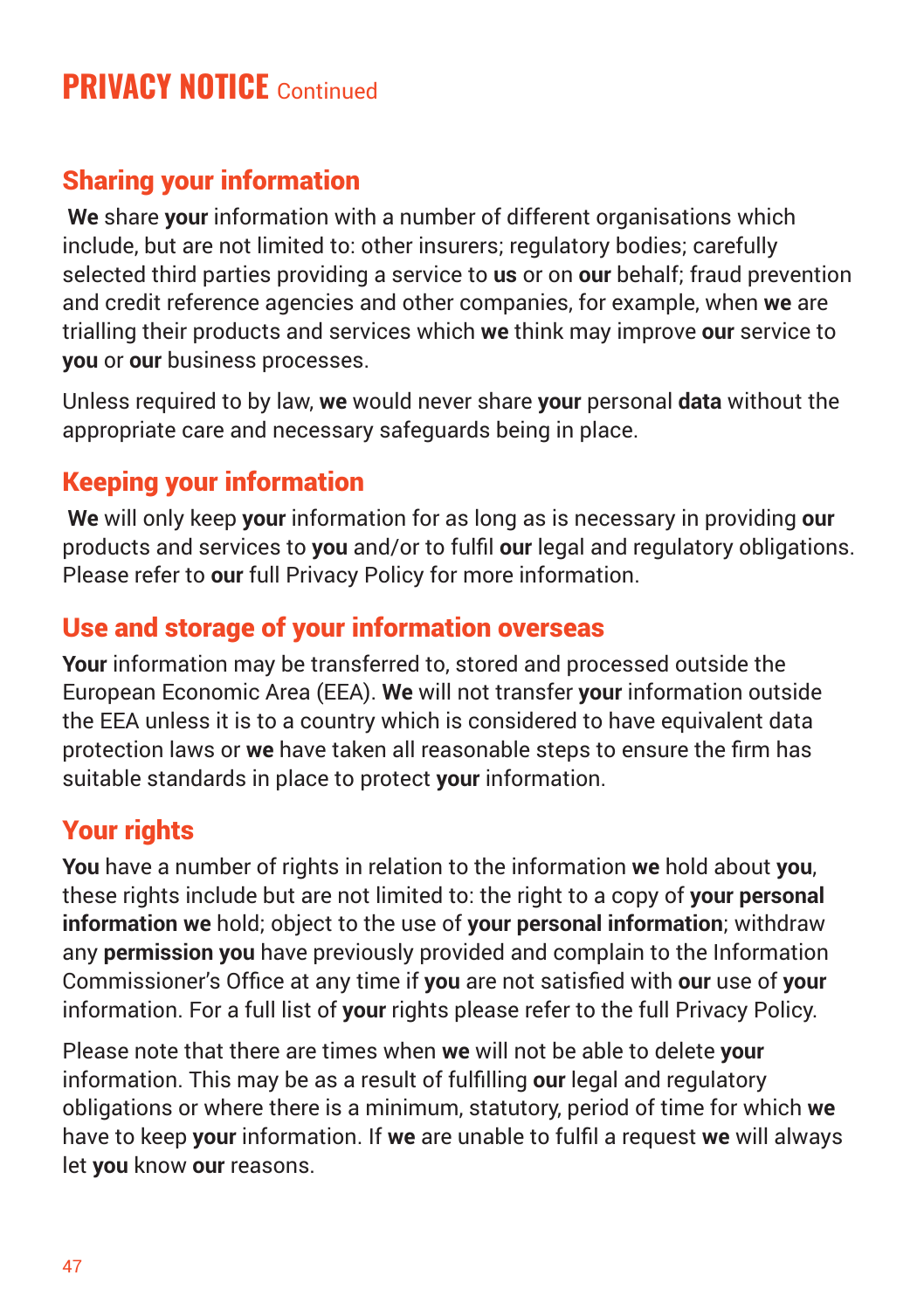### **WHAT TO DO IF YOU HAVE A COMPLAINT**

Should there ever be an occasion where **you** need to complain, **we** will sort this out as quickly and fairly as possible.

If **your** complaint is about the way **your** policy was sold to **you**, please contact **your insurance adviser** to report **your** complaint.

If **you** have a complaint regarding **your** claim, please telephone **us** on the number shown in **your** claims documentation. Alternatively, **you** can write to **us** at the address shown below or email **us** through **our** website at **www.ageas.co.uk/complaints** (please include **your** policy number and claim number if appropriate)

Customer Services Adviser Ageas Insurance Limited Ageas House Hampshire Corporate Park Templars Way Eastleigh Hampshire SO53 3YA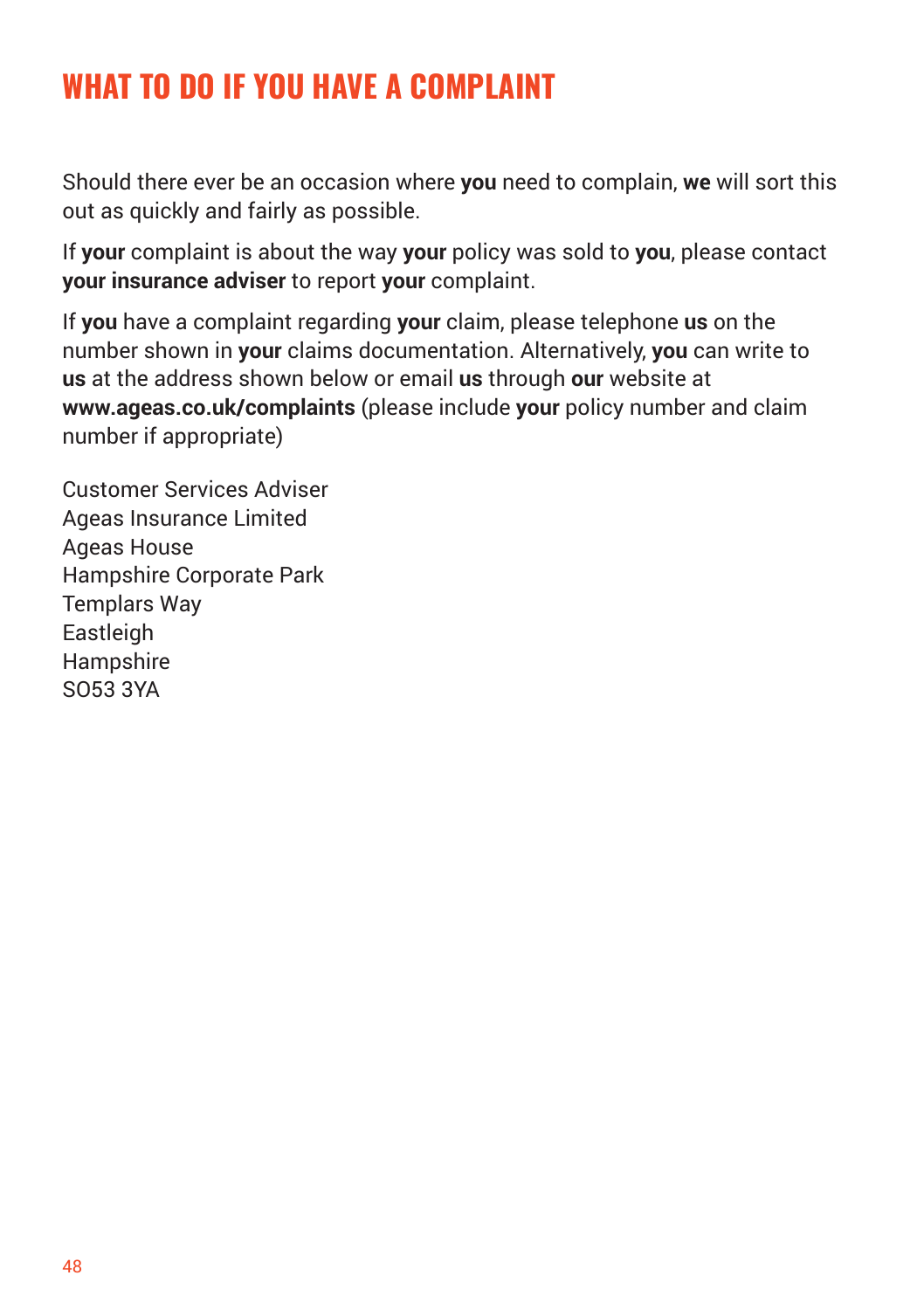### **WHAT TO DO IF YOU HAVE A COMPLAINT** Continued

#### Service standards

**We** will try to resolve **your** complaint by the end of the third working day. If **we** are unable to do this, **we** will write to **you** within five working days to either:

- **•** Tell **you** what **we** have done to resolve the problem; or
- **•** Acknowledge **your** complaint and let **you** know when **you** can expect a full response. **We** will also let **you** know who is dealing with the matter.

**We** will always aim to resolve **your** complaint within four weeks of its receipt. If **we** are unable to do this **we** will give **you** the reasons for the delay and indicate when **we** will be able to provide a final response. If for any reason **you** are dissatisfied with **our** final response, **you** should escalate the matter as outlined below.

#### Financial Ombudsman Service

**You** can ask the Financial Ombudsman Service to review **your** complaint if for any reason **you** are dissatisfied with **our** final response, or if **we** have not issued **our** final response within eight weeks from **you** first raising the complaint.

**You** can contact the Financial Ombudsman Service at the address below, however they will only consider **your** complaint once **you** have tried to resolve it with **us**.

Financial Ombudsman Service Exchange Tower London E14 9SR

For further information call **0800 023 4567 You** can also visit the Financial Ombudsman Service website at **www.financialombudsman.org.uk** 

Following the complaints procedure does not affect **your** right to take legal proceedings.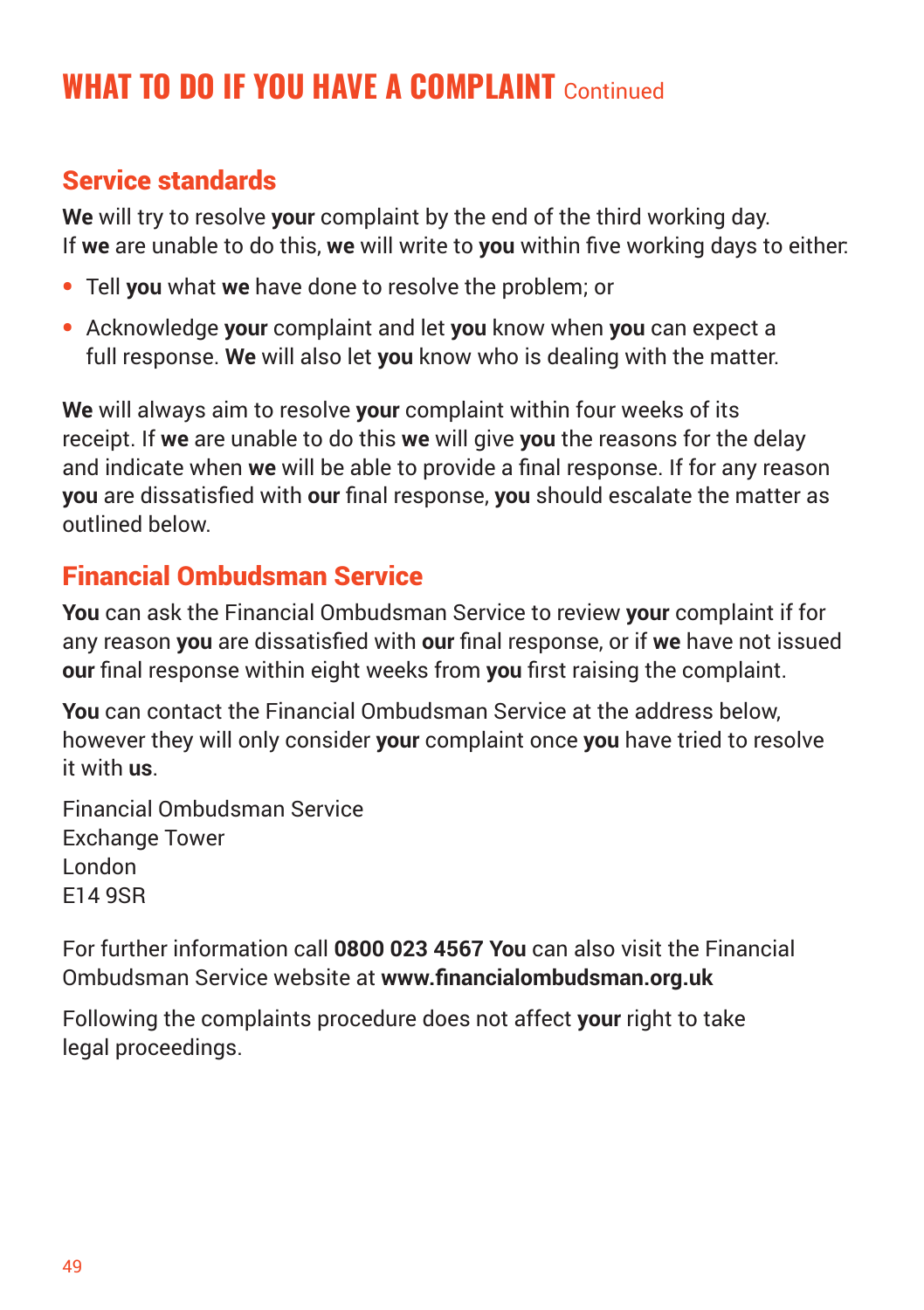### **WHAT TO DO IF YOU HAVE A COMPLAINT** Continued

#### Financial Services Compensation Scheme

**We** are covered by the Financial Services Compensation Scheme (FSCS). If **we** cannot meet **our** obligations, **you** may be entitled to compensation under the scheme. **You** can get more information from the Financial Services Compensation Scheme at **www.fscs.org.uk** or by calling **0800 678 1100** or **0207 741 4100**.